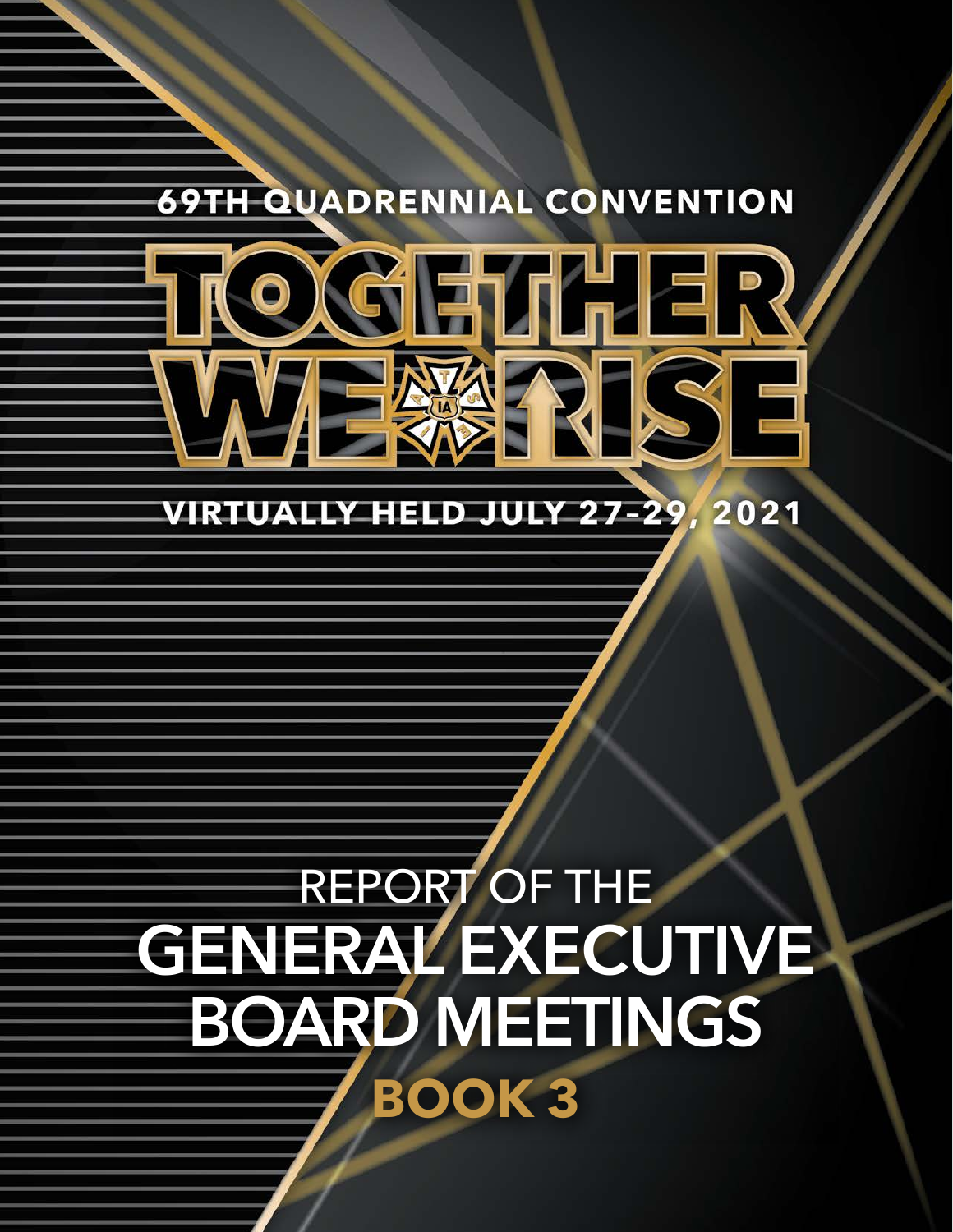## **REPORT OF THE GENERAL EXECUTIVE BOARD MEETING**

#### **HELD AT THE WESTIN JERSEY CITY NEWPORT, JERSEY CITY, NEW JERSEY JULY 20-23, 2021**

#### **CALL TO ORDER**

The regular Mid-Summer meeting of the General Executive Board of the International Alliance of Theatrical Stage Employees, Moving Picture Technicians, Artists and Allied Crafts of the United States, Its Territories and Canada convened at 11:00 a.m. on Tuesday, July 20, 2021 via Zoom Webinar.

#### **ROLL CALL**

General Secretary-Treasurer James B. Wood called the roll and recorded the following members present:

MATTHEW D. LOEB, International President

JAMES B. WOOD, General Secretary-Treasurer

MICHAEL BARNES, First Vice President

THOM DAVIS, Second Vice President

DAMIAN PETTI, Third Vice President

- MICHAEL F. MILLER, JR., Fourth Vice President and Director of Motion Picture and Television Production
- DANIEL E. DI TOLLA, Fifth Vice President and Director of Stagecraft

JOHN R. FORD, Sixth Vice President

JOHN M. LEWIS, Seventh Vice President and Director of Canadian Affairs

CRAIG P. CARLSON, Eighth Vice President

PHIL LOCICERO, Ninth Vice President

C. FAYE HARPER, Tenth Vice President

COLLEEN GLYNN, Eleventh Vice President

JAMES J. CLAFFEY, Jr., Twelfth Vice President

JOANNE M. SANDERS, Thirteenth Vice President and Director of Tradeshow and Display

In addition to the members of the Board, those present in person or virtually included: International Trustees Patricia A. White, Carlos Cota and Andrew C. Oyaas ; CLC Delegate Siobhan Vipond; Director of Communications Jonas Loeb; CoDirectors of Broadcast Steve Belsky and Fran O'Hern; Assistant Directors of Motion Picture and Television Production Daniel Mahoney and Vanessa Holtgrewe; Assistant Director of Stagecraft D. Joseph Hartnett; Assistant Director of Education and Training Robyn Cavanagh; Political and Legislative Director Tyler McIntosh; Assistant Political and Legislative Director Jackson Rees; International Representatives Kevin Allen, Steve Aredas, Christopher "Radar" Bateman, Justin Conway, Dan'l Cook, Jamie Fry, Don Gandolini, Jr., Ron Garcia, John Gorey, Benjamin Hague, Krista Hurdon, Kent Jorgensen, Brendan Kierans, Mark Kiracofe, Brian Lawlor, Daniel Little, Tanya Mahn, Rachel McLendon, Peter Marley, Monty Montgomery, Julia Neville, Jeremy Salter, Stasia Savage, Allison Smartt, Lyle Trachtenberg, Wade Tyree, and Jason Vergnano; Special Representative David Garretson, Don Martin, Brian Munroe and Joseph Short.

Also in attendance at various open sessions of the Board meetings were representative(s) of the following Locals: One, New York-Westchester-Putman Counties, Nassau/Suffolk Counties of Long Island, NY; 2, Chicago, IL; 3, Pittsburgh, PA; 4, Brooklyn and Queens; 7, Denver-Boulder, CO; 8, Philadelphia, PA/Camden-Mercer County, NJ; 10, Buffalo, NY; 11, Boston-Waltham, MA; 12, Columbus-Marysville-Delaware-Newark, OH; 13, Minneapolis-St. Cloud-Little Falls-Brainerd-St. John's University College of St. Benedict-St. Paul, MN; 14, Albany-Schenectady-AmsterdamTroy, NYL; 15, Seattle-Everett-OlympiaTacoma-Bremerton-Bellingham-Anacortes-Mt.Vernon-Sedro Wooley-Port Angeles-Burlington-Concrete-StanwoodMarysville-Longview, WA; 16, San Francisco-Marin County-Santa Rosa-Lake Mendocino-Sonoma-Napa County-San Mateo County-Palo Alto, CA; 17, Louisville-Frankfort-Danville, KY; 19, Baltimore, MD; 21, Newark-Middlesex-Mercer-Ocean and Union Counties-Asbury Park-Long Branch, NJ; 22, Washington, DC/Washington DC Suburbs, MD/Northern Virginia; 24, Toledo-Lima-Marion-Bowling-Green-Tiffin-Findlay, OH; 26, Grand Rapids-MuskegonBattle Creek-Kalamazoo-Holland-St. Joseph, MI; 28, Portland-Salem, OR; 33, Los Angeles-Long Beach-Pasadena-Santa Monica, CA; 38, Detroit-Pontiac-MT. Clemens-Port Huron, MI; 42, OmahaFremont, NE/ Council Bluffs-Sioux City, IA; 44, Hollywood, CA; 48, Akron-Canton-Massilon-Alliance-Mansfield, OH; 51, HoustonGalveston, TX; 52, States of New York/ New Jersey/Connecticut/Northern DE/ Greater PA; 53, Springfield-Pittsfield, MA; 56, Montreal, QC; 58, Toronto, ON; 63, Winnipeg, MB; 74, Southern Connecticut; 85,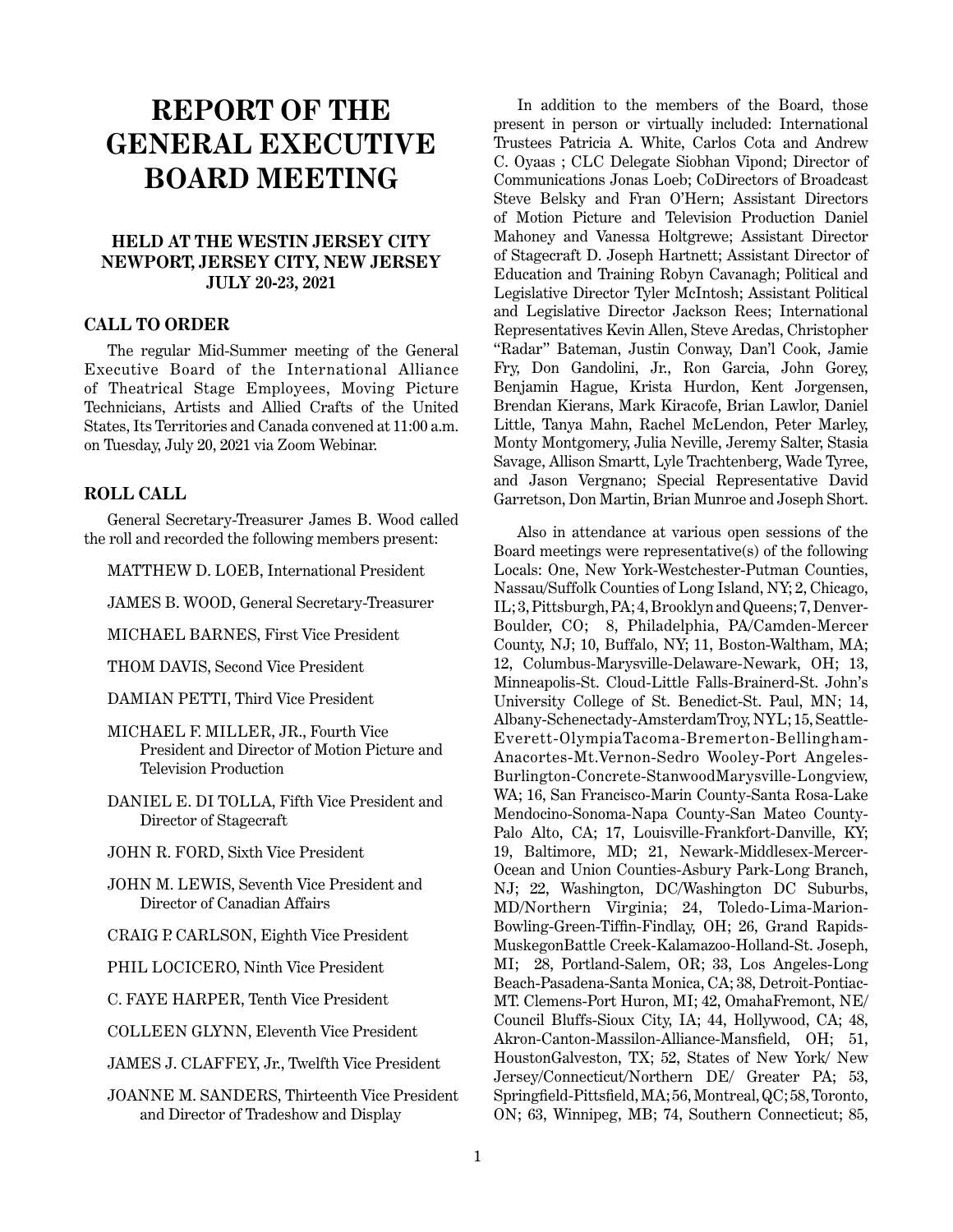Davenport, IA/Moline-Rock Island, IL; 87, Richmond-Petersburg-Charlottsville-Emporia, VAA; 97, Reading, PA; 105, London, ON; 110, Chicago, IL; 113, Erie, PA; 115, Jacksonville-Tallahassee-Gainesville, FL; 118, Vancouver, BC; 119, San Francisco Bay Area, CA; 121, Niagara Falls-Buffalo, NY; 122, San Diego, CA; 126, Ft.Worth-Arlington-Denton-Gainesville-Grapevine, TX; 127, Dallas-Grand PrairieMcKinney, TX; 129, Hamilton-Brantford, ON; 154, Ashland, OR; 160, Cleveland-Ashtabula-Lorain-Elyria-Sandusky-Erie County, OH; 161, States of NY, NJ, CT, AL, LA, MI, OH, TN, and IL; 204, Little Rock, AR; 205, Austin, TX; 210, Edmonton, AB; 212, Calgary, AB; 220, Sioux Falls/ Mitchell/Huron, SD; 251, MadisonColumbia-Sauk County, WI; 283, Hanover-Gettysburg-York County-Lancaster County, PA; 295, Regina-Moose Jaw, SK; 300, Saskatoon, SK, 306, New York, NY; 311, Middletown-Newburgh-Kingston, NY; 322, Charlotte-Greenville, NC; 329, Scranton-Pittston, PA; 354, Tulsa-Ponca City, OK; 357, KitchenerStratford-Cambridge-Guelph-Waterloo, ON; 412, Bradenton-Sarasota, FL; 415, Tucson, AZ; 417, Durham-Chapel Hill-Raleigh, NC; 442, Santa Barbara County-Ventura County-San Luis Obispo County, CA; 474, Rome-Oneida-Utica, NY; 476, Chicago, IL; 477, State of Florida; 478, State of Louisiana/Southern Mississippi/Mobile, AL; 479, State of Georgia; 480, State of New Mexico; 481, New England Area; 484, States of TX and OK; 487, Mid-Atlantic Area; 488, Pacific Northwest; 490, State of Minnesota; 491, States of North/South Carolina-Savannah, GA; 492, State Of Tennessee/Northern Mississippi; 504, Orange County-Parts of Corona, CA; 514, Province of Quebec; 536, Red Bank-Freehold, NJ; 574, Greensboro-Burlington-High Point, NC; 578, North Central West Virginia; 600, United States; 611, Watsonville-Santa Cruz-Salinas-GilroyHollister-Monterey-Pacific Grove-Seaside, CA; 631, Orlando-Cape CanaveralCocoa-Melbourne-Lake Buena Vista, FL; 632, Northeast New Jersey; 634, Sudbury and North Bay, ON; 635, Winston-Salem-Lexington-Thomasville, NC; 665, State of Hawaii; 667, Eastern Canada; 669, Western Canada; 671, Province of Newfoundland and Labrador; 680, Halifax-Dartmouth, Nova Scotia/Saint John-Moncton-Fredericton, NB; 695, Hollywood, CA; 700, United States; 705, Hollywood, CA; 719, Denver, CO; 720, Las Vegas, NV; 728, Hollywood, CA; 729, Hollywood, CA; 745, Minneapolis, MN; 750, Chicago, IL; 751, New York, NY; 764, New York, NY and Vicinity; 769, Chicago, IL; 775, Boston-Plymouth-Cape Cod, MA; 777, Milwaukee, WI; 780, Chicago, IL; 784, San Francisco-Oakland-Berkeley-San MateoCupertino-San Jose-Concord, CA; 793, Pacific Northwest; 795, San Diego, CA; 796, State of Texas; 798, New York, NY; 799, Philadelphia, Pa/Camden, NJ; 800, Los Angeles, CA; 803, Dallas-Fort Worth, TX; 810, Kansas City, MO; 822, Toronto, ON; 834, Atlanta, GA; 835, Orlando, FL; 839, Hollywood, CA; 849, Maritime Provinces; 856, Province of Manitoba; 858, Rochester, NY; 859, Atlanta, GA; 868, Washington, DC; 871, Hollywood, CA; 873, Toronto, ON; 874, Sacramento, CA; 883, Cleveland, OH; 884, Hollywood, CA; 886, Dayton, OH; 887, Seattle, WA; 891, British Columbia/Yukon Territory; 892, Hollywood, CA; 893, Indianapolis-Bloomington, IN; 896, Houston, TX; 906, Charlottetown, PE; 917, Atlantic City, NJ; 923, Anaheim, CA; 927, Atlanta, GA; 18032, New York, NY; USA829, United States; ADC659, Canada; B2, St.Louis, Mo; B4, Boston, MA; B20, Portland, OR; B29, Philadelphia, PA; and B192, Hollywood, CA.

#### **REPORT OF THE GENERAL SECRETARY-TREASURER**

#### *69th Quadrennial Convention*

For the first time in the 128-year history of the Alliance a Convention will be held on a virtual platform. The normal five-day convention will be compressed into a three-day format from July 27-29, 2021.

As many Convention traditions and formats as can be achieved are being followed and the Constitutional business of the Convention will be adhered to.

Every Committee and Caucus meeting that took place in 2017 will be replicated in 2021 as well as some additional ones that were formed over the past four year. The complete Convention schedule can be found at www.iatseconvention.com. That website currently is an updated version of the 2017 Convention website, contains useful information, and will transition to the Virtual Convention website during the week of the summer meeting of the Board. In a PowerPoint presentation, General Secretary-Treasurer Wood led the Board and all attendees through the website.

#### *Financial Review*

The accountants have completed final audited financial statements for the year ending April 30, 2021. This statement will appear along with the audited statements for 2018, 2019 and 2020 in the Report of the General Secretary-Treasurer that is being provided to the Convention. This report will be in the documents section of the Convention website. It has been reviewed by the Board of Trustees and its contents will be discussed by the Audit and Finance Committee and ultimately the Convention delegates.

For the first time since General Secretary-Treasurer Wood has been providing reports to a Convention, including 2005, 2009, 2013 and 2017, a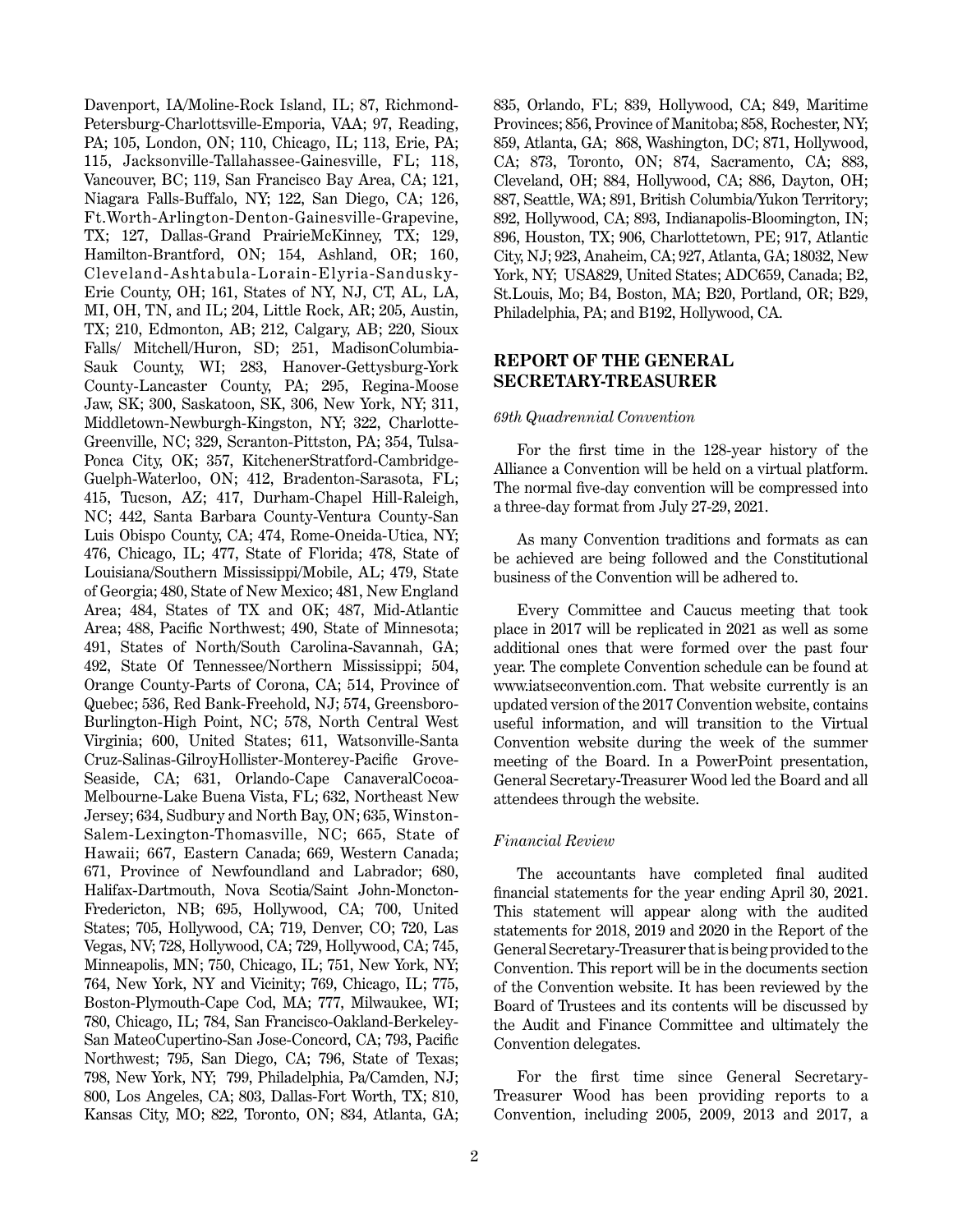decrease in net assets in the General Fund over a fouryear period is being reported. However, the \$768,726 decrease in General Fund net assets occurred during an unparalleled crisis period in the history of the Alliance where the General Executive Board approved a \$2.5 million contribution to charities to assist members and waived \$13.0 million in per capita to assist local unions and their members. Given the amount of relief provided, it is nothing short of impressive that the International's financials held up so strongly. The General Fund still had net assets at year-end in the amount of \$36,472,957. The net assets in the Convention Fund and Defense Fund at year-end were \$7,739,708 and \$15,153,239 respectively.

The International applied for and was granted monies from both the Paycheck Protection Program in the United States and the Emergency Wage Subsidy program in Canada. These monies assisted with the ability of the International to continue to assist local unions with per capita waivers, the intended purposes for those government assistance programs.

All in all, the results of sound financial planning from previous years combined with a conservative investment strategy allowed the International to enter the pandemic in a strong financial position. The International was able to support the Locals and members and emerge from this crisis with a solid financial base still in place.

President Loeb thanked General Secretary-Treasurer Wood for his report and his stewardship of the International's finances. President Loeb noted the help and resources offered to the Locals during this trying time. He discussed the successful organization of the 2021 Convention during a global pandemic.

A motion to adopt the Report of the General Secretary-Treasurer was moved, and passed by unanimous consent of the General Executive Board.

#### **REPORT OF THE BOARD OF TRUSTEES**

International Trustees Carlos Cota, Andrew C. Oyaas and Patricia A. White presented the Report of the Board of Trustees for the period of October 1, 2020 through April 30, 2021 to the General Executive Board. Trustee Cota reported that the Trustees met in the General Office in New York City from June 8, 2021 through June 10, 2021 had reviewed the books, records, and financial accounts of the International and found them to be in order.

President Loeb thanked the Trustees for their work.

### **APPEAL:**

#### **CAROLYN GERSHENSON V. MATTHEW ROPER, LOCAL 52, NEW YORK/NEW JERSEY/CONNECTICUT/NORTHERN DELAWARE/GREATER PENNSYLVANIA**

The General Executive Board considered Carolyn Gershenson's April 12, 2021 appeal of International Representative Jamie Fry's decision dated March 29, 2021. After reviewing the relevant correspondence, facts and submissions, the General Executive Board unanimously denied Gershenson's appeal and resolved to communicate this decision to Gershenson in writing in accordance with the advice of legal counsel. President Loeb and Vice President Ford abstained from participating in any debate and/or vote in relation to this appeal.

#### **APPEAL: ROBERT OYLER V. IATSE LOCAL 30, INDIANAPOLIS, IN**

The General Executive Board considered Robert Oyler's July 7, 2021 appeal of President Loeb's decision dated June 18, 2021. After reviewing the relevant correspondence, facts and submissions, the General Executive Board unanimously denied Oyler's appeal and resolved to communicate this decision to Oyler in writing in accordance with the advice of legal counsel. President Loeb abstained from participating in any debate and/or vote in relation to this appeal.

#### **APPEAL:**

#### **PATRICIA KLAWONN V. IATSE LOCAL 800, LOS ANGELES, CA**

The General Executive Board considered Patricia Klawonn's May 6, 2021 appeal of President Loeb's decision dated April 23, 2021. After reviewing the relevant correspondence, facts and submissions, the General Executive Board unanimously denied Klawonn's appeal and resolved to communicate this decision to Klawonn in writing in accordance with the advice of legal counsel. President Loeb abstained from participating in any debate and/or vote in relation to this appeal.

#### **APPEAL:**

#### **TANIA KAHALE V. IATSE LOCAL 665, STATE OF HAWAI'I**

The General Executive Board considered Tania Kahle's April 12, 2021 appeal of President Loeb's decision dated March 9, 2021. After reviewing the relevant correspondence, facts and submissions, the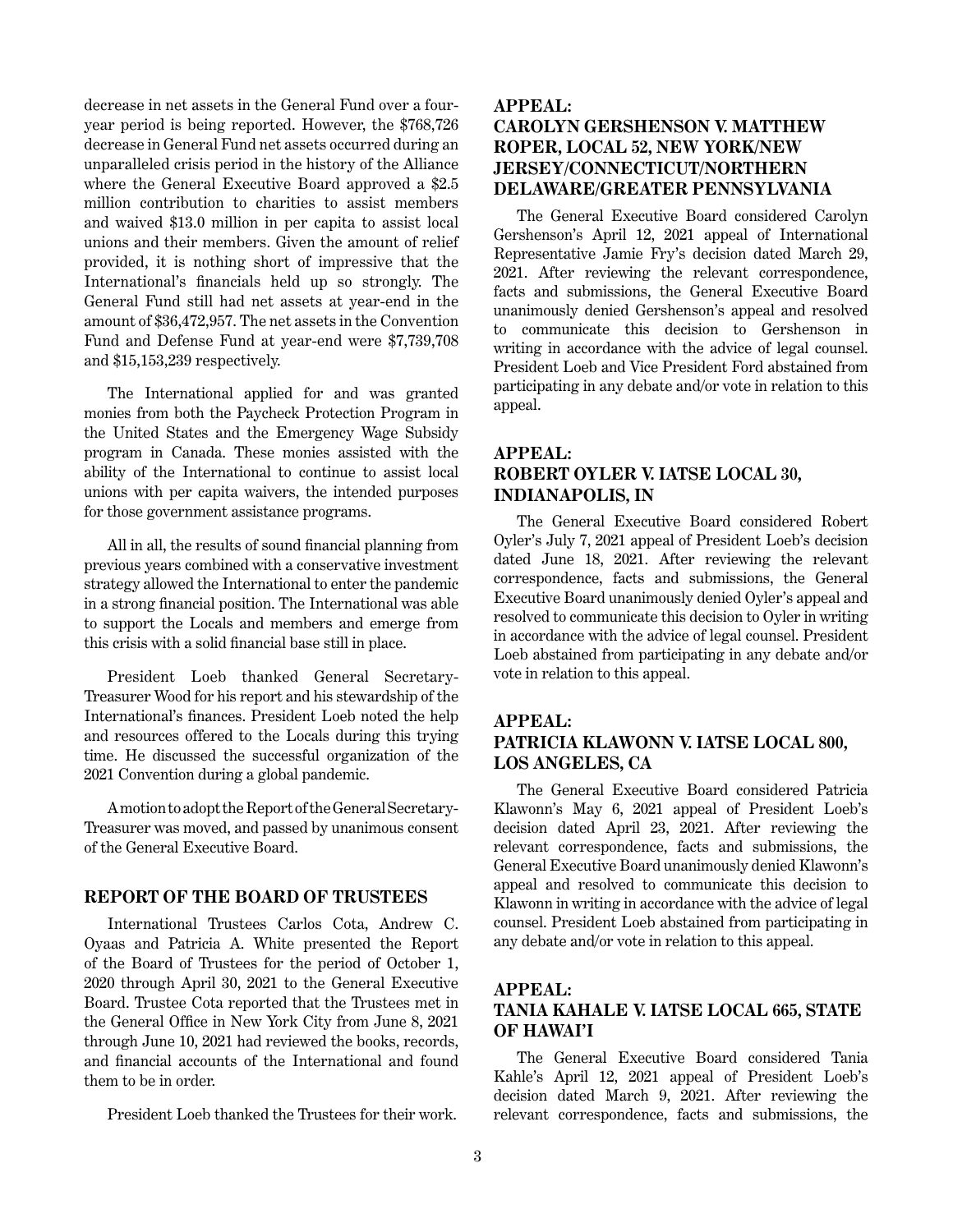General Executive Board unanimously denied Kahale's appeal and resolved to communicate this decision to Kahale in writing in accordance with the advice of legal counsel. President Loeb abstained from participating in any debate and/or vote in relation to this appeal.

#### **APPEAL: BENJAMIN SHAFER V. IATSE LOCAL 665, STATE OF HAWAI'I**

The General Executive Board considered Benjamin Shafer's May 17, 2021 appeal of President Loeb's decision dated April 23, 2021. After reviewing the relevant correspondence, facts and submissions, the General Executive Board unanimously denied Shafer's appeal and resolved to communicate this decision to Shafer in writing in accordance with the advice of legal counsel. President Loeb abstained from participating in any debate and/or vote in relation to this appeal.

#### **THE METROPOLITAN OPERA**

Vice President James J. Claffey, Jr. along with Co-Director for Stagecraft D. Joseph Hartnett, appeared to discuss the successful conclusion to Local One's negotiations at the Metropolitan Opera. During the Board's last meeting in January, Vice President Claffey provided a status report on the Opera's lockout of Local One workers beginning in December.

By way of background, Local One has had a collective bargaining agreement with the Opera for over 100 years. The most recent agreement expired in July 2020. Although the Local opened negotiations for a successor contract in January 2020 and tried in good faith to reach an agreement, its actions were met with a lockout, even though there was no work as a result of the COVID-19 pandemic.

The Local, with assistance from the International, began a comprehensive contract campaign against the Opera and to support the workers against the Opera's heartless lockout. A highlight of these efforts was a rally on May 13th captioned "We Are the Met", which was spearheaded by President Loeb and Vice President Claffey. The rally was held in front of the Opera and was attended by hundreds of people, including dozens of New York State and City politicians, the President of the New York State AFL-CIO Mario Cilento, President of the New York City Central Labor Council Vincent Alvarez, officers and members from all of the IA Locals at the MetOpera as well as other unions who stood in solidarity with the Local One workers. The gathering received favorable print and television coverage.

Negotiations resumed in earnest in June, with the Local and Opera meeting daily for two consecutive weeks. Talks broke down in mid-June, but they resumed the last week continuing until an agreement was reached on July 2 after a marathon 22-hour, non-stop session.

Vice President Claffey discussed the terms of the contract in detail. He stated that Local One was always aware that a number of unions—including several IA Locals—rely upon the Opera to provide significant employment to their members. He acknowledged that the pandemic had impacted the employer's revenue and the final contract addressed the MetOpera's priorities. In addition, any relief to the employer was narrowly tailored to address the pandemic. The agreement also provided security to Local One's members, including wages, bonuses, and increased work jurisdiction.

Vice President Claffey gave sincere appreciation to the Local's Business Managers Kevin McGarty and Paul Dean, Jr., the Local's negotiations' committee and Counsel Elizabeth Orfan who were stalwart. He also extended gratitude for the support from the General Executive Board, noting that Vice Presidents Barnes, Carlson, and Glynn as well as Local 2 President Frank Taylor traveled to New York to attend the May 7 rally. Vice President Claffey expressed gratitude to the other unions at the Opera house for their support, especially the IA Locals. Finally, he gave heartfelt thanks to President Loeb and the General Executive Board for the financial and other assistance which was critical because the Local at one point over the last sixteen months was more than 94% unemployed. On behalf of Local One, Vice President Claffey expressed his sincere gratitude.

Vice President Carlson added that President Loeb laid the groundwork for the successful outcome of this dispute years ago when he lead with The Pillars of Success. Vice President Carlson specifically noted the tremendous show of support from politicians (pillar of activism) and the activities of the press (pillar of communication). He remarked that this Local One-MetOpera dispute was one of the biggest he had ever seen. He concluded by congratulating the Local for staying the course and finishing strong.

President Loeb remarked that this lockout was a management overreach and not necessary. He commended the Local for its patience, plan, and strategy. He especially noted that Vice President Claffey, and Business Managers McGarty and Dean protected the membership. He reminded the Board that there remain open agreements with other IA Locals at the MetOpera. Thus, until all the Locals have successfully concluded their agreements, there is much more to do. He thanked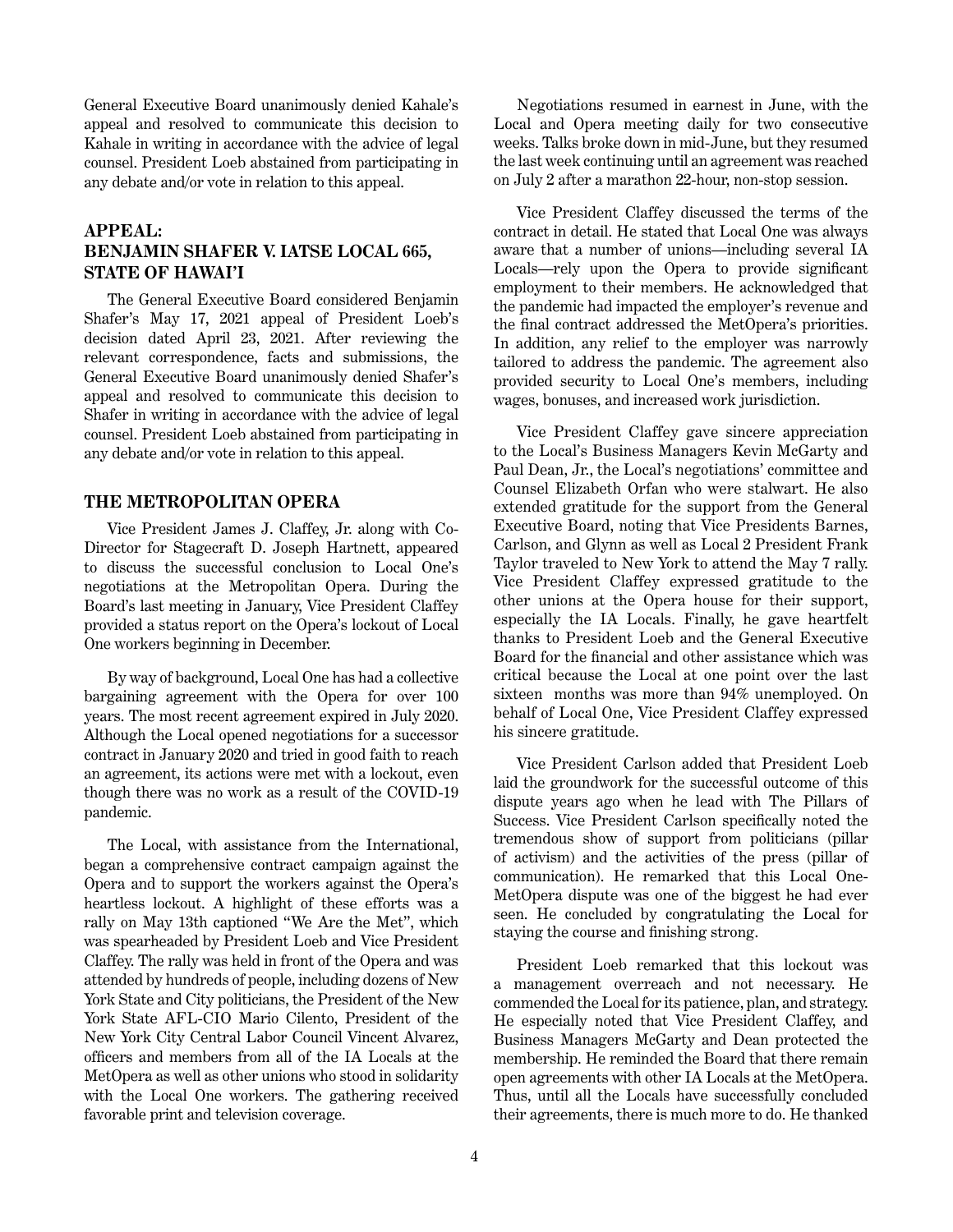Vice President Claffey for the report and commended his resolve and the successful outcome.

#### **IATSE STAGECRAFT DEPARTMENT**

The Stagecraft Department has continued to assist local unions in contract negotiations, organizing, training, and activism initiatives throughout the pandemic. The following is a summary of the major activities of Co-Department Director Vice President President Barnes and Co-Department Director Hartnett, Vice Presidents Daniel Di Tolla, Craig Carlson, James J. Claffey, Jr., Colleen Glynn; International Representatives Christopher Bateman, Allison Smart, Peter Marley, Stasia Savage, Daniel Little, and Special Representatives David Garretson, Don Martin, Brian Munroe, and Joseph Short. Co-Department Directors Barnes and Hartnett reported the following to the Executive Board.

#### *Retirement of Director Di Tolla*

Co-Directors Barnes and Hartnett began by acknowledging the retirement of Department Director Di Tolla commending his lifelong dedication to the IATSE, its membership, and all working people.

#### *National Contracts*

Co-Director Hartnett reported that the Department continued to negotiate with various signatory employers regarding expired or extended collective bargaining agreements. This also included COVID-19 safety protocols and other other pandemic related concerns. These employers include The Broadway League, Non-League Touring Companies, Live Nation, Spectra, Feld, ABT, VStar Entertainment, the Barclay's Center and others. Additionally, the Department also negotiated with the various IATSE Locals in New York City for the streaming recordings of Diana, A Christmas Carol, and Come From Away.

The Department also continued to issue Pink Contracts for various industrials and TV/Award show productions. Co-Director Hartnett thanked Pink Contract Administrator Cathy Wiggins, noting her dedication to the members of the Alliance who scrambled to return to their respective homes when tours ceased due to pandemic shutdowns. Besides processing the contracts Administrator Wiggins worked diligently to process and close all touring shows in our system while insuring that the IATSE National Benefit Funds received all contributions for IATSE members before clearing the release of bonds. She also assisted in processing benefit fund transfers for Pink Contract employees to ensure they kept their local union health insurance.

Co-Director Hartnett also noted the efforts of Special Representative Brian Munroe throughout the pandemic. Hartnett explained that Special Representative Munroe played a significant role in facilitating communication with Pink Contract members.

#### *National Employers/Labor Broker Organizing*

Co-Director Barnes reported that despite the challenges of a national shutdown of live events, the Department continued to organize and also push towards new agreements with national employers. He noted the various venues and cities that expanded jurisdiction in International or Local agreements. He spoke about the contining communication between the International and various national employers such as Live Nation, Oak View Group, Spectra, and ASM Global. The open communication further strengthened the IATSE's relationship with these employers and allowed for partnerships with them and other groups in the industry, with whom we had no previous relationship.

Most importantly, Co-Director Barnes reported that the open exchanges led to area standards addenda to the existing agreement between the International and Tri State Stage Labor, ensuring hundreds of live events workers across several iconic Pacific Northwest Venues will be covered by a union contract that provides higher wages, better health and retirement benefits, and safety/ certification training. These venues include Angels of the Wind Arena, ShoWare, White River Amphitheater, The Gorge, the Tacoma Dome, Lumen Field (Seahawks), and T-Mobile Park (Seattle Mariners).

Tri State Stage Labor was awarded the work when Live Nation replaced Rhino Staging as the contractor. For context, Rhino Staging is the same company that refused to come to the bargaining table in 2018, even months after workers in Washington and Oregon voted to form a union and be represented by the IATSE. In addition, the IATSE filled multiple unfair labor practice charges with the National Labor Relations Board for the failure to negotiate. The union won back wages for wrongfully terminated riggers getting approximately \$200,000 in backpay for the workers.

#### *PollStar*

Co-Director Barnes reported for Special Representative Garettson regarding the Pollstar Conference.

Pollstar has been the leading trade magazine for the concert industry. It is considered the primary source of touring, booking and management of touring concerts, promoter deals and venue agreements for global,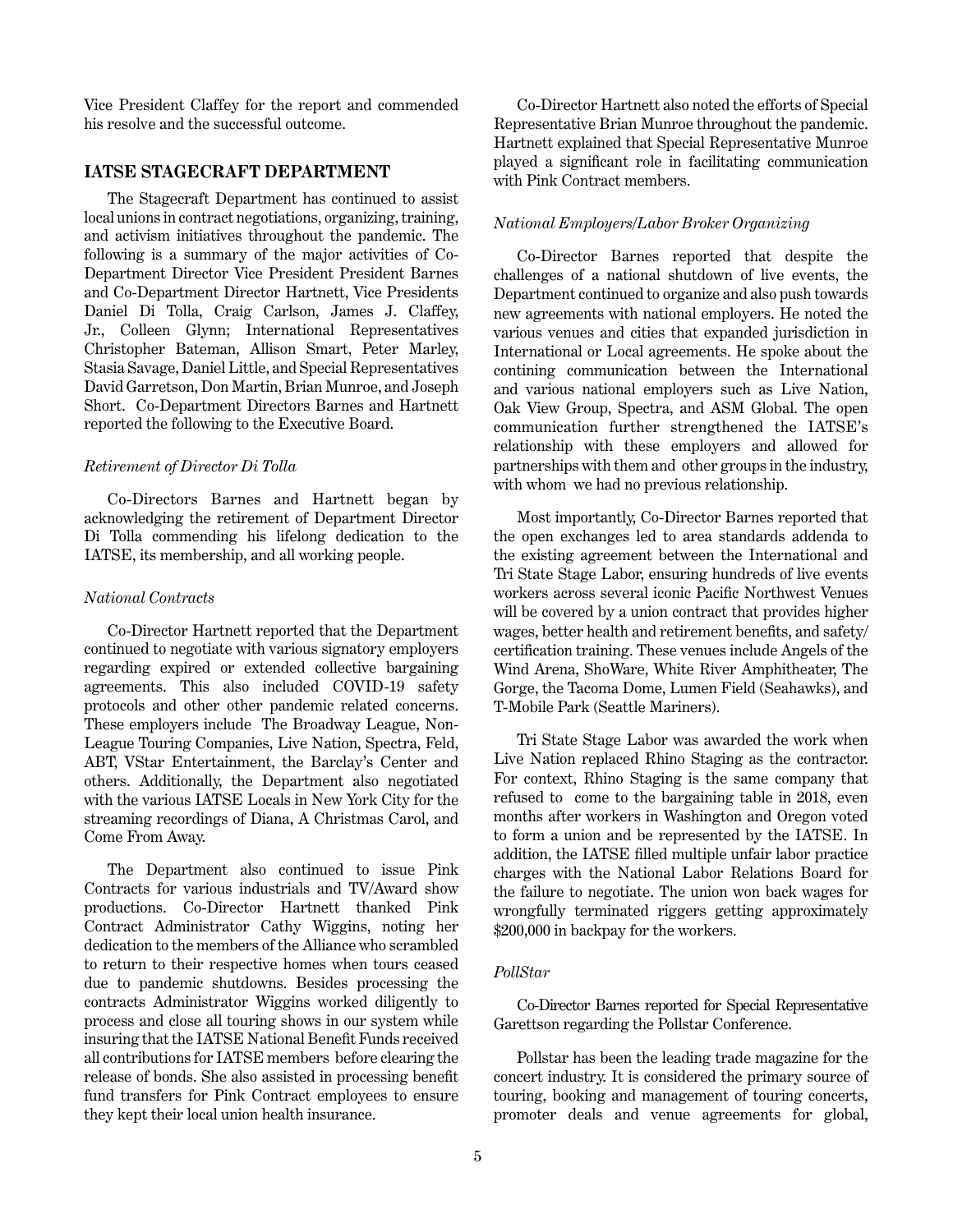national and local promoters. This year, for the first time the IATSE had a presence at their annual Pollstar Live Conference in Los Angeles. The IA was asked to participate in two lively panel discussions regarding the touring concert industry.

Given the pandemic and the complete shut down of the live events industry, the focus was on the logistical, scheduling and staffing issues that industry stakeholders face as productions resume.

The pandemic has forced the industry to make a real assessment of practices regarding workers compensation. Many production leaders in the concert industry have come to the conclusion that the prevalent practice of either misclassifying workers, and absence of real medical and retirement benefits has undermined the long term stability of the industry. It was IA represented workers alone that maintained their continuing education and craft training. Combined with the reality that when the industry returns in full force there will be real issues facing simply finding enough qualified crews to staff all the jobs provides a real opportunity for the IA.

#### *NBF Assistance*

In late May 2021, a virtual meeting was held for Pink Contract participants with the National Benefit Fund office to go over changes to Plan A and the American Rescue Act. Vice President Di Tolla, Trustee Patricia White and Representatives Savage and Munroe spent significant time assisting members of both Plans with the transition and the multitude of different issues that arose as a result of the change.

#### *Stewards Class for Pink Contract Members*

Co-Director Hartnett reported that a Steward's training class specifically geared toward the Pink Contract touring community was debuted this past May. The class has been and will be held monthly throughout the fall. The class has been well received and each session has been full, with a waiting list of participants.

A valuable part of the class has been an opportunity for touring members from all types of contracts and levels of experience to connect with each other and learn from each other's experiences. Moving forward there are plans to offer regular stewards meetings for touring members to continue that connection and learning from each other.

#### *ACT Meeting*

In March 2021, the Stagecraft Department hosted the

first ever membership meeting for Associated Crafts and Technicians members. The meeting was well attended and covered a variety of topics such as resources within the IA, special committees, and training opportunities. Those who attended were very pleased to have the opportunity to become more involved in the IA and learn about the opportunities available to them.

#### *Local 284/Democratic National Convention*

Co-Diretor Barnes stated reported that while most of the stagecraft industry was shut down due to the COVID-19 pandemic, hundreds of IATSE represented workers staffed the Democratic National Convention. Originally planned to take place in Milwaukee, the convention was moved, due to a surge in COVID cases, to the Chase Center on the riverfront in Wilmington, Delaware. This immense logistical challenge was accomplished in less than two weeks through the leadership of IATSE department heads and technical directors .

The convention was a complete technical production success as confirmed by the professional broadcasts everyone watched. Local 284 and the Pink Contract workers performed extraordinarily well. The IA was proud to repeat this work in the celebration events marking the historic election of Joe Biden to the presidency.

#### *Organizing*

Co-Director Hartnett reported on the organizing successes the Locals and the Department had since the last GEB. Not only were NLRB recognition/ elections held for Local 13/Walker Art Center, Local 28/Portland Trailblazers, Local 12/Promowest, Local 22/Signature Theater, Locals 3/489/787 Point Park University Playhouse, but all were won. Local 798/ Atlanta Opera and Locals 33, 706, 768, 857, 884/Wallis Center of the Performing Arts have filed petitions and awaiting election. Many Locals were able to get rate cards converted to Collective Bargaining Agreements and expanded jurisdiction as well.

#### *Local Negotiations/Assistance*

Co-Director Hartnett reported on the many Locals the Department assisted since January highlighting the role of International Representatives who worked to assure workers rights during the pandemic such as negotiating the right to recall/return for seasonal employees, COVID-19 Safety, new collective bargaining agreements, venues transitioning to new business models, and extension agreements.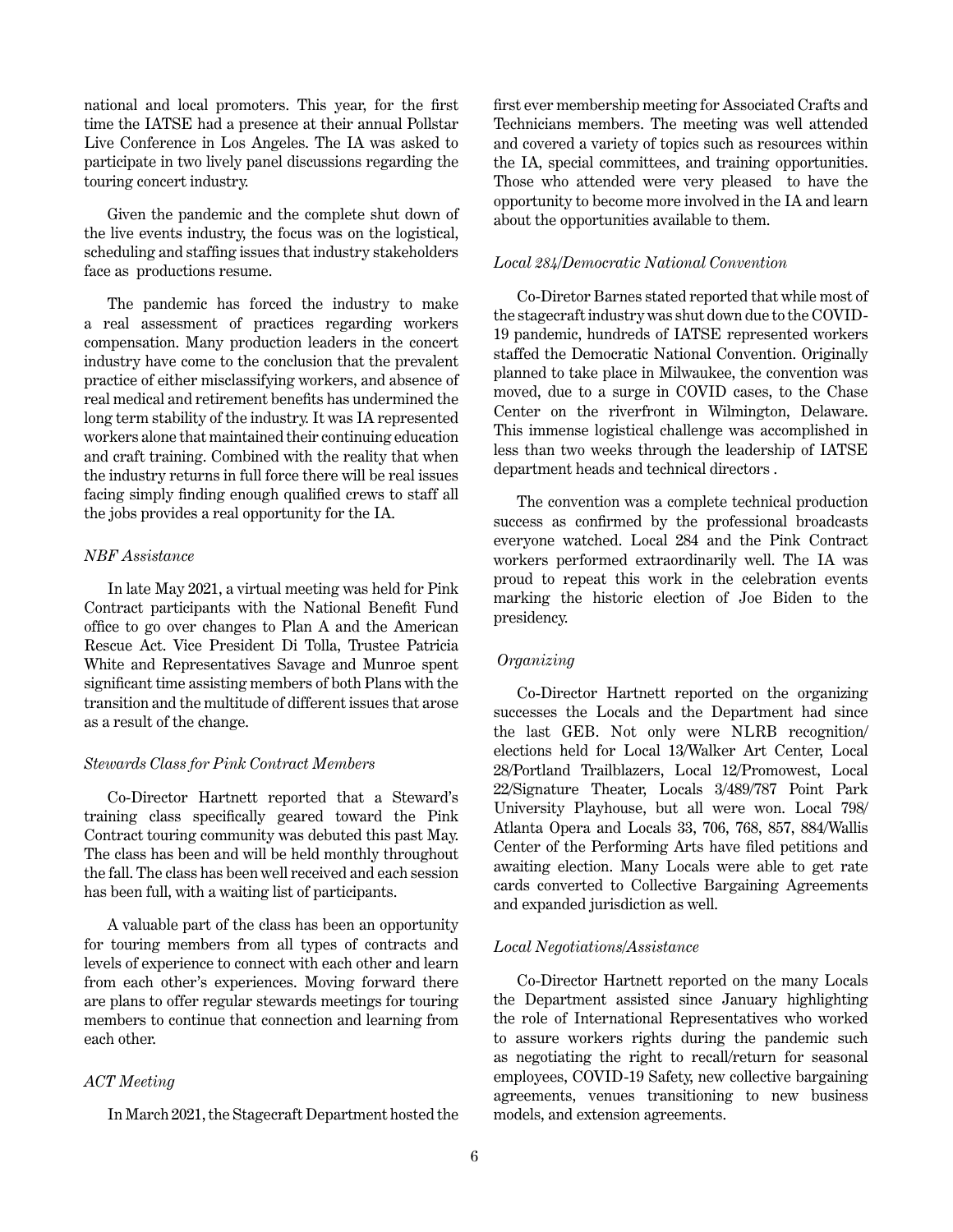He also made a point to reference the ULP charges that were filed by Representatives Bateman and Savage. Representative Bateman filed a ULP against Rhino for implementing a 90-day inactivation policy, resulting in back pay for wrongful termination and \$200,000 for 39 Riggers. Representative Savage, during the ongoing assistance to Local 205 for negotiations with the Long Center, filed a number of ULP charges last December. The most important being the unfair termination of the five house staff employees in June of 2020. In June of this year the Local learned it was successful on this ULP and the Board was ordering the employees be reinstated with a very satisfactory settlement agreement of back pay and benefits for the employees.

Director Hartnett concluded by acknowledging the ongoing work of Representatives Marley and Smartt with Local 99 and the live event technicians in Salt Lake City, UT.

#### *Activism*

Co-Director Barnes highlighted the various forms of assistance the Representatives in the Department have been involved in since the last meeting of the Board, including assistance to Locals in converting arenas and convention centers into COVID-19 response facilities. A template letter was drafted and distributed to Locals so they could then send it to appropriate facilities in their jurisdiction offering their assistance.

He then noted the political activism prior to the election, highlighting the work by the Department for the Red Alert Demonstration. It was a multi-national demonstration in support of workers in the live concert industry with assistance of Department members and Locals across the IA. He highlighted the work done by Local 8 with the Pennsylvania Get Out the Vote initiative which included organizing five trolleys to transport voters to the polls.

Hartnett also spoke about Representatives Smartt, Cota,who along with Vice President Davis met with the Theatrical Producers League of Los Angeles about building a relationship and navigating SB 805 in coordination with policy strategist Kathy Garmezy. SB 805 would create a non-profit payroller to support smaller, non-League Of Resident Theatres so they can hire W2 employees and pay at least the minimum wage.

Co-Director Hartnett also reported on the work by Vice President Carlson and Local 2 starting a Go Fund Me site that raised \$156,000 that was used to provide 650 food kits and hundreds of gift cards for groceries. He also noted that Local 2's work with Operation Warm continues and the Local collected \$41,250 to provide coats, books, and tote bags to 1,550 children.

#### *Action Builder*

Co-Director Hartnett reported for Representative Little regarding the Department's work with Action Builder. Knowing the industry is growing more complex, involving holding companies and parent subsidies; private equity firms; payroll providers, labor brokers, and co-employers; contractors, sub-contractors, etc., the Department is working with the AFL-CIO on research strategies. To that end, Action Builder is a new tool to help make sense of this and build a plan to win.

Over the past decade, the labor movement has invested heavily in political and online mobilization technology. Still, there is a technology gap around worker organizing. The AFL-CIO with the not-for-profit group Action Squared are using a third path: collaborative development. Each month, the IATSE with other AFL-CIO affiliates meet with the developer to guide the prioritization of what is built.

The IATSE joined that collaborative development process in the summer of 2019 and have helped create this new tool, Action Builder.

The mobile-friendly feature-set tracks leadership development, measures campaign support, and empowers activists to make a difference in their community and on the job. It takes time-tested organizing tactics like oneon-one meetings, assessments, and wall charts to help identify and develop leaders who can take on the work of building power.

Action Builder maps organizing targets and records the complicated network of relationships between employees, their employers, and the places they work.

The Stagecraft Department is using the Action Builder toolset to research and organize live event workers across the jurisdiction.

Action Builder is expanding the Stagecraft Department's capacity, allowing us to connect and strategically organize at scale.

#### *Communication/Messaging*

The Department has also made a conscious effort to expand the communication of Department issues and concerns regarding reopening the live event industry holding multiple meetings with officers of the Locals of the various crafts and by Districts via Zoom.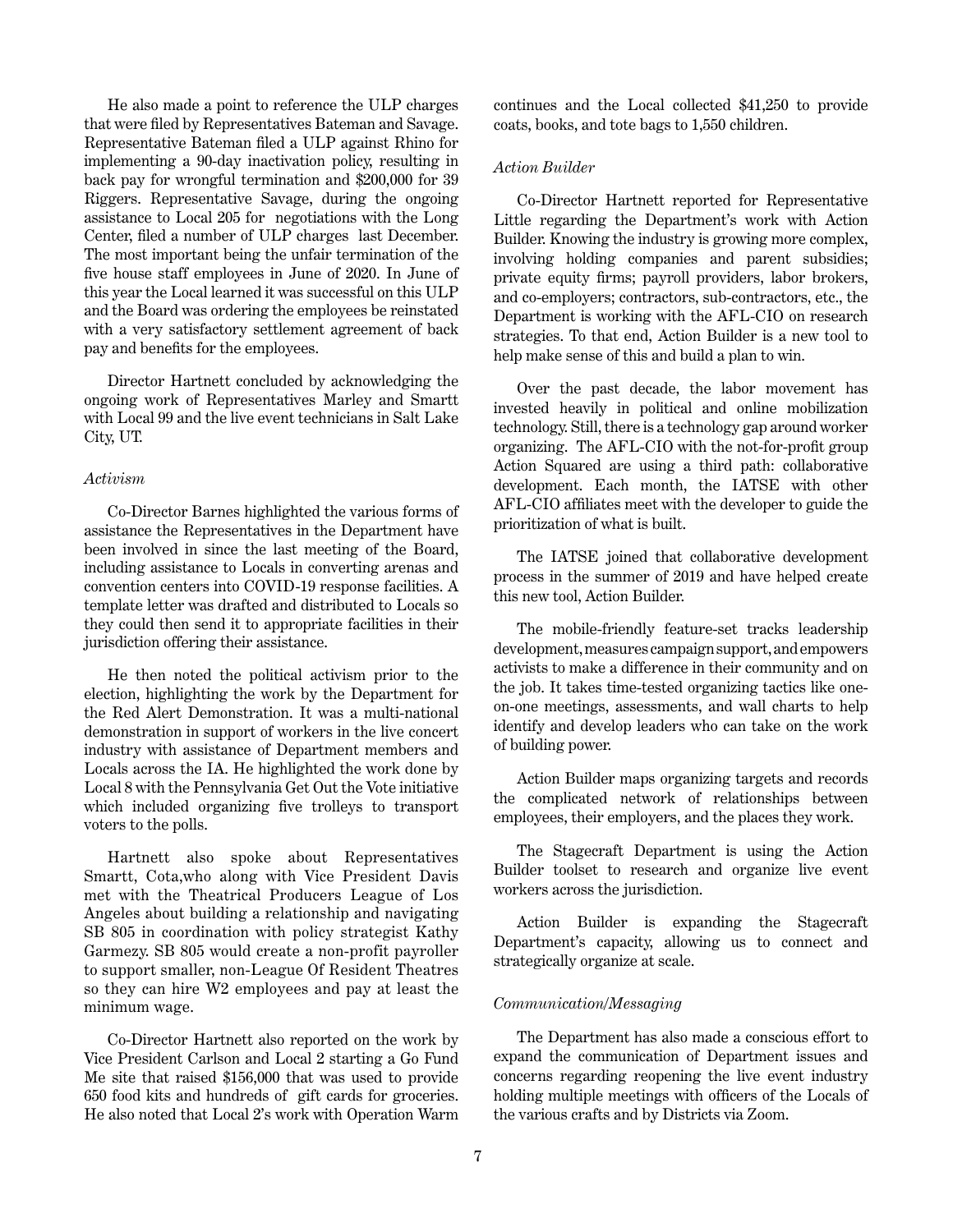President Loeb joined the Department in its heartfelt send-off to Vice President Di Tolla for his exemplary work on the staff of the International. He also expressed his appreciation to Co-Directors Barnes and Hartnett who are steering the Department through this unparalleled challenge for live events workers. He praised the Representatives for their diligence and commitment to the stage workers. He approved of the extensive organizing, stressing that the Department must remain vigilant in this regard. He observed that the work of the Department has been excellent.

#### **IATSE MOTION PICTURE AND TELEVISION PRODUCTION**

International Vice President and Motion Picture and Television Department Director Michael F. Miller, Jr., and Assistant Motion Picture and Television Department Directors Dan Mahoney and Vanessa Holtgrewe reported to the General Executive Board regarding the activities of the Motion Picture and Television Production Department since the last Board meeting.

Motion picture and television (MPTV) production has been going strong since October 2020, when the return-towork ramp-up began, with IATSE members experiencing record levels of employment across the U.S. and Canada. As noted in the Motion Picture Industry Pension and Health Plans report, benefit contributions are significantly higher than in the comparable month of 2019. As the MPTV employers come out of the COVID-19 shutdown, this growth is reflected in all areas. The National Benefit Funds reported that for the first five months of 2021, there were 1,225,147 days reported for MPTV production. That compares to 766,579 days in the first five months of 2018, 884,017 in 2019, and 605,619 in 2020. The high volume of work can be attributed to more streaming platforms, continued catch-up from the shutdown of 2020, and the public's seemingly endless desire for content.

To protect the workers on all these productions, the IATSE, alongside the DGA, SAG-AFTRA, Teamsters and Basic Crafts, has negotiated two extensions of the original Return to Work agreement, the details of which have been previously reported to the Board. The first set of negotiations extended the protocols until the end of June with few changes, while also refilling the bank of ten available COVID-19 sick leave days through to the end of December 2021. Due to the interlocking layers of protection put into place by this Agreement, the infection rate among the crew was 1/10th to 1/40th of the community infection rate where the production occurred. However, even with these stringent protocols in place, about 3,800 IATSE crew have tested positive for COVID-19 to date.

The negotiations for the second extension were more extensive, as vaccinations have proven to be very effective at limiting transmission of the illness, while also lessening symptoms if someone experiences a "breakthrough" infection. Ahead of these meetings with the AMPTP, President Loeb, Vice President Miller, and Assistant Department Director Vanessa Holtgrewe met with the IATSE's team of epidemiologists and experts to make sure the Union's proposals were in line with the latest science regarding COVID-19. Negotiations for the new Return to Work Agreement began in June. Once again, the IATSE, DGA, SAG-AFTRA, Teamsters and Basic Crafts negotiated in solidarity with one another. The AMPTP represented the Producers.

As the negotiations progressed, COVID-19 infection numbers began growing due primarily to the new Delta variant. The new Agreement reflects these increases, largely keeping intact the core safety protocols, with a few important updates.

The new Agreement allows for the relaxation of certain protocols for fully vaccinated employees in areas of the United States and Canada with low infection rates. While the Union had hoped to further reduce many of the protocols, the growing infection rates simply did not allow that at this time. As from the start, the Union continued to rely on the science with the goal of keeping the membership working while reducing the risk of COVID-19 transmission on set.

The Agreement commences on July 19, 2021, and expires on September 30, 2021. The relatively short term allows the parties to quickly assess the impact of the modifications and respond appropriately.

On a production-by-production basis, a Producer may implement a policy providing that Zone A employees, and other specific classification on a case-by-case basis, be fully vaccinated against COVID-19 as a condition of employment.

To provide currently unvaccinated Zone A employees with sufficient time to get vaccinated, the Agreement gives employees one-week to schedule a vaccination appointment and receive their first vaccination shot, and six weeks from that date to get their second shot (if required) and complete the required waiting period. Currently unvaccinated Zone A employees who schedule their vaccination appointment and receive their first vaccination within this time period will remain eligible for employment on productions that institute a mandatory vaccination policy while they complete the process to become fully vaccinated. Those who do not do so will be ineligible for employment until they become fully vaccinated.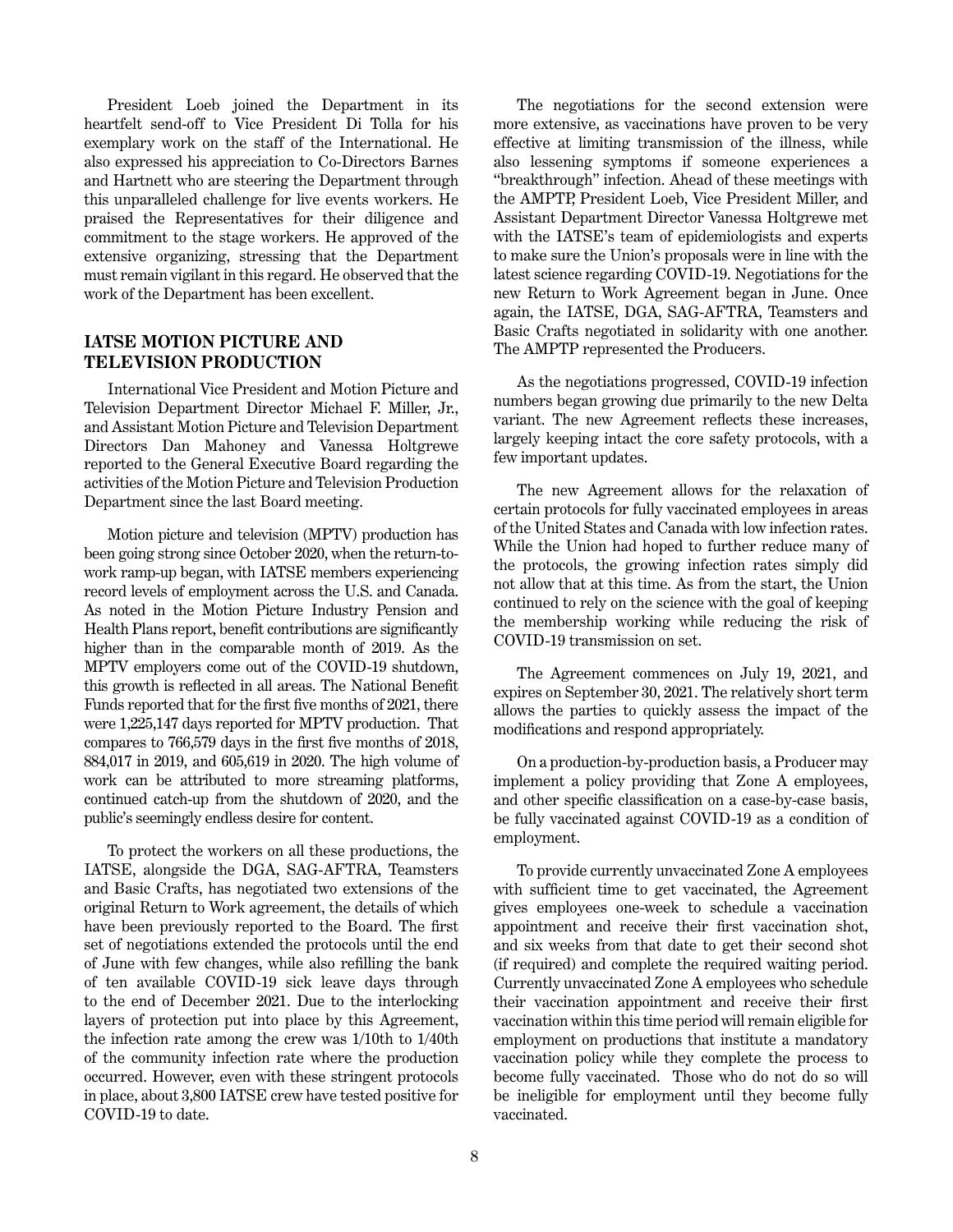Producers must establish a way of clearly and visibly identifying an employee's entitlement to work under the protocols for fully vaccinated individuals.

Proof of vaccination may be established by 1) a digital vaccination card, a government sanctioned passport system (e.g., New York's Excelsior Pass), a system maintained by the vaccination provider, or a system that verifies an individual's status against government records; or 2) production of a physical vaccination card.

Producers must keep such documentation secure and available only to those with a need to know. Employees who do not provide verification of their vaccination status will be treated as not fully vaccinated.

For areas of surging COVID-19 infections in the United States and Canada, including Los Angeles, and all areas outside the United States and Canada, we have retained the existing testing requirements, although the types of tests that are permitted in certain circumstances were expanded.

The Agreement does relax mask requirements for fully vaccinated employees, allowing them to take their masks off when working outdoors. This was important to IATSE members, and the science supported this modification to the Agreement. Employees who are not fully vaccinated must wear face masks at all times (except when eating, drinking, or when their job duties prevent it).

In addition, the Agreement further relaxes the testing and PPE requirements for fully vaccinated employees when working in areas of the United States and Canada that have lower COVID-19 transmission and new case rates. Specifically, in such areas, fully vaccinated employees are not required to wear masks indoors provided certain air filtration standards are met. Fully vaccinated employees, while still undergoing periodic testing, will also be subjected to COVID-19 testing at a reduced frequency. For Zone A, this means testing weekly, and for Zone B, testing will be required every other week. Zone C employees will not need to be tested after their pre-employment test. Those who are not fully vaccinated will continue to wear masks and maintain the same frequency of periodic testing as the prior Agreement. Also, employees traveling by air within the US and Canada only need to take a pre-flight test if required by the airline or a government authority. For travel outside the US and Canada, a pre-flight COVID-19 test must be administered not more than 72-hours prior to departure and the result obtained before departure. Post-flight testing requirements have been removed. As a pre-employment test is not required, employees traveling by air shall be deemed engaged no later than the date of travel.

Productions in a metropolitan area (or applicable county if there is no applicable metropolitan area), or province, if in Canada, must adhere to most of the standard protocols if, for seven consecutive days, its seven-day average transmission rate (Rt) is equal to or greater than 1.1, and the number of daily new cases per 100,000 is equal to or greater than 10. Productions in areas with lower transmission rates and/or infection rates may apply the more relaxed standards; provided, however, if the area records a transmission rate and daily new case rate higher than those listed above for seven consecutive days, the standard protocols will be reinstated.

The Agreement creates some increased flexibility around ground transportation. Under the standard protocols, vaccinated and unvaccinated employees will now travel in separate vans. Vans for vaccinated employees may operate at full capacity. Vans for unvaccinated employees may operate at 75% capacity for trips between set and crew parking, lunch, and base camp, and 50% capacity for all other trips. In low infection areas, the prior limits on occupancy have been lifted. In both situations, all employees must be masked. If anyone is unmasked, physical distancing requirements apply.

Individually packaged or wrapped portions are no longer required. However, self-serve "buffet style" food service (e.g., salad bars, trays of food, or any food service that requires employees to share utensils), will not be permitted for employees who are not fully vaccinated, and employees who are not fully vaccinated must continue to maintain physical distance from all employees during the entirety of the meal period.

Although the Producers pushed hard to reduce payment for testing when not done as part of a workday, the Unions remained steadfast and would not consider reducing the amount. The Producers saw it as an incentive to get vaccinated, and the Unions reminded them that this was well-earned compensation for member time and effort.

COVID-19 sick leave remains unchanged since the last extension of the Agreement. The refreshed amount of ten days is in place until December of this year. Members who need to get vaccinated can utilize their bank of sick leave to attend appointments and to recover from symptoms due to the vaccine.

The complete Agreement will be distributed when fully executed. As much as the Unions wanted to further amend the RTW Agreement, the surge of the Delta variant did not allow for more alteration at this time. In three months, the Union will once again assess the science with its epidemiologists and other health experts to evaluate what is the safest path forward.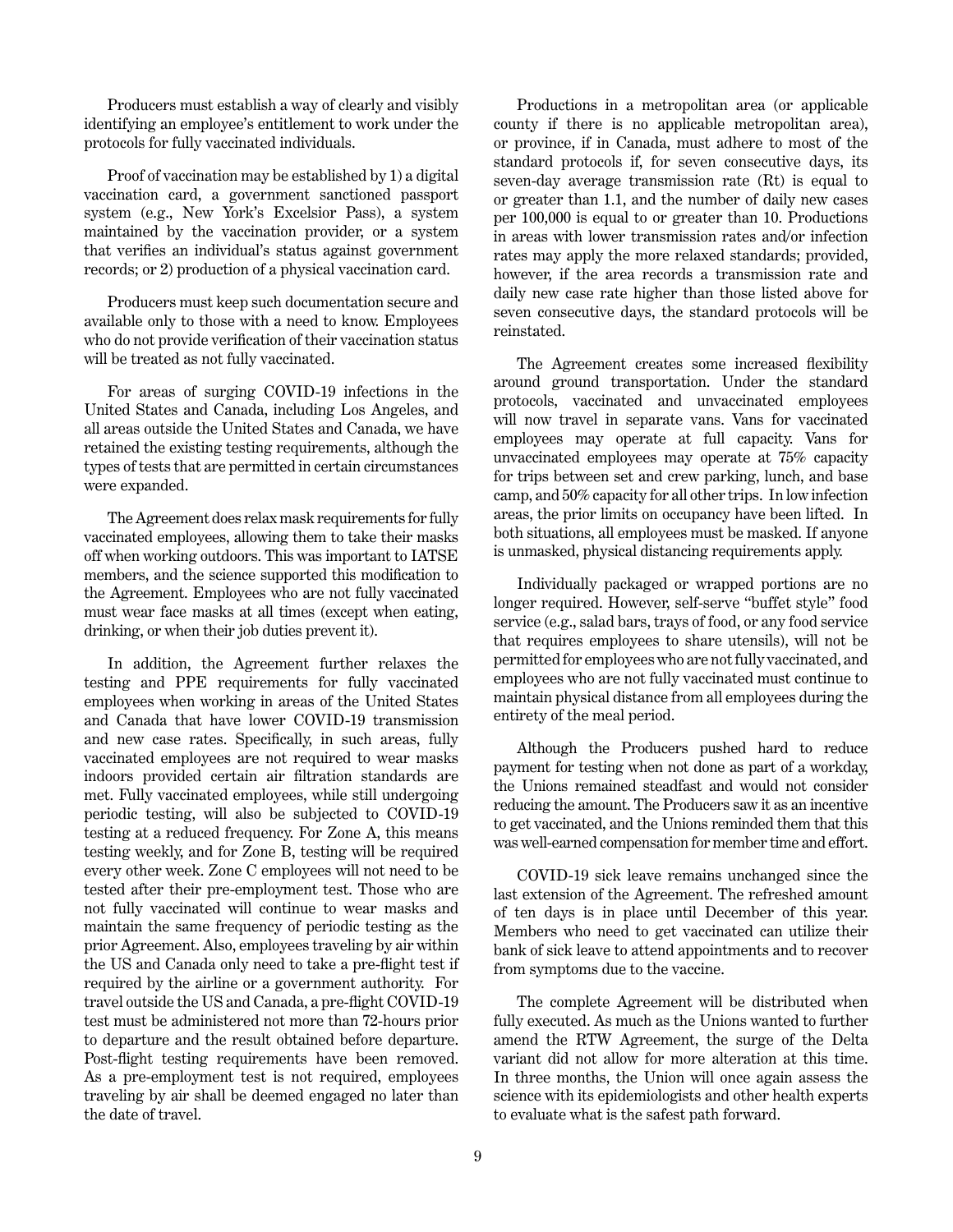The IA will return to the bargaining table for the Basic Agreement, as reported on in a separate report, in August. The Area Standards Agreement will be negotiated afterwards, with the same commitment that, if an agreement is reached, wage and benefit contribution increases will be paid retroactive to August 1, 2021. The Department has met regularly with the Bargaining Committee, which was appointed by President Loeb in advance of scheduled negotiations. Proposals were solicited and developed consistent with past-practice and with consideration of what was proffered in the Basic Agreement negotiations. Common issues exist between these two contracts and the contract proposals reflect that.

Commercial production remained relatively steady throughout the pandemic and one of the keys was the creation of the AICP- Return-to-Work safety protocols, which were negotiated jointly with the IATSE, DGA, Teamsters and Basic Crafts. These safety protocols were based on the AMPTP safety protocols but were modified and tailored for smaller commercial productions. Constant communication was the key to solving any issues during the pandemic. The members were excellent in reporting issues to their local union and the joint unions consulted and solved problems collectively on a daily basis. It has been very challenging to do set visits with the strict safety protocols in place, but within the last month, visits have resumed. The Union is in the process of negotiating an extension RTW agreement with the AICP that reflects the differences in commercial production.

There was a slight uptick in the volume of music videos with artists being unable to play live shows in the past year due to the pandemic. The current Music Video Production Agreement expires July 31, 2021 and a successor agreement is in the works.

Live event and awards shows continued to shoot throughout the pandemic, but most often without a live audience. The crews on all live event shows followed the AMPTP Return to Work agreement and all crew were subject to strict testing rules. Spectators are just now being allowed back into the audience and most often a vaccine is required.

Now that the Department representatives are fully vaccinated, the Union has returned to organizing in person and on the picket line. Representative Wade Tyree has spent time in the South ensuring this jurisdiction remains highly unionized. In June, the seventy-plus crew of a basic cable food competition show in Atlanta, Rat in the Kitchen, was brought under contract, but not without a fight. The company ignored the IATSE's outreach, and when the crew went on strike, the company attempted to recrew with scab labor. In the end, after a few days on

the picket line, with Locals 479, 600, and 800 leading the charge, the original crew were all offered their jobs back. This was an expensive loss for the company as many of the crew had to be flown back to Atlanta after being sent home only days earlier. Benefits are retroactive to date of hire, and the crew will have right of first refusal for next season. Many of the crew were paid well above scale and their wages will not be diminished for as long as they work on this show. It was an important win as the company, ITV, owns a number of small non-dramatic production companies in the U.S. Hopefully they have learned that trying to ignore the will of the crew is an expensive mistake to make.

Another notable non-dramatic success story involved a spin-off of Top Chef. With a large crew and months of production scheduled, the IATSE reached out to negotiate an agreement. The company simply did not believe the IA had the support of their employees. Unfortunately for them, this cost them a day of production while the crew joined the picket line en masse. By the next day, a deal was in place. Benefits were retroactive to date of hire, which included a number of crew members who had been working for two months. Enhanced turnaround, meal penalties, no reduction in wages, and right of first refusal for next season were all part of the package.

The Department has several active strategic campaigns in the animation sector, in partnership with Local 839, and in visual effects as well. Besides identifying pro-union workers and developing them as leaders, Representative Tanya Mahn and Special Representative Brendan Kierans have been working with these leaders to talk to their co-workers, recognize key issues that people want to improve, and map their workplace to lay the foundation for getting a super-majority of their coworkers to support improving their jobs through a union.

After a five-year battle, Vice President Miller was happy to report that the crew on Life Briefly have been made whole. This was a feature produced under the Basic, Local 161 "Majors", Local 798 "Majors" and the Area Standard Agreements which was prepping in Georgia back in January of 2016. It was shut down as they failed to make payroll the last week of pre-production. The IA filed a grievance shortly thereafter for all wages and benefits. The IA then received a judgment totaling over \$364,000 for past due wages and benefits. The producers failed to pay the judgment and the IA continued to pursue compliance. All past due wages and benefits have been recovered as of June 2021. Checks have been issued and distributed to the crew.

The single production agreements that are negotiated on a case-by-case basis continue to evolve. Each project not covered by a term agreement is individually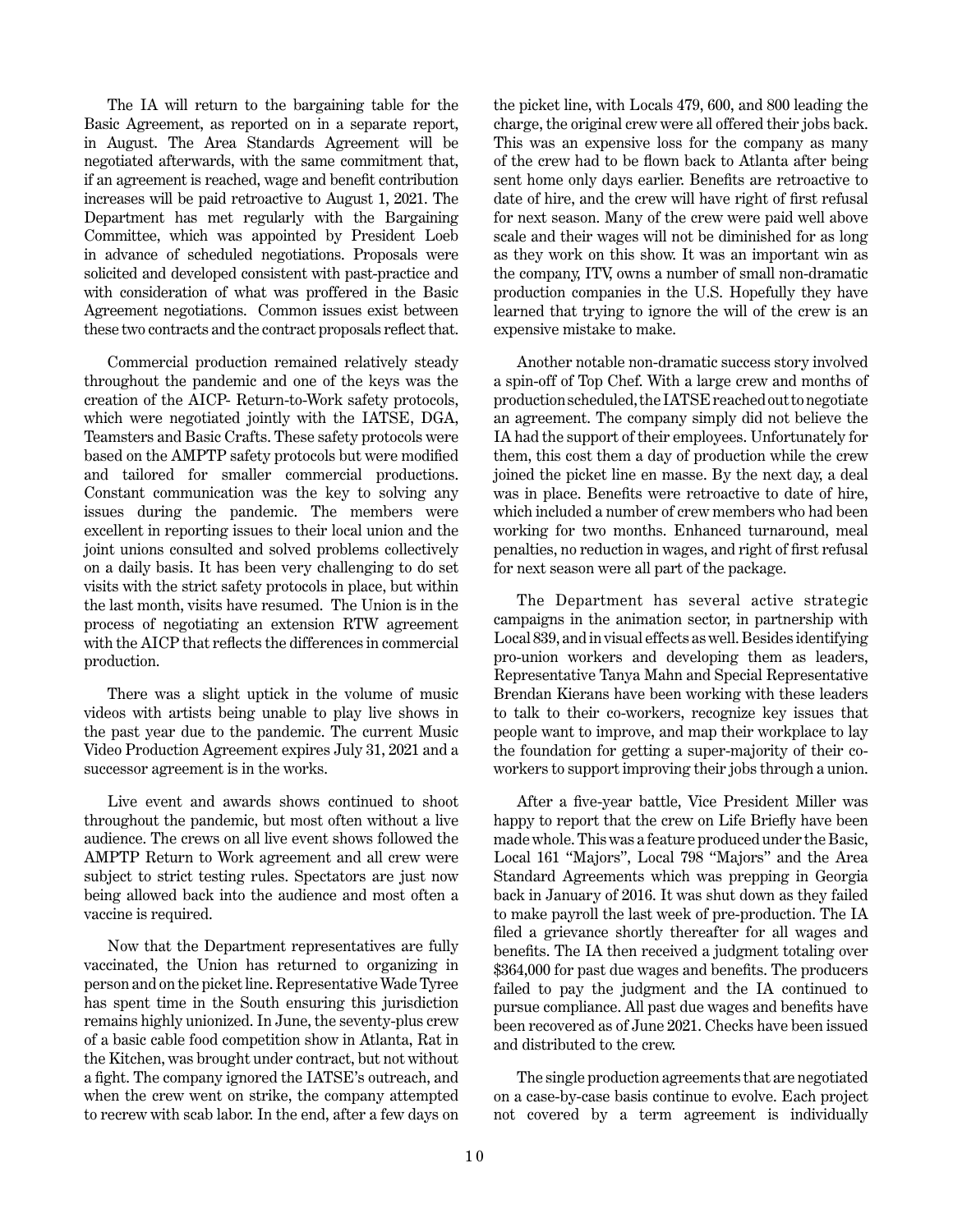negotiated. The Department establishes base terms that are standard in these single project agreements which are above the standards of the term agreements. These can include larger benefit contributions, increased rest periods—10 hours is standard in these contracts, as is weekend rest—meal penalties are more expensive, and the non-discrimination and subcontracting language is comprehensive. These single project agreements often offer the Department an opportunity to encourage companies to sign term contracts considering the more expensive production costs if they continue to produce Union only when they feel it is necessary.

The COVID-19 shutdown and subsequent Return to Work negotiations, the Basic Agreement negotiations, and the Area Standards Agreement negotiations have been the primary focus of the Department. However, as the employment numbers show since October of 2020, the regular, everyday work of the Department has continued. While slogging through work from home, and organizing via Zoom, the Department has not missed a beat. This is expected to continue as a more normal, pre-COVID-19 workplace returns. How the competing streaming platforms will fare in the coming year remains to be seen.

The last six months have been consumed by COVID-19 Return to Work issues and preparation for the Basic Agreement and Area Standards Agreement negotiations. These two agreements are by far the most significant IATSE Agreements that the MPTV Department is responsible for. Those agreements generate well over 100 million hours of employment for IATSE members and provide health and pension benefits to tens of thousands of members. In a few weeks, a meeting will be held with the Producers to continue the fight for members' financial health, sustainable health care funding, quality of life, streaming improvements and meaningful diversity, inclusion and equity provisions. The members of the IATSE have weathered a brutal year and deserve to be included in the resurgence of the industry.

President Loeb thanked Vice President Miller for his report and thanked him and the Department for its hard work over the past half year. The return-to-work safety protocols remain of vital importance to the Union and the industry, and those negotiations had to take precedence. Workers must be kept safe while on the job. President Loeb expressed his pleasure with the Department's organizing work over the past half-year. The IATSE must remain alert to any and all efforts to produce non-union within its jurisdiction. Securing a union contract is the best way for workers to ensure safe working conditions, fair pay, and quality benefits.

#### **IATSE TRADESHOW AND DISPLAY DEPARTMENT**

International Vice President and Director of the Tradeshow and Display Work Department Joanne M. Sanders provided an update of Departmental activities to the General Executive Board since the 2021 Mid-Winter meetings.

#### **Outreach to Locals**

#### *U.S.*

Tradeshow Department Representatives continue to provide outreach to Locals as some markets begin opening to exhibitions and conventions while others remain unemployed due to a continuance of the COVID-19 industry shutdown. Local 720 has continued its efforts to maintain its food bank, recently approving an additional \$200,000 to cover costs through September 2021 and bringing its total commitment to members and the community at large to \$600,000. Representative John Gorey joins the volunteers each month for distribution.

Vice President Sanders has worked with employers who were granted Paycheck Protection Program (PPP) loans to determine distributions in some jurisdictions. In an effort to follow up on the extent of PPP granted, Representative Benjamin Hague was tasked with researching all tradeshow employers to determine total PPP loans received. To date, the results indicate that only a small number of tradeshow employers were recipients of PPP loans in the first round. Representative Hague will continue to update the data.

Department Representatives contacted Locals across the US when the announcement of PPP loans became available to unions. Several applied and were successful. Although the passage of the American Rescue Act brought relief to many of members with its extended pandemic unemployment payments, it was short lived in 25 states as Governors chose to discontinue payments and withdraw from the program as early as June. This has, in turn, only served to further the hardships faced by many members. Fortunately, several tradeshow employers across the country that provided equipment for the setup and operation of large vaccination sites have provided much needed employment to many tradeshow members in the months of April, May, and June. With the increased use of technology to convene virtual mass gatherings, the Department has reached out to several Locals to assist them with preparing technicians to meet the needs of this emerging source of remote digital work. The Department's efforts in this regard have given rise to new work opportunities for members.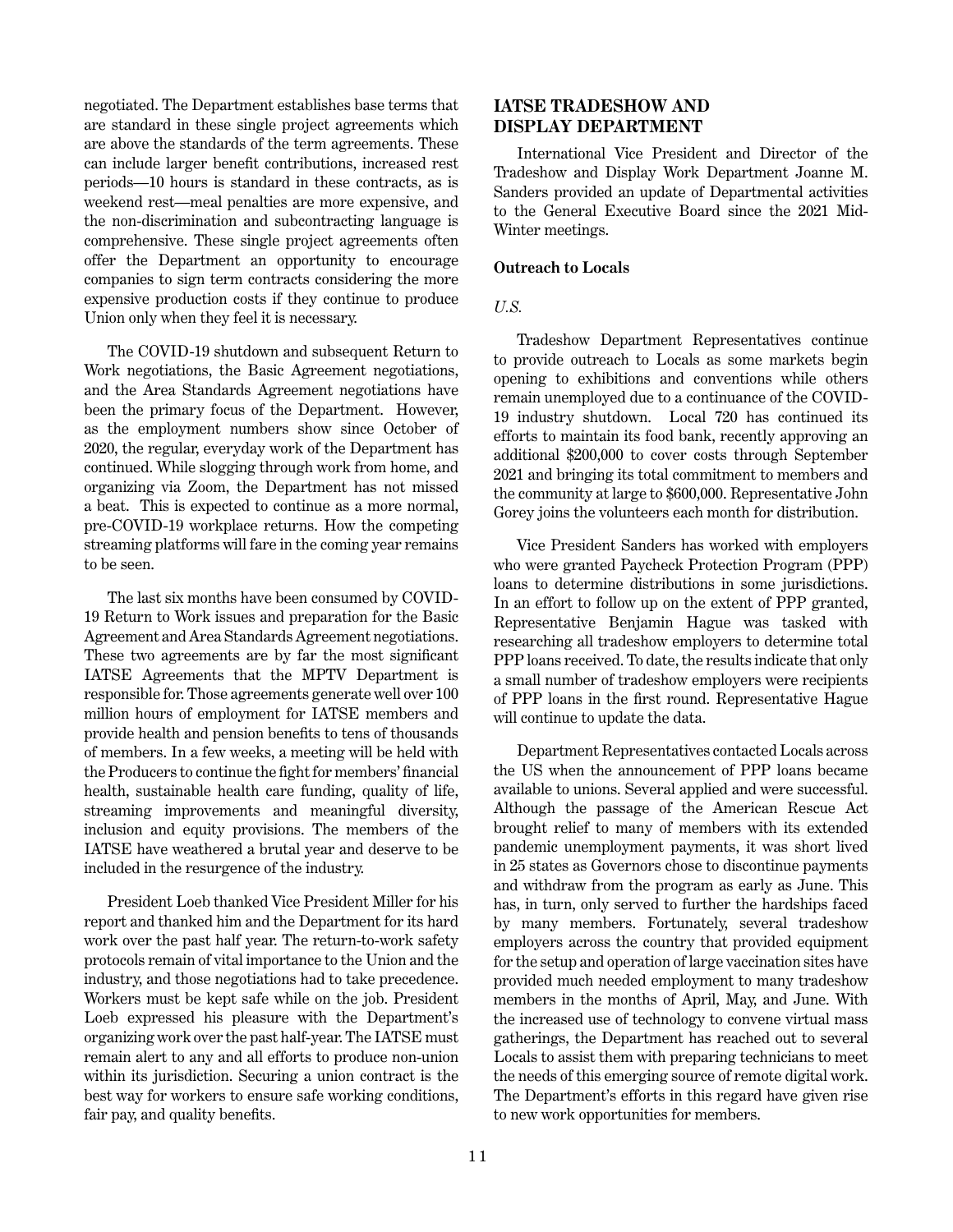#### *Canada*

Tradeshow Department Canadian Representative, International Representative Jim Brett, retired in the Spring of 2021. Local 129 President Cindy Jennings will now be taking on the role. The Department looks forward to working with Representative Jennings.

#### *Return to Work Efforts*

Since some parts of the US have been more successful than others in vaccinating residents, show organizers, associations, and meeting planners face an everchanging landscape to consider when deciding where to convene.

In-person and online events have become an outgrowth of the pandemic. They are events that involve an in-person meeting or event produced for both live attendees and an audience joining digitally for some or all of the event – on a synchronous, delayed, or on-demand basis. Studies are currently underway to learn what role these types of events will pay in the tradeshow industry's post-pandemic recovery. Recognizing this emerging work opportunity for members, Vice President Sanders consulted with major audio-visual employers across the country with a view to identifying the skill sets employers putting on these types of events are now looking for. Digital networking and Zoom video conferencing skills were identified as top priority skill sets. Vice President Sanders then tasked International Representatives Dan'l Cook and Carlos Cota to develop a list of recommended online training courses in collaboration with training coordinators and AV leads from those Locals most engaged in AV. This outreach has led to the development of the Tradeshow Department's AV Return to Work Readiness Training Program. Department Representatives are now in the process of meeting with Locals across the country to review the training program and to encourage implementation at the Local level.

The World of Concrete is an annual tradeshow that normally proceeds in-person in Las Vegas and normally involves a year's worth of planning. When the Governor of Nevada speculated the state could reopen on June 1, it sent planners into a whirlwind of work which included confirming 650 exhibitors, securing equipment, coordinating hotel, travel and food services reservations, and filling the 300,000 square feet of space in the new West Hall of the Las Vegas Convention Center. The World of Concrete ended up attracting approximately 40% of the pre-pandemic exhibitors and attendees.

 In California, Representative Cota spent much of the last several months dedicated to the reopening efforts of the state. Working collaboratively with International Representative Peter Marley, the two sought out every

available resource on safety protocols and industry guidelines with a view to facilitating a safe reopening of live events in the state, including the Governor's office, the California Convention Center Coalition, the California Department of Public Health, Riverside County Live Events Coalition, Cal-OSHA, CAL Travel, Californians for the Arts, California IATSE Council, the Statewide coalition of Broadway Presenters and the International Association of Venue Managers (IAVM). The efforts of Representatives Cota and Marley in this regard have not only given rise to many new relationships that will serve the Department well in the future, they were an important factor in the state moving up its reopening of live events from late September or early October, 2021 to June 15, 2021. The Department extends thanks to California Locals 16, 33, 50, 107, 122, 134, 158, 215, 442, 504, 611, 614, 923 and B-192 for their participation and support. They were all instrumental in the success of this reopening effort.

In recent months, several large tradeshow employers expressed initial concern about the prospect of workforce shortages when agreeing to undertake a live event. The Tradeshow Department will continue to ensure the IATSE's work jurisdiction is respected and work opportunities for members are not eroded.

#### **Association Partnerships**

#### *ESCA*

The Exhibition Services and Contractors Association (ESCA) has been heavily involved in reopening initiatives since their first attempts at establishing industry protocols. Committees composed of member unions, service contractors, venue managers and suppliers have collaborated at all levels with a view to ensuring the industry recovers. One such initiative included a virtual panel discussion streamed on June 15, 2021 and billed as ESCA ALL IN Event. The panel discussion focused on industry partners' readiness for the return and predicted surge of work in the early fall. Emphasis was placed on the communication, collaboration and cooperation demonstrated across all sectors with a shared commitment to work together for the safe return of face-to-face meetings. Panelists included representatives from Fern, Freeman, GES, The Expo Group, Association of Venue Managers, and Labor. Vice President Sanders, who currently serves as Co-Chair of ESCA's Labor Management Council, spoke on behalf of the five international unions most active in the industry, including of course, the IATSE.

#### *Go Live Together!*

As reported earlier, the IATSE partnered last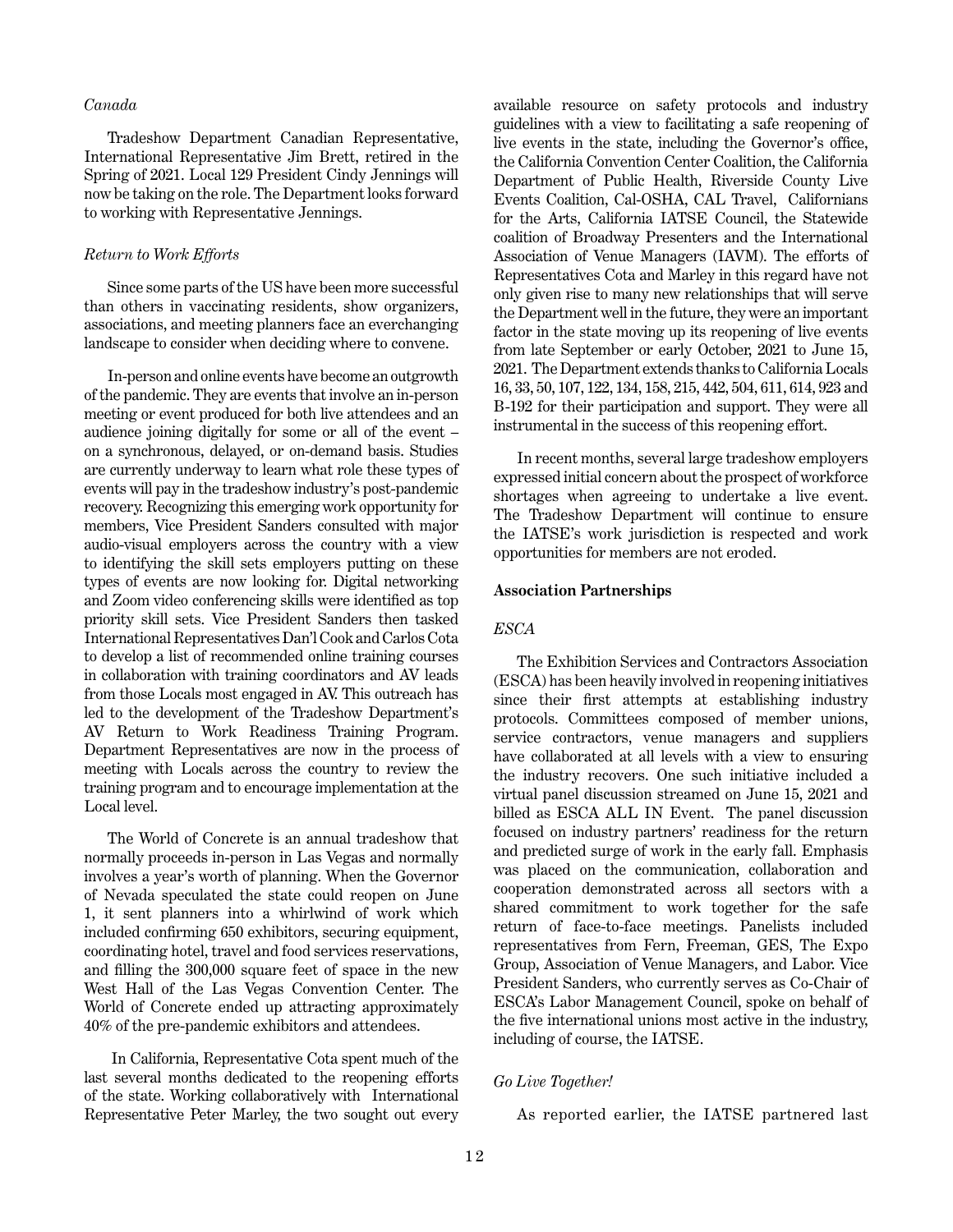year with more than 1,400 entities in the tradeshow industry to lobby the US federal government on matters important to the industry through an organization called Go Live Together! Initial lobbying efforts focused on the Coronavirus Aid, Recovery, and Economic Security Act, the Health and Economic Recovery Omnicus Emergency Solutions Act, Support Our Stages and the American Rescue Plan Act. The organization has now been dissolved to make way for the Exhibitions and Conferences Alliance, a bona fide lobbying group with a full board representing all aspects of the industry.

#### *Exhibitions and Conferences Alliance (ECA)*

The Exhibitions and Conferences Alliance (ECA) was created as the lobbying arm of the tradeshow and exhibits industry. Although a majority of the ECA's membership consists of industry employers and association representatives, Vice President Sanders, in consultation with tradeshow directors for the IBEW, Carpenters, IUPAT, and Teamsters, agreed to create the Tradeshow Labor Alliance and split the cost associated with securing a seat on the ECA board of directors. The Tradeshow Labor Alliance's seat on the ECA board will be filled by a representative from one of the Tradeshow Labor Alliance unions on a rotating yearly basis. Since the Tradeshow Labor Alliance joined the ECA, the ECA has hired a full-time lobbyist and also held its first board meeting in May, 2021.

#### *Regular Work of the Department*

Vice President Sanders reported on assistance provided to Locals 7, 15, 17, 28, 30, 39, 46, 51, 53, 69, 76, 99, 115, 127, 205, 320, 251, 336, 363, 415, 417, 423, 470, 720, 834, and 835.

#### **Organizing**

#### *Long Beach Convention and Entertainment Center*

Representative Cota continues to collaborate with Local 33 Business Agents Robert Pagnotta and Ron Valentine to reestablish Local 33's presence at area convention centers.

#### *Inland Empire Labor Council*

Representative Cota remains engaged with the Inland Empire Labor Council working to rebuild the labor movement in Riverside and the Coachella Valley. In May, 2021, the Council successfully secured a community workforce agreement with the city of Palm Springs. This, in turn, laid the groundwork for the establishment of a career pathways program with the area community colleges that will provide traditional and non-traditional apprenticeship and training programs to participants. Similar to the arrangements in Long Beach, this Palm Springs initiative will create career pathways and secure employment at major venues in the Coachella Valley, including the Palm Springs Convention Center and the McCallum Theatre, as well as new facilities under construction in the region like the new Palm Desert Arena.

#### *Encore Global (PSAV)*

The Tradeshow Department continues to meet bimonthly on Zoom with various locals to help coordinate ongoing organizing initiatives and negotiations, including Locals 15, 22, 58, 107, 122, and 720.

Encore contract negotiations with Local 22 have stalled and await the scheduling of new dates. The company's negotiations with Local 15 are also moving slowly, though there has been some progress. Representative Cota is assisting Local 122 in its negotiations. Local 58 finalized its agreement at the Metro Toronto Convention Center. Local 107 continues its efforts to maintain bargaining rights with Encore and Local 720 is still awaiting an NLRB bargaining unit ruling in connection with its effort to secure bargaining rights.

#### *Tradeshow Participation*

The following shows are scheduled as in-person events in 2021: InfoComm, October 23-29, Orlando, FL; EXHIBITORLive, November 1-2, Las Vegas, NV; LDI, November 15-21, Las Vegas, NV; IAEE Expo! Expo!, December 7-9, Philadelphia, PA.

#### *AFL-CIO District Meetings*

Vice President Sanders and Representative Hague attended the AFL-CIO's Midwest District meeting held on June 8, 2021 and Representative Cota participated in the Western District meeting held on May 20, 2021.

#### *Political Activities*

Local 720 Las Vegas has engaged in lobbying efforts in connection with numerous Nevada State Legislature bills. In particular, Bill SB 245, which originated at Local 720, is a bill that ensures, among other things, that all workers in Nevada get paid on time and enforces a penalty on employers who fail to do so. The Local's hard work in connection with Bill SB 245 resulted in Local 720 President Phil Jaynes and Business Representative Apple Thorne being invited to the Bill signing ceremony with Governor Sisolak in June, 2021.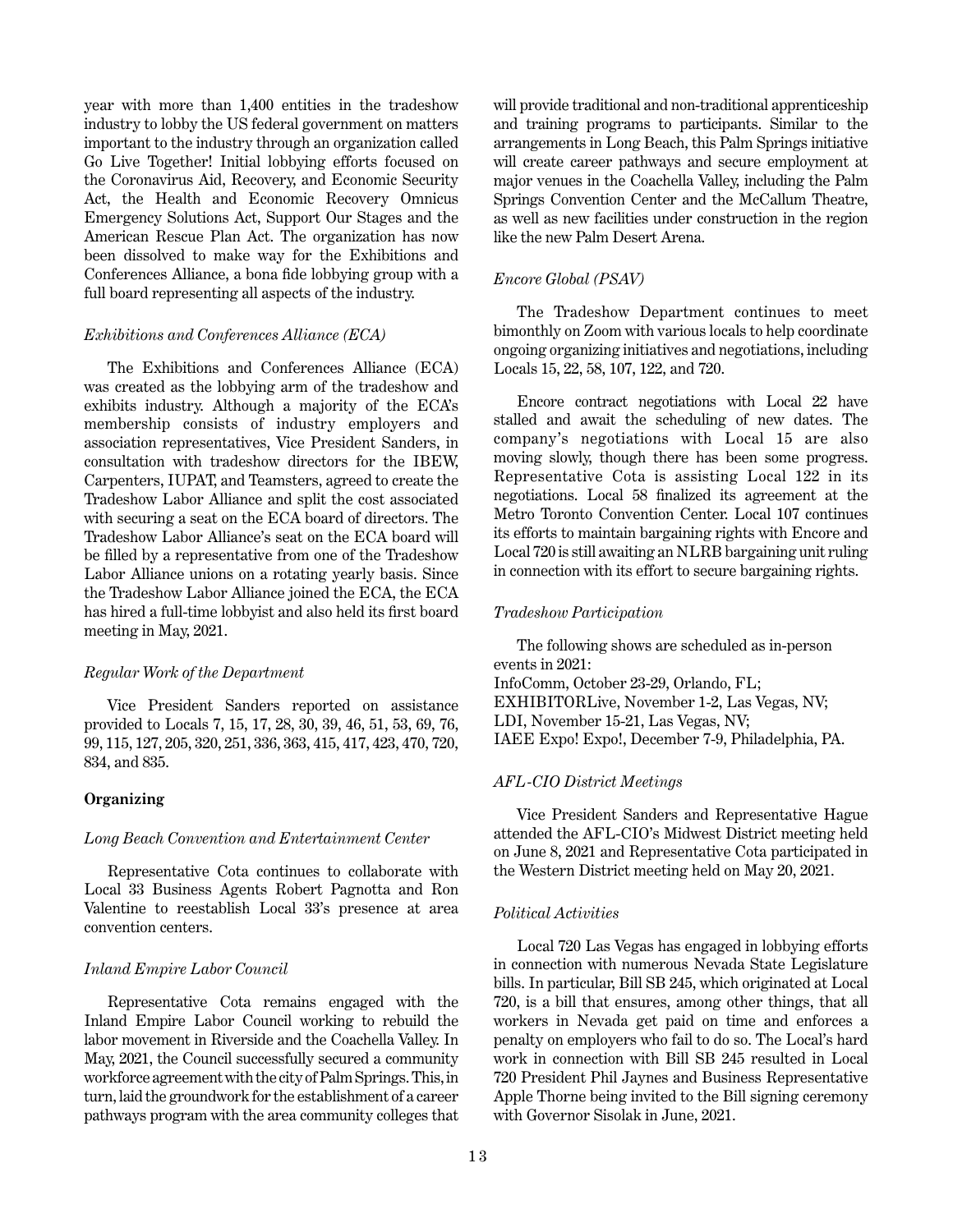#### *Staff Development*

Representatives Hague and Gorey enrolled in the City University of New York Labor Law for Arts and Entertainment class, taught by Frank Moss. The class ran two days a week from February 2, 2021 to May 11, 2021.

Representative Cook attended the "Developing a Leadership Training Program" presented by the IATSE Education Department. In addition to Representative Cook engaging in research which lead to the development of the Tradeshow Department's AV Return to Work Readiness Training Program and his completion of various LinkedIn Learning webinars, he also enrolled in the AVIXA Networking Class which the Department is now promoting as a worthy training program for Locals.

Representative Gandolini attended numerous industry webinars, Zoom meetings and townhall meetings sponsored by ESCA, IAEE, and Northstar Meetings Group. These meetings focused on the short and long term effects of the pandemic on the tradeshow industry, the rapidly changing approach to protocols driven by state and local regulations and the collaborative solutions that are evolving as the unions, contractors and suppliers continue to partner to promote a sustained industry-wide recovery.

Other members of the Department participated in the Workers Memorial Day Webinar and the Pro Act Webinar in addition, to various LinkedIn offerings.

President Loeb thanked Representative Sanders for the report and the Department for their diligent efforts over the past sixteen months to assist Tradeshow Locals through this challenging period. He noted that this industry will be one of the last to return to where it had been pre-pandemic so continued support from the Department will be important. President Loeb observed that encouraging members to improve their AV skills will ensure that they can perform work in-person and on virtual platforms. He commended the Department for their comprehensive attention to Locals and excellent work.

#### **IATSE COMMUNICATIONS DEPARTMENT**

Communications Department Director Jonas Loeb updated the Board on the progress and significant activities of the Department since the virtual meeting of the General Executive Board in January 2021. The Department's tools, tactics, and strategies continue to evolve and grow across several media, including social media, email outreach, press relations, websites, text messaging, and print (e.g., The Official Bulletin).

Director Loeb announced the launch of the third version of the International's Website, iatse.net, the first major update in nearly ten years. The new site, built inhouse, is a major upgrade from the previous iteration, retaining and streamlining the most frequently visited pages from the previous website, while also allowing for new features such as responsive mobile display, forms, embedded Action Network ability, automatic posting of website content to social media, archive of posts sortable by date and committee, and more. The single most important improvement, however, is the adoption of more modern technology to serve as the site's backbone, which allows the Department to update and add features continuously with ease.

In terms of content, the new website reserves a page for each of the International's Departments and Committees, giving each a place to display key resources, related news, leadership, and other content specific to their respective niches. A "take action" hub provides a place for members and allies to discover ways to support the Alliance and any of its initiatives online. The new version of the organize tab not only provides information on key protections the Union has won for members, but it also gives users an opportunity to "contact an organizer" and initiate the process , allowing the website to generate new organizing leads .

Director Loeb presented data showing that several accounts and pages across Facebook, Instagram, LinkedIn, and Twitter exhibited strong growth and engagement over the past six months. These metrics indicate not only that the IA's social media accounts continue to be widely popular, but also that the Communications Department continues to leverage social media to advance the message of the Union effectively. As was the case for the second half of 2020, the LinkedIn and Twitter platforms exhibited standout rates of growth, with 41 and 21 percent increases, respectively, in followers over the six-month period.

The @IATSE Twitter continued to be one of the most popular labor accounts in the world, and in the first half of 2021, tweets from the Communications Department reached users' newsfeeds over 29,600,000 times, a new record for any six-month reporting period and nearly reaching the number of impressions for the full year of 2020. In April, Director Loeb participated as a panelist at the Organizing 2.0 online conference, where he joined first-class digital organizers Diana Hussein (UNITE HERE), Elizabeth Strater (UFW), and Mike Connolly (formerly Pennsylvania Treasury) to discuss how humor and creativity from "brand" Twitter accounts can translate to power online.

Despite the popularity of the IA's social media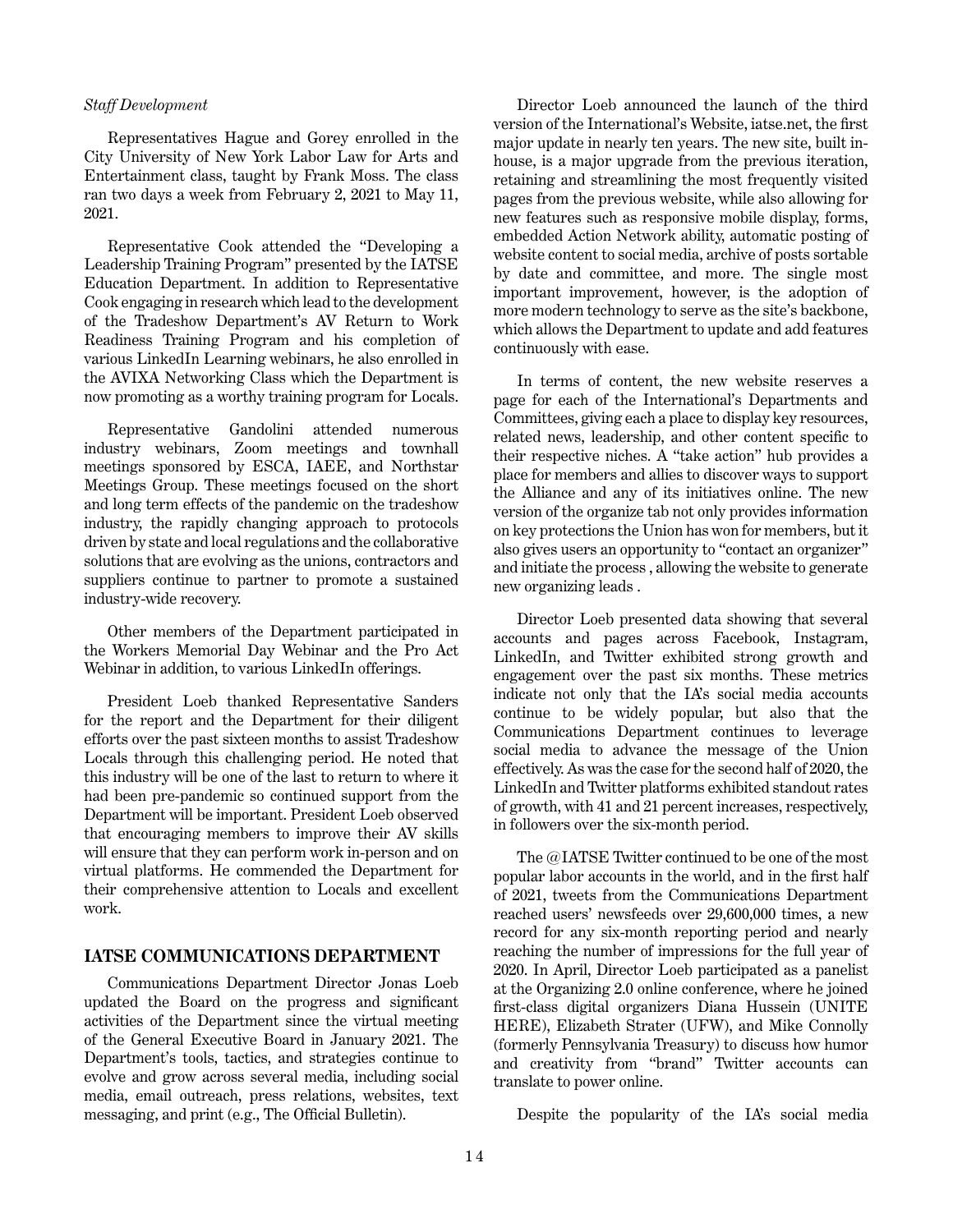program, email continued to be the most effective means of disseminating information to Local officers, members, and allies. The public-facing advocacy list continued to grow, though slower compared to the second half of 2020. Still, open and action rates remained high, signifying a high level of engagement with Communications Department emails.

The Department launched a new digital weekly newsletter at the start of 2021, which includes or summarizes important union-related news such as recent press releases, organizing news, and other features. These newsletters are also published online so those who do not wish to receive emails can still access the information. The response to the newsletter has been overwhelmingly positive, with over 5,000 thousand signing up to receive the newsletter during its initial weeks and achieving open rate averages upwards of 60%. Allies and kin who wish to receive the weekly newsletter are advised to sign up at iatse.co/newsletter.

The member stories program continues to grow and mature, allowing members to share experiences. The Communications Department produced eleven of these articles during the first half of 2021, focusing on topics including LGBTQ Pride, Diversity, Equity and Inclusion, and Pandemic Unemployment Insurance. The stories were published regularly on the IATSE C.A.R.E.S. website and were routinely featured in the weekly newsletter, the Official Bulletin, and AFL-CIO daily briefing emails.

The Department continued its efforts to secure press placements and earned media, particularly in support of ongoing strategic bargaining campaigns. The Department's efforts helped ensure the issues important to IATSE and its members have appeared in prominent media outlets.

Communications Outreach Coordinator Megan Greene assisted General Secretary-Treasurer Wood in compiling and curating content for the Q1 and Q2 editions of this year's IATSE Official Bulletin. The Department's involvement, which began in the first quarter of 2020, continued to supplement the existing digital program as graphics and articles historically included in the Bulletin can also be repurposed to provide content for social media and the websites.

The Communications Department also introduced a new "scan to call" QR code which, when scanned, prompts the user to dial the existing IATSE Safety Hotline without ever typing in a single number. The Department will continue to investigate ways these codes can be used to reduce friction for members to access new and existing resources more easily.

With its broad array of tools, the Department continues to collaborate with all the Union's Committees and Departments on numerous campaigns and objectives.

The Communications Department broadly assisted in the ongoing campaign to support MetOpera workers and helped drive turnout for the Met rally at Lincoln Center. In addition to the new website for the International, the Department continued to spin up microsites specific to individual strategic campaigns. MetOperaNews. com introduced a first-of-its-kind Interactive Virtual Picket Line, where members and allies could print a sign, then submit photos through an online form to look as if they were on a picket line in front of Lincoln Center. Participation in this "new way to picket" as the Machinists Union put it, was extremely high, with hundreds of photos submitted and thousands visiting the site in its first month.

The campaign in support of Local 868 Ticket Sellers at the Strathmore Arts Center in Bethesda, MD continued to intensify as the Department used social media to request letter writing campaigns, a microsite, and promoted in-person rallies held during the center's live events. The letter writing campaign generated over 5,000 letters to the center's Chief Executive Officer to demand the employer bargain in good faith and restore the jobs of full-time ticket sellers. A microsite was also established, serving as a source of information for Strathmore patrons on the ongoing status of the labor dispute and another interactive digital picket line.

As the Education Department ramped up its webinar program, the Communications Department assisted in promoting online learning opportunities for members. Through email blasts, and social media outreach, the Department has generated turnout for 19 educational webinars since January.

On numerous occasions, the Department promoted recognition strike actions online on behalf of the Motion Picture and Television Production Department, as was the case for "RAT IN THE KITCHEN" and "Top Chef Family Style."

In early 2021, as COVID-19 cases and deaths peaked across the United States, Golf Channel crews became increasingly concerned about the network's complete lack of COVID-19 protocols or testing. Through a coordinated social media and press campaign, the Communications and Broadcast Departments were able to support the workers' fight for workplace safety.

In January, following the inauguration of President Biden and the release of his COVID-19 vaccination plan, the Communications Department helped facilitate a letter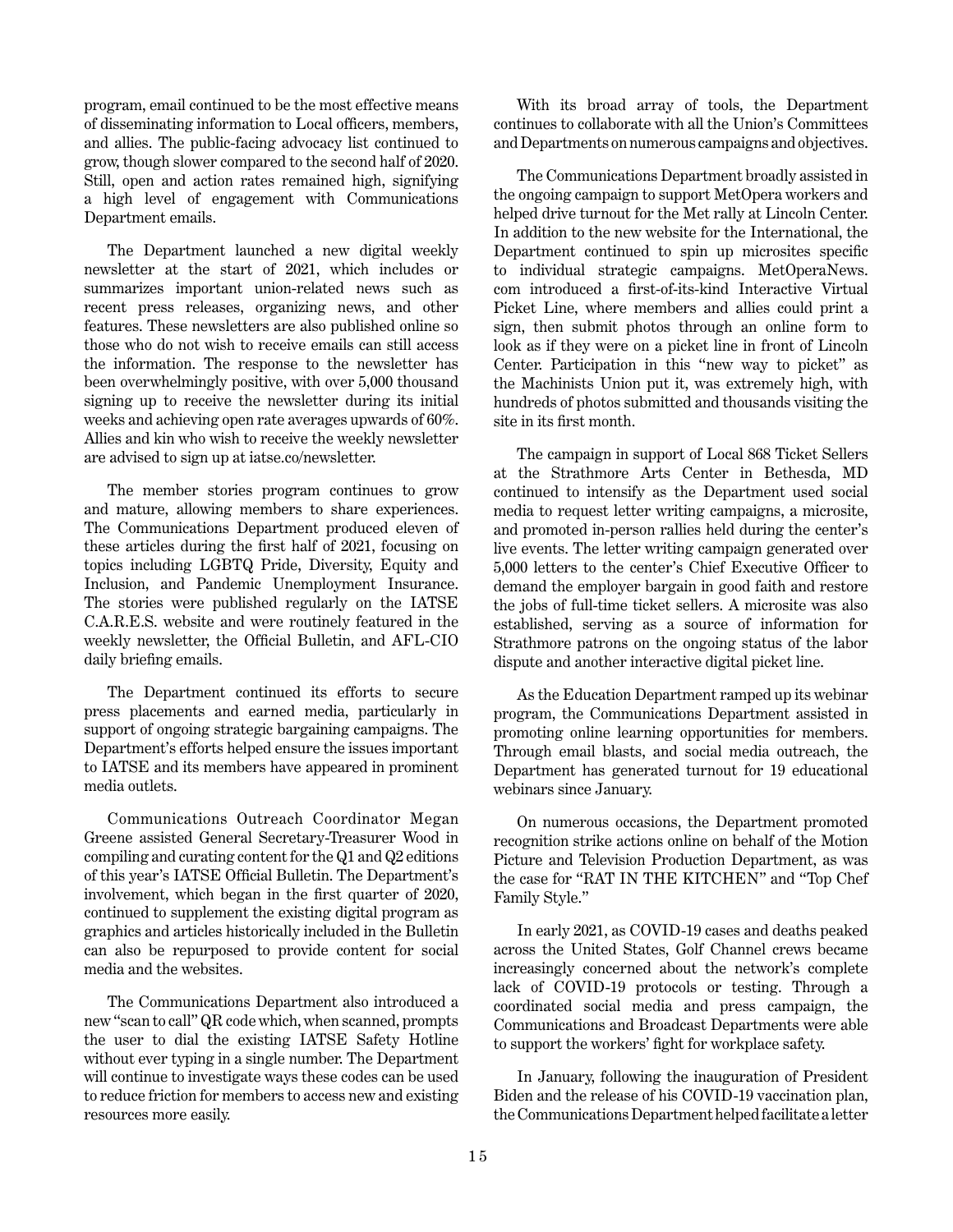to President Biden and the COVID task force offering the IA's skilled labor to build field vaccination sites. This effort was a multidepartment collaboration amongst the Communications, the Political and Legislative , and Stagecraft Departments, ultimately culminating in meetings where the Stagecraft Department had the opportunity to deliver an extensive list of viable venues to the Federal Emergency Management Agency (FEMA).

In May, as the supply of vaccines finally began to exceed demand in the United States, the Communications Department changed gears and participated in the National Vaccine Month of Action. This involved providing resources to Local Officers on how to have the difficult conversations with members and frame the COVID-19 vaccine as a tool to protect workplaces.

Communications continued to meet weekly with the Political and Legislative Department and collaborate. As the Protect the Right to Organize (PRO) Act was reintroduced and passed by the House of Representatives, the Department worked extensively to promote the most pro-union overhaul of outdated US labor laws in a century.

Since the Diversity, Equity, and Inclusion Committee's re-constitution in September 2020, the Communications Department has assisted the Committee with publicizing statements through iatsecares.org centered on social issues and commemorative observances such as Black History Month, Asian and Pacific Islanders Heritage Month, Asian and South Asian Heritage Month in Canada, IATSE DEI Committee Condemns Asian Hate and the newly established US federal Juneteenth holiday. In collaboration with the Diversity Equity and Inclusion Committee's Communications working group, the Communications Department also aided the Committee with the launch of its Facebook, Instagram, and Twitter social media accounts.

In support of the Women's Committee, the Department helped carry out the Committee's social media strategy for Women's History Month by designing new graphics highlighting 18 influential IA women of the past and present. The Department continues to work with the Women's Committee by providing support on social media campaigns and honoring the successes of women in the IATSE and labor movement.

Making the Action Network platform widely available to local unions continues to be a top priority. Senior Communications Coordinator Steven Chaussee trains Locals with new leadership on how to use the platform, bringing the total to 36 Locals trained to date. Any Local that wishes to revamp their email distribution, newsletter, digital organizing, or political lobbying abilities can go to iatse.co/actionnetwork to schedule a one-on-one setup and training session.

The Communications Department also collaborated extensively with other unions and the AFL-CIO to support the broader labor movement, including attending bi-weekly meetings with AFL-CIO Affiliates' Communicators, sending members to Picket with striking United Mine Workers in New York, distributing information regarding the National Association of Letter Carriers' Stamp Out Hunger Campaign, co-sponsoring Actors Equity's Action Network online action in support of funding for the National Endowment for the Arts, and more.

Director Loeb concluded his report by remarking that the internet gives unions unprecedented opportunity to collaborate and build worker power through online action. The Communications Department will continue to test, refine, and iterate to endlessly improve how it delivers the message of the IATSE.

President Loeb applauded the Department's upgrades and modernization, emphasizing the importance of keeping pace with technological advances. He noted the importance of the Department's actions in contract campaigns at the MetOpera and the Strathmore Center. He observed that communications are critical to everything that the International does. He noted that the International's Communications Department is involved in a wide-range of activities, underscoring the Department's importance to the activities and mission of the International. President Loeb commended Director Loeb and Communications Coordinators Chaussee and Greene for their polished work.

#### **IATSE EDUCATION AND TRAINING DEPARTMENT**

Despite the many hardships and setbacks our industry experienced throughout the COVID-19 Pandemic, the IATSE Education and Training Department has remained committed to maintaining a culture of continuous education within our union. By developing remote learning courses that reflect the foundational values of the IATSE Four Pillars: Leadership, Skills & Safety, Activism, and Communication, the Department has provided IATSE members and Locals with an avenue to stay active, curious, connected, and engaged with the union.

#### **Union Skills Development Training**

The IATSE Officer Institute 1.0 will resume inperson this Fall. The revived training will be held at the Local 52 Union Hall in New York City from December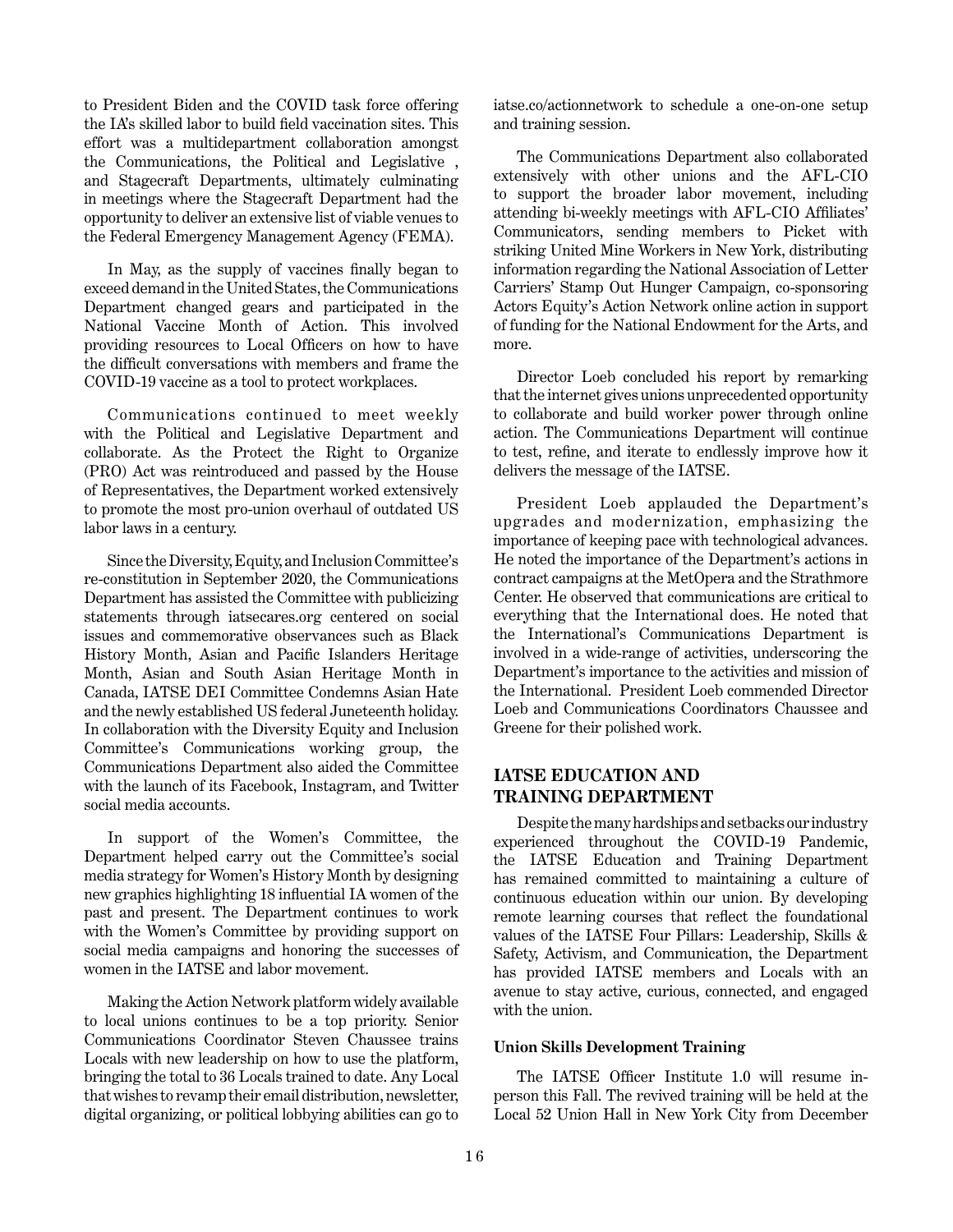6-10, 2021. This session will be for US Locals only. IATSE Officer Institute is an intensive, five-day educational program that provides local union officers with a comprehensive look into the nuts and bolts of running a Local, bargaining, and building power for members. IATSE local union leaders at all levels of experience can enroll in this week-long training. Applications will be in the upcoming Bulletin and available soon on the IATSE website. Local leaders are encouraged to apply as soon as possible, as we expect the course to be in high demand after a yearlong hiatus. A limited number of financial subsidies are available for small Locals.

#### *Online Learning/Essentials of Union Leadership*

As reopening continues, the Department expects that online courses will exist side-by-side with in-person sessions. The online Essentials of Union Leadership Series of courses, presented in partnership with the University of Wisconsin School for Workers, is a series of courses for currently serving Local Union Officers, Officials, Trustees, and Board members designed as a virtual complement to the in-person IATSE Officer Institute. The series focuses on effective leadership principles and tools to help attendees build high-capacity local unions, effectively represent workers, communicate clearly, and set and achieve long term goals. Don Taylor, Professor, University of Wisconsin School for Workers is the main instructor. Modules for the virtual, asynchronous courses include "Foundations of Union Leadership", which includes segments on both U.S. and Canadian Labor Law; "Leadership Theories and Leadership Styles"; "Strategic Planning"; and "Building Capacity in Your Local Union." The four courses were each presented multiple times and were well attended.

#### *Webinars*

Since the Winter 2021 GEB meeting, the Education and Training Department has presented twenty-three webinars, with a total of 2,339 attendees. Some webinars are open to all IATSE members, while others are offered exclusively to Local leaders.

Since the Department hosted its first webinar on June 12, 2020, there have been a total of 7,660 attendees.

#### *Labor Education Assistance Program (LEAP)*

The Labor Education Assistance Program (LEAP) continues to provide reimbursement to officers, officials, trustees, and executive board members of local unions to enroll in one labor studies course per year. As of June 7, 2021, Local leaders were reimbursed for a total of \$110,933.58 in Canada and \$283,284.50 in the United

States for a grand total of \$394,218.08 since the program began in the fall of 2009. Local officers are reminded that this benefit is available through the International and are encouraged to investigate the IATSE website where they will find information on how to apply and lists of schools with labor education programs and courses of interest. Online courses are also eligible for reimbursement, and many IATSE leaders took advantage of this feature to use LEAP to further their studies during the shutdown.

#### *Diversity, Equity, Inclusion Education*

The IATSE Education and Training Department collaborates with the IATSE Diversity, Equity, and Inclusion Committee on goals and tasks that involve education and training, and continually strives to increase visibility of the full mosaic of people that make up our diverse union.

The Department, in collaboration with the IATSE Training Trust Fund's LinkedIn Learning partnership created a curated collection of online courses that explore current thinking and best practices on essential topics related to Diversity, Equity, Inclusion. Topics range from confronting bias, having difficult conversations, cultural competence, communication, allyship, and accountability. While none of the courses are union-specific, they are all informative, valuable, vetted by the IATSE Education and Training Department, and approved based on their content and relevance to IATSE workers. The collection is updated regularly.

#### *IATSE Road Show: Why Unions Matter*

This Spring, the IATSE Road Show: Why Unions Matter was revised with the assistance of the IATSE Diversity, Equity, and Inclusion Education Sub-Committee, to ensure that the stories and faces of the Alliance's diverse membership is on view and included in the presentation. The updated Road Show premiered online via GoToWebinar on May 11, 2021 and was met with an outpouring of positive responses from attendees who found the presentation to be "hard-hitting" and "impactful." One review noted that the new presentation "brings us up to date" while another welcomed the "transparent nature of the history offered." The Department plans to use this version of the Road Show moving forward, and will strive to continue incorporating inclusive, accurate, and timely information into our courses moving forward. Thanks to committee members Karim Boyd, Local 8; DeJon Ellis Jr., Local 80; and Bryant Preston, Local 7 for their work and assistance on the Road Show.

The Department is currently working with Dr. Wayne Lewchuk of McMaster University in Ontario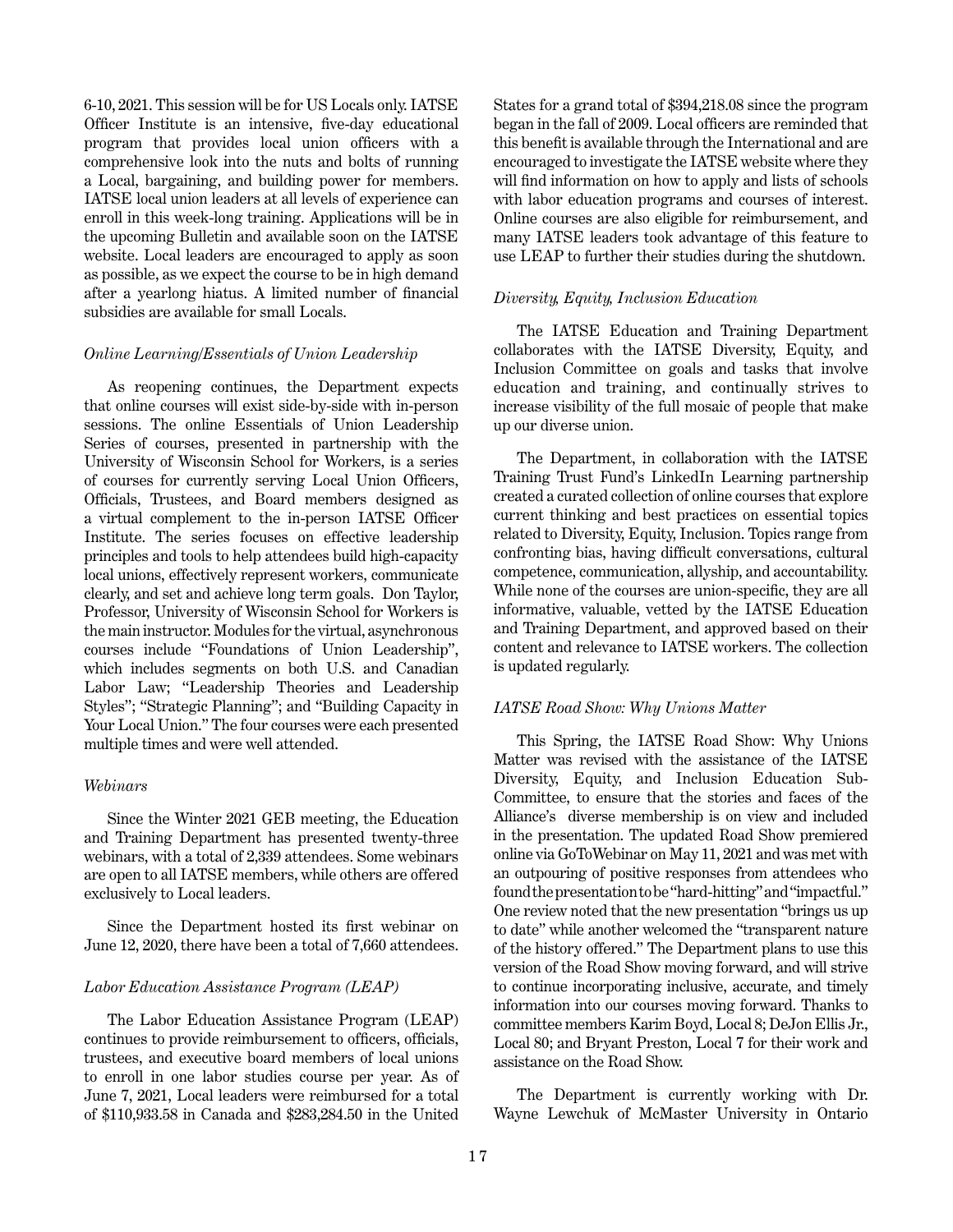on a Canadian update, which will be ready this Fall in English, with a French version to follow.

As live events become possible again, the Road Show is now available in-person, on request, and the virtual versions are available 24/7 at:

#### U.S. Locals https://attendee.gotowebinar.com/ recording/6970887642362803971

Canadian Locals https://attendee.gotowebinar.com/ recording/383336342735260427

Canadian Locals (French) https://attendee.gotowebinar. com/recording/4995237866568835083

#### *IATSE Staff Training*

The first-ever virtual IATSE Staff Training was held via Zoom from March 17-19, 2021. President Loeb and General Secretary-Treasurer Wood personally took part in the sessions which were held for all IATSE International Representatives, Vice Presidents, and key department staff. This training had at its centerpiece understanding the historical, social, and economic causes of racism, oppression, and white supremacy in our society, and also an examination of each individual participant's personal ideas and feelings around these important topics. The goal was to be able to recognize areas where we could build bridges, break down walls, create opportunity, and sow seeds of reconciliation in our union. In taking part in these learning sessions over three days, the IATSE leadership team was fulfilling part of the diversity, equity, and inclusion plan created by our union's DEI committee.

#### **Trade Shows**

#### *USITT*

Each spring, the Education and Training Department participates in the annual USITT Conference and Tradeshow. Of course, the event was cancelled in 2020, but came back strong online in 2021 with the "2021 USITT Virtually Anywhere Conference", which was presented live March 8-12, 2021. The IATSE sponsored a virtual booth, which was staffed by IATSE Representatives and Education Department staff. The platform permitted live chatting and video chats between booth staff and attendees, and allowed outreach to students, teachers, IATSE members, and other professionals in attendance. On March 10, 2021, at the conference, the IATSE presented a virtual education session, "Passion and Pay: Why Unions Matter", which served as a roll-out of our new version of that course.

The virtual conference was quite different from the in-person USITT event, at which the International had a presence with booths and education sessions in both 2018 and 2019. The IA plans to return, in-person with more education and outreach for USITT 2022, which will be held in Baltimore, Maryland from March 2-5, 2022. The Department has also taken part in USITT's online webinar, summer series "Follow-up Fridays." The series' aim is to create a space where USITT exhibitors and attendees can stay connected and "continue the conversation" from USITT 2021. In early July, the Department presented Ladder Safety Basics to a virtual group of USITT members.

#### *AVIXA/InfoComm*

The InfoComm Conference and Tradeshow will once again be held in-person at the Orange County Convention Center in Orlando, Florida from October 23-29, 2021. Providing that it remains safe to do so, the IATSE will host an in-person booth on the tradeshow floor. The IATSE will also sponsor a panel in coordination with the Behind the Scenes Mental Health and Suicide Prevention Initiative, so that all in attendance can learn more about this important safety concern.

The IATSE TTF/AVIXA partnership includes Premium Membership and free global trade show access. IATSE members interested in attending the InfoComm 2021 Tradeshow can register for AVIXA membership through the IATSE Training Trust Fund website. AVIXA provides IATSE members with a unique promo code to register for the event: IATSE

#### **Craft Skills And Safety**

#### *IATSE Craft Advancement Program (ICAP)*

The members of the ICAP include Joe Aldridge, Local 720, Peter Donovan, Local One, IATSE Safety Director Kent Jorgensen, Local 80, Sheila Pruden, Local 873, Eddie Raymond, Local 16, and Chairperson Alan Rowe, Local 728. This group works to advise and assist the Training Trust Fund, serve as liaison to industry and safety organizations such as ESTA, OSHA, and USITT, collaborate on standards that affect our work, and teach and advise widely throughout the union and the industry.

#### *OSHA/IATSE/USITT Alliance*

The OSHA/IATSE/USITT Alliance is a coalition that works to improve and protect the health and safety of workers in the entertainment industry. The mission of this Alliance is to ensure that entertainment industry work is represented and incorporated into health and safety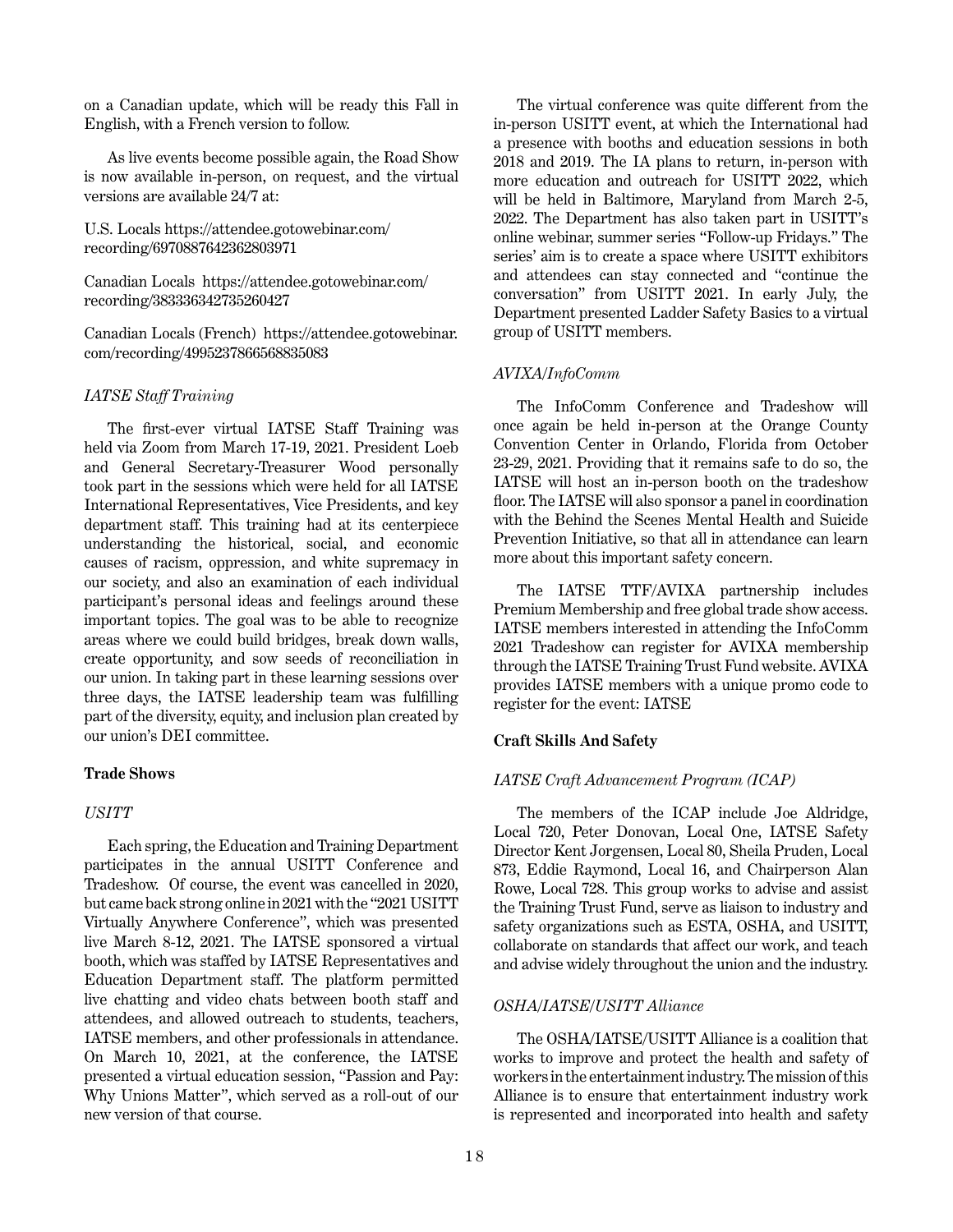regulations and to provide better access to workplace safety and health tools and information, guidance, and training.

Safe + Sound Week will take place from August 9-15, 2021. To help Locals and members observe the week, the IATSE Education and Training Department will host a series of safety and health-related webinars. Local unions are encouraged to participate in Safe + Sound Week by scheduling their own classes and/or posting safety reminders on social media, bulletin boards, and in Local newsletters. Safe + Sound is not just a weeklong effort, Safe + Sound is a year-round OSHA campaign with the goal of ensuring that every workplace establishes an occupational safety and health program.

In addition to Safe + Sound Week, OSHA holds and promotes several other reoccurring safety and health events, observances, and campaigns that all IATSE workers are encouraged to embrace. Participating in the observances/campaigns helps to keep safety and training at the forefront of our activities every day, promoting awareness and safety activism.

• OSHA's Heat Illness Prevention Campaign is a yearlong campaign that focuses on educating workers about the dangers of working in the heat, as well as the signs and symptoms associated with heat-related illness. To observe this campaign, the Department partnered with Providence St. Joseph Medical Center of Burbank, CA to host a "Heat Illness Prevention" webinar on Wednesday, June 23, 2021.

 Workers' Memorial Day (USA)/ National Day of Mourning/Moment of Silence (Canada) is an annual observance, held on April 28. This day is a time of remembrance, for workers who have been killed or injured on the job. This year, on Wednesday, April 28, 2021 at 10:00 am PDT/1:00 pm EDT, President Loeb, united our union via Zoom in an online moment of silence.

Safety and Health Week, formerly known as North American Occupational Safety and Health Week (NAOSH) is an annual weeklong safety observance. The purpose of the campaign is to raise safety and health awareness in workplaces throughout Canada, the United States, and Mexico.

Through this alliance, the International has an enhanced ability to provide workers the most up-to-date and accurate safety information available in the US, and also to make sure that the OSHA personnel responsible for workplace safety understand the industry and the IA crafts. The Education and Training Department regularly collaborates with the Communications Department to promote classes and maximize attendance, increase

awareness of safety observances and available trainings, and encourage the use of safety tools and resources offered through the union. The IATSE's biannual OSHA Alliance Report, which tracks our total OSHA outreach from October 1, 2020 to March 31, 2021 showed that during that 6-month period the IATSE held a total of 40 safety and health-related trainings/webinars, and 108 safety-related communications were distributed through the IATSE Communications Department.

#### *Entertainment Technician Certification Program (ETCP)*

The Entertainment Technician Certification Program recognizes individuals who have demonstrated the highest levels of knowledge, skills, and abilities in specific entertainment technology disciplines. By providing a thorough, independent assessment of aptitude, ETCP strives to enhance safety, improve performance, stimulate training, reduce workplace risk, and give due recognition to the professional skills of entertainment technicians.

The Training Trust Fund continues to reimburse workers who pass any of the ETCP certification tests. IATSE Local unions must continually urge qualified members to take the test, and Locals should also organize the certified workers in their jurisdictions. It is paramount that the safest technicians, be IATSE technicians.

#### **IATSE Training Trust Fund**

As 2020 began, there was already a healthy menu of online programs and courses available to IATSE workers through the TTF. Those included: LinkedIn Learning (LIL), TTF Safety First!, MPTV Online Safety courses, and AVIXA memberships. When COVID-19 shuttered the industries in which we work in and forced much of the IATSE workforce to shelter at home, the TTF increased its focus on bringing IATSE workers even more distance learning training opportunities and resources and digitized some that were previously in-person only.

#### *TTF Safety Frist!*

TTF Safety First! is a series of online interactive safety courses offered by the IATSE Training Trust Fund. The twenty available modules promote safe working conditions by providing information, tools, and resources to recognize potential hazards and minimize risks. Case studies from the various crafts are included, making the curriculum relevant across the IATSE workforce.

Two new courses have been added to the TTF Safety First Curriculum since the last GEB meeting.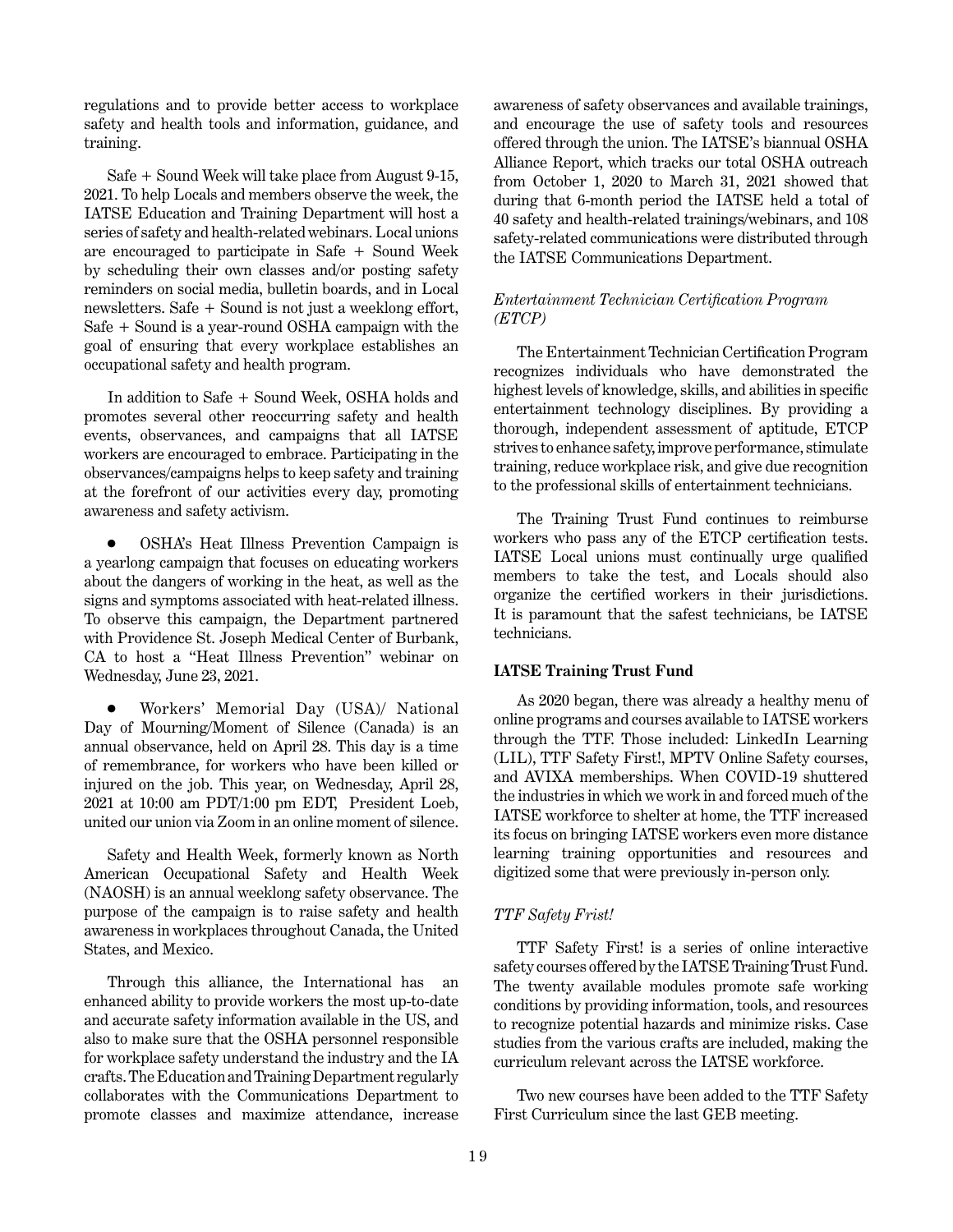Recommended Sanitation Practices for Makeup and Hair. This course was designed to help artists and stylists learn how to implement sanitation best practices into their daily process to ensure the health and safety of themselves and the performers they work with.

 NEW! Wardrobe and Costume Department Safety. "Wardrobe and Costume Department Safety" is a safety awareness course that was developed to provide wardrobe and costume workers with information regarding craft-specific safety and health hazards that may occur in the workplace. Topics include Ergonomics, Fall Prevention, Small Space Awareness, Electrical Safety, Chemical Protection and Sanitation Practices, including safe laundry practices, and more.

#### *Digital Literacy/Networking*

The TTF has added a new distance-learning course in partnership with AVIXA: Networking Technology. This online course was designed by AVIXA to accommodate AV professionals who design, implement, maintain or manage networked AV systems, but it can be useful for any AV professional who wants to stay ahead of emerging AV technologies. Participants learn the basics of networking from an AV perspective, while gaining the tools you need to have a meaningful conversation with your IT peers. This course is being offered on three separate occasions between August and November and members of all Locals needing the training are invited to apply.

#### *Computer Essentials*

COVID-19 proved how crucial a skill computer literacy is in both our personal and professional lives. Computer Essentials was designed to provide IATSE workers with the information necessary to perform simple tasks on their computer like gaining access to the Internet, creating, and maintaining email accounts for personal and professional use, and downloading and using common writing and editing applications. It is also a first steppingstone to more advanced digital and audio visual training.

The two-day training is structured for use by local union trainers and can be customized to meet a Local's particular needs.

#### *TTF Zoom Training*

Knowledge of Zoom and other online training platforms is an essential skill for Locals interested in running distance learning/training programs. This summer, the IATSE Training Trust Fund began offering

a "How to Use Zoom" training for local union trainers who wish to become more confident and familiar with this key online training platform.

#### *LinkedIn Learning*

Through this subscription active IATSE members and those working under IA agreements have free, unlimited access to the LinkedIn Learning online library of highquality instructional videos across a wide spectrum of technologies. Over 16,678 people held IATSE LinkedIn Learning subscriptions through the TTF at year-end, 2020. LinkedIn Learning subscribers are able to take courses in a huge array of topics from audio visual and computer courses to trainings on Diversity, Inclusion and Belonging, to name just a few. This is a fantastic resource, and all members are urged to take advantage of these courses.

Overall, the reach and success of the Training Trust Fund continues to grow. In 2020 more than 39,542 workers were reached with over 97,076 courses and over 109,165 training hours. As of December 31, 2020, since its inception in 2011, almost 111,000 workers have been reached with 201,683 courses and over 658,850 training hours. Over 766 people have completed various Train the Trainer: Teaching Techniques courses. Over 16,678 IATSE workers have LinkedIn Learning subscriptions through the LIL/TTF partnership, and the TTF has reimbursed for over 950 industry certifications. Impressively, the TTF has had more than 2500 signatory employers since 2011 (with 1,159 of those employers still active).

#### *Train the Trainer*

On March 17-19, 2021, the IATSE Training Trust Fund held its first-ever, distance learning Train the Trainer course—Train the Trainer: Training Techniques and Course Development. The class was then offered again in May. The new and improved course combines important elements of the TTT: Teaching Techniques course with an updated Course Development workshop. It includes review and practical application of the topics covered in the original, in-person Train the Trainer course; approaches to training-specific content including active learning and critical thinking techniques for inperson and online delivery; online facilitation techniques; selecting materials that connect the learner to content in a meaningful way; and hands-on practice designing outlines and lesson plans. Two sessions of this training will be offered in the fall: September 15-17, 2021 and December 1-3, 2021

Interested Locals should visit the IATSE Training Trust Funds website for more information: https://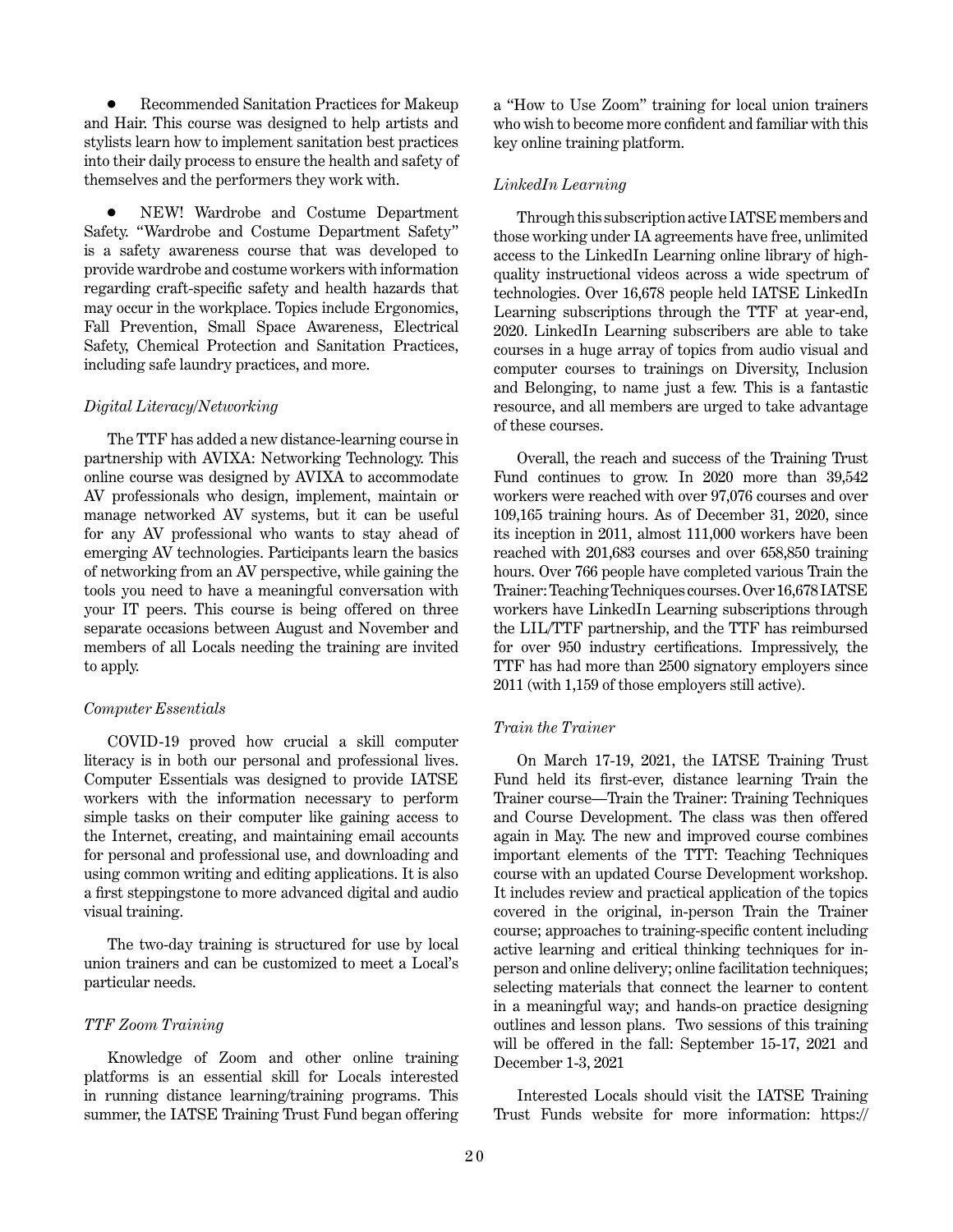www.iatsetrainingtrust.org/train-the-trainer-coursedevelopment

#### *Mental Health: Behind the Scenes Suicide Prevention and Emotional Wellness Initiative*

Behind the Scenes is an industry charity that provides financial assistance to entertainment workers requiring it due to serious illness or injury. There is great demand for these programs, and in the fall of 2019, in response to concerns about the rising number of suicides and the prevalence of alcohol/substance misuse within our industry, BTS began work on a suicide prevention and emotional wellness initiative. The goal of the initiative is to provide easily accessible education and resources to members of the entertainment technology industry.

Mental Health First Aid. In March of 2021, the Behind the Scenes Mental Health and Suicide Prevention Initiative announced a new resource for IATSE workers. Mental Health First Aid is a training course that gives workers the skills they need to reach out and provide initial help and support to someone who may be developing a mental health or substance use problem, or experiencing a crisis, and help connect them to the appropriate care. Upon completing the course, members will become a certified Mental Health First Aider which is valid for three years.

The Behind the Scenes Foundation reported that, as of June 1, 2021, IATSE members make up 84% of Mental Health First Aid course attendees, with 159 IATSE members from 52 different Locals having completed the training. Interested US members can find course schedules and registration information on the Behind-the-Scenes website: btshelp.org/mhfa. Training for Canadians is available through the Actors Fund of Canada: https://afchelps.ca/mhfa/.

The cost of both the U.S. and Canadian certifications can be reimbursed, upon successful completion, by the IATSE Training Trust Fund. Information regarding certification reimbursement can be found on the IATSE Training Trust Fund website: https://www. iatsetrainingtrust.org/certification-reimbursement.

From the beginning, the IATSE International has been a primary stakeholder in developing the Behind the Scenes Mental Health and Suicide Prevention Initiative. IATSE Education and Training Director, Patricia White, and Local 849 Business Agent, Shelley Bibby, are the IATSE Representatives to the Steering Committee.

So far, results have been positive. Finding help when going through a difficult time can be overwhelming. The initiative seeks to provide links and tools with a simple, straightforward way for you to find assistance. For more information, visit the Behind the Scenes website: btshelp. org/mentalhealth

#### **Student Outreach**

Student outreach initiatives are designed to include the workers of the future, who are diverse, digitally literate, and eager to be part of our industry. With an invigorated societal and industry focus on having a workforce that resembles the demographics of Canada and the United States, these programs that widen the gateway to IATSE crafts are increasingly important.

#### *Roundabout Theatre Company Partnership*

For the past eight years, the IATSE has partnered with The Roundabout Theatre Company to collaborate on two innovative programs that reach out to New York City's school population.

Hidden Career Path Days are designed to bring the crafts of IATSE workers centerstage, to enhance high school students' appreciation of and exposure to careers in technical theater, to equip them with knowledge of the skills required and pathways possible to pursue those careers, and to educate them about the IATSE and why unions are important. Sidelined by the pandemic, Hidden Career Path Days have been reborn in April 2021, with recorded presentations by IATSE workers for use in the New York City public schools. These new video resources will expand the reach of the program and remain useful even once field trips and live Hidden Career Path Days are once again possible.

A natural evolution of Hidden Career Path Days, the Theatrical Workforce Development Program (TWDP) keeps young people with a passion and aptitude for technical theatre moving on the path to good jobs by training them to become entry-level IATSE theatre technicians. Most TWDP fellows do not have a connection to the industry through friends and family, or professional relationships that come through traditional four-year technical theatre degree programs. Mentors are the vital link to the industry for these aspiring theater technicians.

The program welcomed its fourth cohort of fellows in the Fall of 2019. The shift from classroom learning to work calls with non-union employment partners was cut short when, in March of 2020, it became necessary to move all training online. This past Fall, with COVID-19 precautions in place, they were able to resume some training in person. Each student in cohort 4 has been matched with an IATSE mentor and is assigned to an internship at a non-union venue. While the pandemic has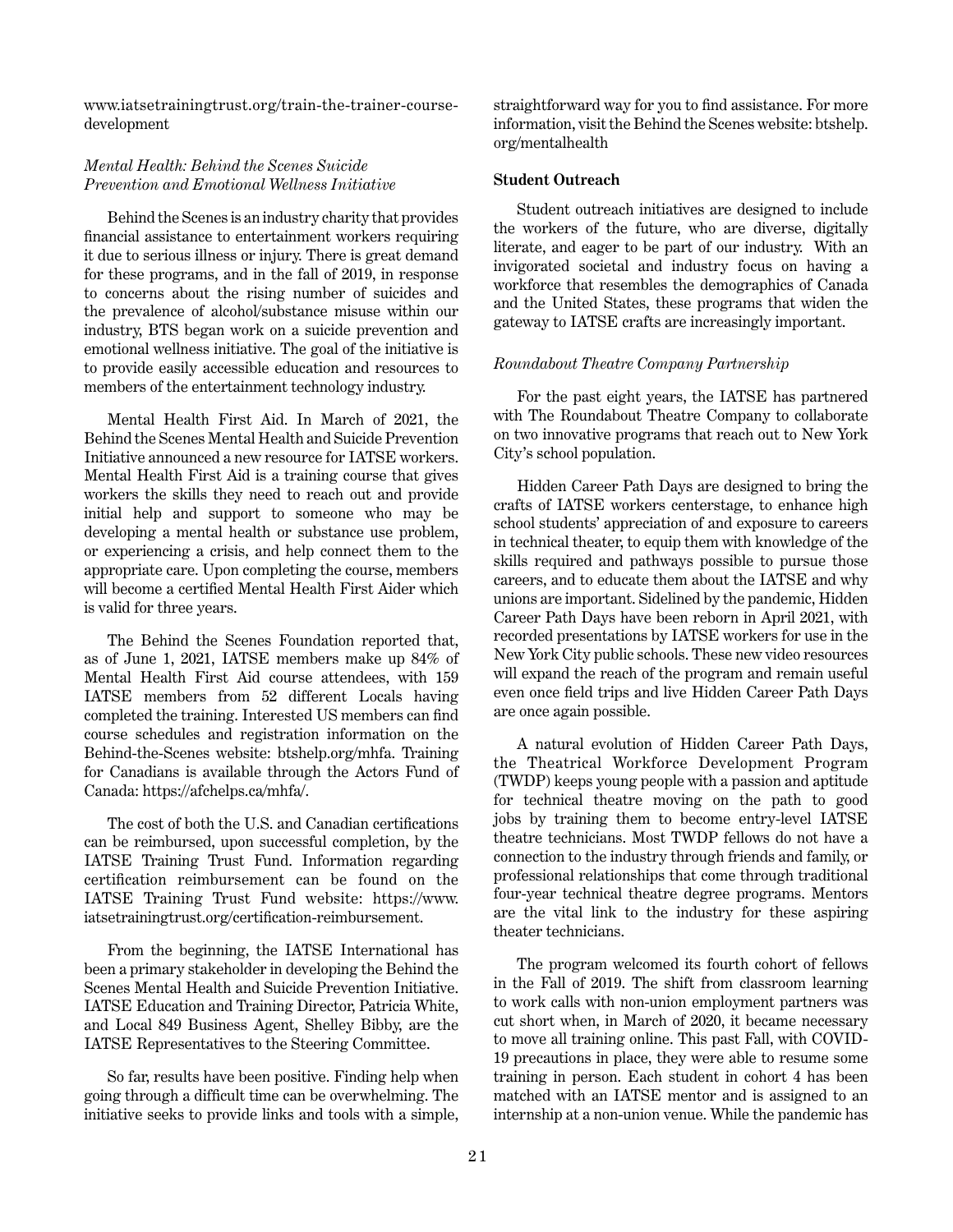exposed systemic inequities in our society and forced an extended intermission from live theatrical events, the current focus on diversity, equity and inclusion shines a light on the importance of programs like the Theatrical Workforce Development Program. IATSE mentors help ensure that when this intermission is over, these students will have a chance to reach their potential doing work they love.

#### *Outreach Presentation: "Passion and Pay"*

Passion and Pay: Why Unions Matter is a presentation developed by the IATSE Education and Training Department as a resource for IATSE local unions to use to inform and enlighten their communities.

There are versions for both Canadian and US Locals. Interested local union officers may request a copy from the Education Department, in the IATSE General Office. The Education and Training Department and IATSE Representatives also give presentations and support to other organizations and schools as resources permit.

President Loeb expressed his appreciation to Director White, the Education Department and the Training Trust Fund for doubling down on their training and engagement with members during the COVID-19 shutdowns. He remarked that the course offerings allowed members to stay, connected, enhance their skills or learn new ones. He commended the Department for the consistent quality of work, which is a success story.

#### **IATSE BROADCAST DEPARTMENT**

After significant effort to secure a bargaining partner in the face of existing employer intransigence, the Department was able to conclude the first contract for work in south Florida. Significant gains in economics and conditions, including annual rate increases and health, annuity and pension contributions that grow throughout life of the contract.

After many setbacks, both COVID-19 related and otherwise, Los Angeles Area broadcast freelancers narrowly approved a new contract with Program Productions Inc.

The Department, Local 119, Bay Area, and the Local 119 Bargaining committee pushed forward with a new approach to a successor contract with a longstanding bargaining partner SAAMCO. The company, however, announced recently the transfer of their operations to PPI. The Department has reached out to PPI to continue the progress made with SAAMCO before the asset transfer was announced.

Preparations continued throughout the first half of the year for negotiations regarding the five-jurisdiction contract with the Bally's/Sinclair (formerly FOX) RSN group. Negotiation committees have presented proposals and initial discussions have begun, which included the Department's first post-COVID in-person meetings. Negotiations will begin in person in Los Angeles in mid-August and are expected to continue with a mixture of in-person and teleconferenced sessions.

Significant work was done in various parts of the country to resolve issues involving new COVID-related workflows which conflict with previously negotiated contracts.

The IA's relationship with Golf Channel continues to evolve. Changes in upper management and at NBC labor relations, along with a continued reliance by the Union on fact-based arguments has allowed each side to move past animosities and find paths to resolve longstanding issues and collaborate on new initiatives.

Included in the work done with Golf Channel is a proposal by the Golf Channel Women's Committee to increase opportunities for women to access work in all IATSE covered crafts. The proposal has been met with a positive reaction from the employer and we continue to work with them on the implementation of the plan.

Organizing efforts continue in both new and existing markets. New contracts for work in Texas and Florida increased employment opportunities for IATSE represented workers. Grassroots organizing in new markets and markets where the percentage of work currently covered is small is showing progress. A longstanding effort with the National Hot Rod Association entered new phase with an adverse judicial decision, but the unit is ready to continue the fight.

The Department is working with the Broadcast Locals to serve their members, including monitoring COVID-19 compliance in the different regions under IATSE jurisdiction. Work is also being done with the Golf Channel bargaining unit and the South Florida bargaining unit. Both units have had charters granted (Golf Channel is Local 444 and South Florida is Local 305) and the Department is assisting them to establish their new Locals.

The Department worked with Locals, individual members and the National Benefit Funds to deal with issues surrounding the transition of many covered members from regular coverage to COBRA to allow covered individuals to take advantage of the American Rescue Plan's full COBRA subsidy.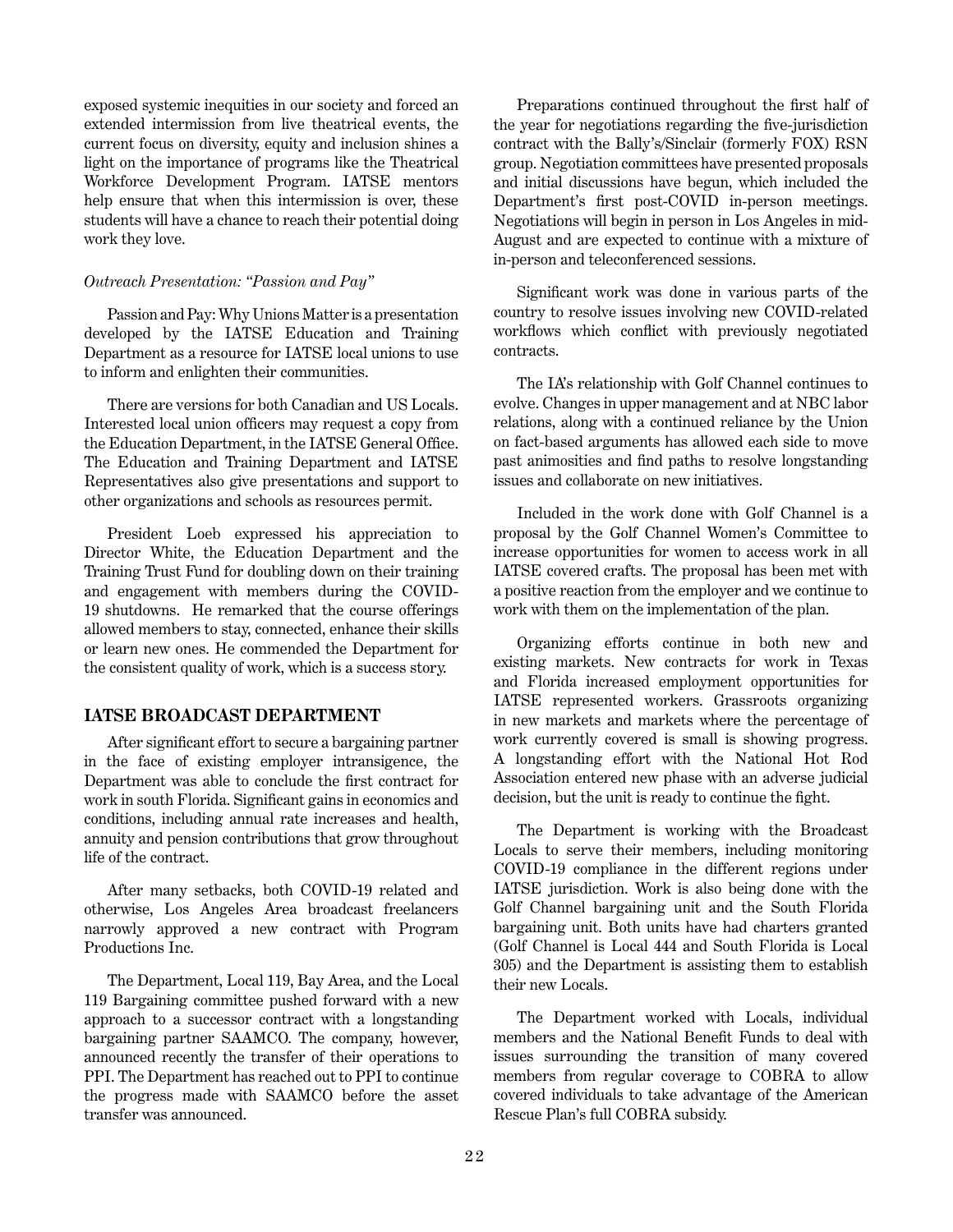Outreach to bargaining units at local TV stations continues. While this is challenging, the Department believes that continued support from the International can be an important resource for many of these stations.

Whether through education, outreach to various communities within the IATSE, or to organizations outside of the IATSE but with impact within the broadcast world, Department members continue to work to improve their ability to represent IA members and understand the trends that shape our industry.

President Loeb commended the Department, the Locals and members for their diligent efforts in resuming work safely. He highlighted the Department's ongoing organizing campaigns which are securing more work for members. He observed that the Representatives in the Department are amongst the best in the industry and serve the International and its Locals extremely well.

#### **IATSE CANADIAN AFFAIRS REPORT**

International Vice President and Director of Canadian Affairs John Lewis reported to the General Executive Board on Canadian matters since the 2021 Mid-Winter General Executive Board meetings.

#### *Politics & Lobbying*

The Canadian Office has continued its focus on political engagement and advocacy on behalf of members with the assistance of IATSE Canada's lobbyist Isabel Metcalfe and the dedication of International Representative Krista Hurdon. Lobbying efforts to date have focused on COVID-19 related health and safety return to work protocols and COVID-19 related government financial aid to entertainment industry employees and employers. With the motion picture industry back on line, the Canadian Department's efforts have been focussed on the maintenance of income support benefits for members working in the live production and trade show industries.

As previously reported, IATSE Canada's participation in organized labour's lobbying efforts resulted in the Federal Government introducing the Canada Emergency Response Benefit (CERB) which provided workers, including gig economy workers, with \$2,000 in financial aid per month for 28 weeks. After successfully lobbying for numerous extensions to the CERB, the benefit has now come to an end but has been replaced by the Canada Recovery Benefit (CRB). The CRB is a \$500 per week income support initially available to workers, including freelance workers, for a maximum of 26 weeks concluding at the end of March 2021. Lobbying efforts resulted in a first extension of the CRB to the end of June 2021 and a

second extension until the end of September 2021, with the last 8 weeks of the income support benefit being capped at \$300 per week. The Canadian Department continues to lobby for a further extension of the CRB at the \$500 per week level in an effort to provide further income support for members working in the live performance and event industries.

The Canadian Department has also maintained its focused lobbying efforts related to the Federal Government's Bill C-10, an Act to Amend the Broadcasting Act. IATSE representatives have been meeting with high level Federal Government officials to ensure that IATSE members' views and interests, which are not entirely aligned with other unions and guilds, are taken into consideration. The Canadian Department is pleased to note that the most current version of the Act, which was passed by the House of Commons and is currently before Committee in the Senate, recognizes Canada's long history of supporting the creation of, and access to, Canadian film, music, television, and digital media programming, while also facilitating the Canadian entertainment industry's access to foreign content. Proposed amendments to the Act also focus on the content streaming industry and, among other things, contemplate the implementation of Canadian content requirements as well. With the prospect of a federal election in late summer and/or early fall on the horizon, it is unlikely Bill C-10 will become law before the election.

#### *COVID-19 Related Work*

The entire Department continues to work closely with Locals across the country to address any and all issues that arise during these truly unprecedented times. More recently, the IATSE joined Faster, Together, a task force aimed at tackling vaccine hesitancy in Canada that is chaired by Bruce Anderson, Chairman of Abacus Data and Hassan Yussuff, the recently retired President of the Canadian Labour Congress. Task force members include various government and private sector organizations as well as unions and employers. The task force has conducted public opinion research with the assistance of Canada Life and the Health and Insurance Association and is now using that research to launch and pursue a national social media-based campaign aimed at reducing vaccine hesitancy. Current polling indicates the campaign is getting traction and translating into marked increases in the number of Canadians getting vaccinated.

#### **Organizing**

 As previously reported at the Mid-Winter General Executive Board meetings, IATSE Canada continues to aggressively pursue organizing opportunities during the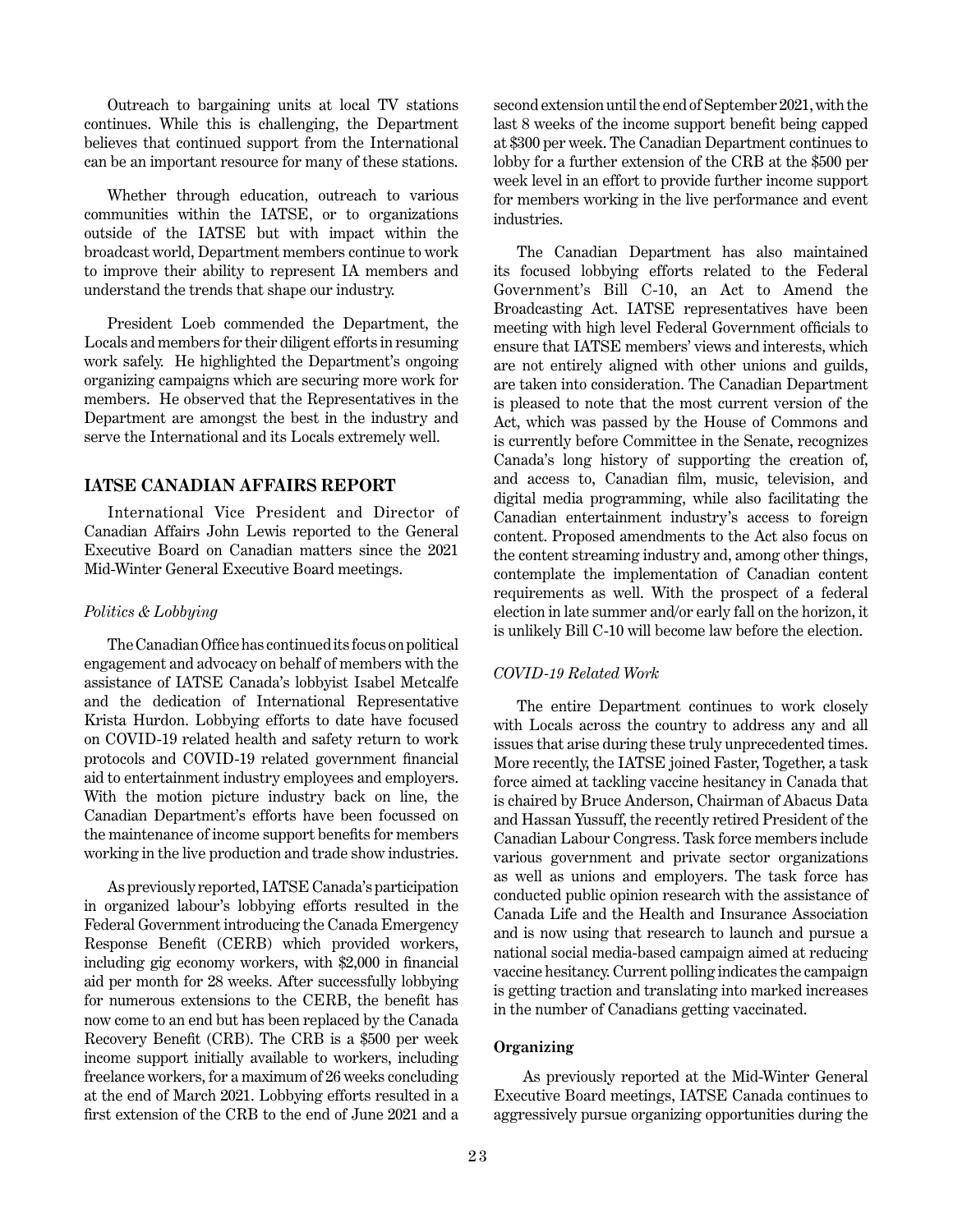COVID-19 Pandemic. A summary of those initiatives is set out below.

#### *Local 63 – Winnipeg, Manitoba, Stage*

In April 2021, Royal Winnipeg Ballet wardrobe department workers voted to join and be represented by Local 63 in their employment. Efforts are now under way to commence bargaining a first collective agreement.

#### *Local 58 – Toronto, Ontario, Stage*

Local 58 has a longstanding collective agreement with the Board of Governors of Exhibition Place – a 192 acre urban waterfront site that is the home to, among other venues, a number of conference and tradeshow facilities including the Enercare Centre and Beanfield Centre as well as the Coca-Cola Coliseum (the AHL Toronto Marlies home arena) , BMO Field (the MLS TFC and CFL Toronto Argonauts home field), the OVO Centre (the NBA's Toronto Raptors practice facility), the Government Building (which is the home of Medieval Times), and Hotel X, which is a luxury hotel and part of the Library Hotel Collection based out of New York City.

Hotel X has refused to allow Local 58 members to perform any bargaining unit work covered by the Local's collective agreement with Exhibition Place since the Local settled a three-year renewal collective agreement Exhibition Place following a four-month lockout in November 2018. The Local responded with a series of grievances against Exhibition Place that were vigorously disputed and gave rise to several arbitration hearing dates as well as a judicial review application before the Ontario Superior Court of Justice. At each stage of the litigation, the Local was successful in defending its work jurisdiction and claim to the audio-visual work performed at Hotel X.

 With no end to the litigation in sight, the Local engaged in "without prejudice" discussions with Exhibition Place, Hotel X and Overactive Media Corporation to canvass alternatives to the Local's claims to work performed at Hotel X. After several months of discussions, the Local was able to secure bargaining rights for a 7,000 soft seat venue to be constructed on Exhibition Place grounds. It will be the home to Overactive Media Corporation's two international E-sports Toronto franchises, Toronto Defiant and Toronto Ultra, as well as a uniquely positioned mid-size concert venue that will attract premier talent acts to the city. Based on current projections, the new venue - which will be completed in 2025 and involve a \$500 million construction budget - will give rise to anywhere from 150 to 200 e-sports and entertainment events at which Local 58 members will be engaged. The terms

of this arrangement also include the Local's receipt of a significant upfront monetary sum to cover its legal fees and damages arising from its grievances as well as significant yearly payments to compensate the Local for lost work opportunities until the new venue is constructed and operational. In addition, the Local was able to secure an agreement with Exhibition Place that will allow the parties to enter into bargaining for a three-year renewal agreement of their collective agreement, which expires on December 31, 2021, with the peace of mind that any bargaining impasses will be referred to interest arbitration and not give rise to a strike or lockout.

#### *Local B-778, Vancouver, British Columbia, Arts and Cultural Workers*

The recently chartered Arts and Cultural Workers Union, Local B-778 has continued to enjoy organizing successes. In late January 2021, Local B-778 was certified as the exclusive bargaining agent for employees of Cineworks, an artist-run production and exhibition centre that supports independent filmmakers and media artists. The Local is now in the process of bargaining a first collective agreement. The Local also recently settled recently settled and ratified a first collective agreement for employees of Vancouver's Contemporary Art Gallery, following its certification as exclusive bargaining agent for an all-employee unit in August 2020. Highlights of the 3-year agreement include the inclusion of contractors, a signing bonus per employee, general wage increases in each year, with some classifications achieving significant increases in the first year of the agreement.

#### **Collective Bargaining**

#### *Local B-173 – Toronto & Hamilton, Ontario – Front of House*

Local B-173 recently settled and ratified a first collective agreement for front-of-house workers employed with the National Ballet of Canada following its certification as exclusive bargaining agent back in May 2020. Highlights of the 3-year agreement include wage equalization for all categories including significant wage increases for some classifications, employer contributions to employee retirement savings plans, paid sick days, minimum call and shift cancellation guarantees, a health spending account and overall wage increases over the term of the agreement.

Local B-173 also recently settled and ratified a first collective agreement for front-of-house workers employed with Rogers Hot Docs Cinema following its certification as exclusive bargaining agent back in March 2020. Highlights of the 3-year agreement include wage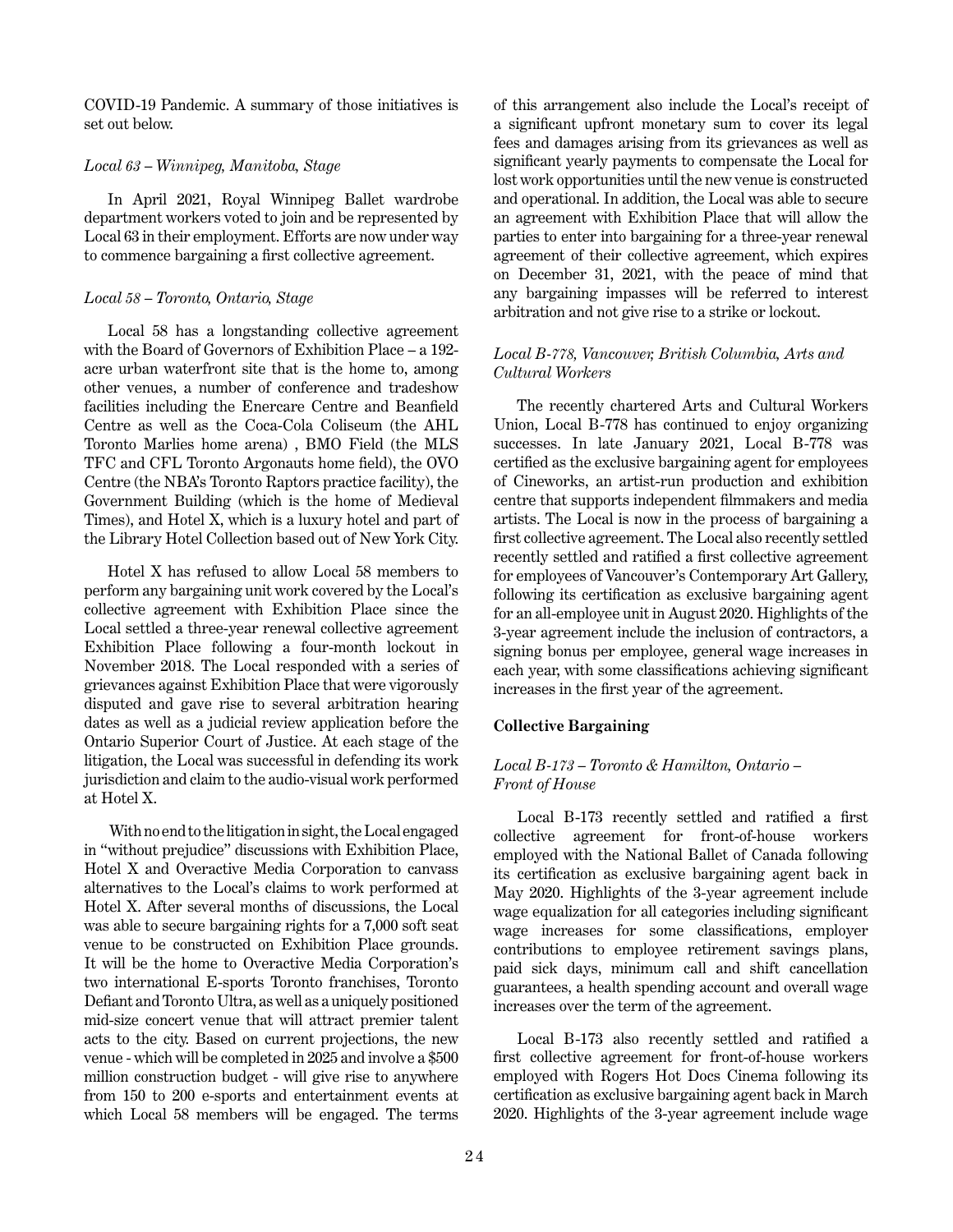increases wage increases over the life of the agreement, employer contributions to employee retirement savings plans, minimum call and cancellation guarantees and taxi reimbursements for early and late shifts.

#### *Local 461, St. Catharines, Ontario, Stage*

Local 461 recently settled and ratified its third renewal collective agreement for employees employed with the FirstOntario Performing Arts Centre. Highlights of the short-term agreement to weather the pandemic include general wage increases upon ratification and an additional increase effective July 1, 2021, an improved overtime structure with daily overtime after 8 hours in addition to the existing weekly overtime, the introduction of meal penalties and the elimination of lower tiered wage rates for community events that, in some cases, gave rise to a drastic reduction in the regular wage rates.

#### *Local 129, Hamilton, Ontario, Stage and Local 828, Hamilton, Ontario, Scenic Art*

Local 129 and Local 828 recently settled and ratified respective renewal collective agreements for employees employed with Great Lakes Scenic Studios, a 40,000 square foot fabrication shop specializing in theatrical scenery, soft goods, retail and museum display as well as cruise ship and parade work. Highlights of the respective 3-year agreements include the introduction of a workplace harassment policy, the introduction of up to three paid days off per year and the introduction of language that improves employee entitlement to recall following a lay-off.

#### *Film and Television*

National statistics for the film and television industry in Canada indicate historical production trends are continuing despite the COVID-19 Pandemic. Total production levels (pre-COVID) reached \$9.3 billion. Domestic production levels were down by 12% to \$2.92 billion while foreign location service production was up by 8% to \$5.25 billion. British Columbia and Ontario continue to be the busiest provinces, representing nearly 70% of all production volume in Canada and 74% of all foreign location service production. Production volumes across all Locals across Canada have hit all-time highs since returning from the 6-month COVID-19 shutdown. Nearly every film and television production center in Canada is experiencing higher than normal production volumes since returning to work in August of 2020.

#### *Local 634, Northern Ontario, Mixed*

The Canadian Department continues to work with

Local 634 to secure work jurisdiction in Northern Ontario and the City of Ottawa. Most recently, the Department assisted Local 634 in securing an agreement with NABET that will allow Local 634 to continue to represent film technicians working on the upcoming Season 7 of Letterkenny. This is a result of the Local's successful representation of film technicians working on Season 6 after taking on the bargaining rights for the series from NABET following a settlement of a Local 634 certification application and a NABET unfair labour practice complaint back in 2019. In addition, the Department, along with Locals 873, 667 and 411, assisted both Local 634 and Local 873 to secure collective agreements with the Resident Evil franchise that will be shooting the newest installment in Northern Ontario and the Toronto area.

#### *Local 873, Toronto, Ontario, Film*

Local 873 settled and ratified a 3-year renewal of its long-term collective agreement with the AMPTP on March 31, 2021. Highlights of the renewal agreement include annual wage increases in each year of the agreement, an additional hourly increase for all transportation department categories in the first year, a restructuring of the Supplemental Agreement resulting in wage increases in each of seasons 2 and 4 of a cable television series, feature film rates and conditions now applicable to high budget SVOD projects (of 96 minutes or more with a budget over \$41 million that are made for streaming services with over 20 million subscribers), three days paid sick leave each year, employer contribution increases to the Local 873 Training Centre, the introduction of direct deposit payroll processes and the introduction of diversity and inclusion initiatives.

#### *British Columbia Film Council (IATSE Local 891, 669 and Teamsters Local 155)*

The BC Council's negotiations for a renewal of the Council's BC Master collective agreement with the AMPTP that expired on March 31 remains ongoing. Bargaining for an extension of the Return To Work protocols which also expired on March 31 remains ongoing as well. In June, the parties participated in non-binding mediation facilitated by the BC Labour Relations Board. The parties now await the receipt of the mediator's non-binding recommendations which are expected to be released in early August.

#### *Mergers*

January 1, 2021 saw the commencement of the charter for the Associated Designers of Canada IATSE Local 659. The Canadian Department has been working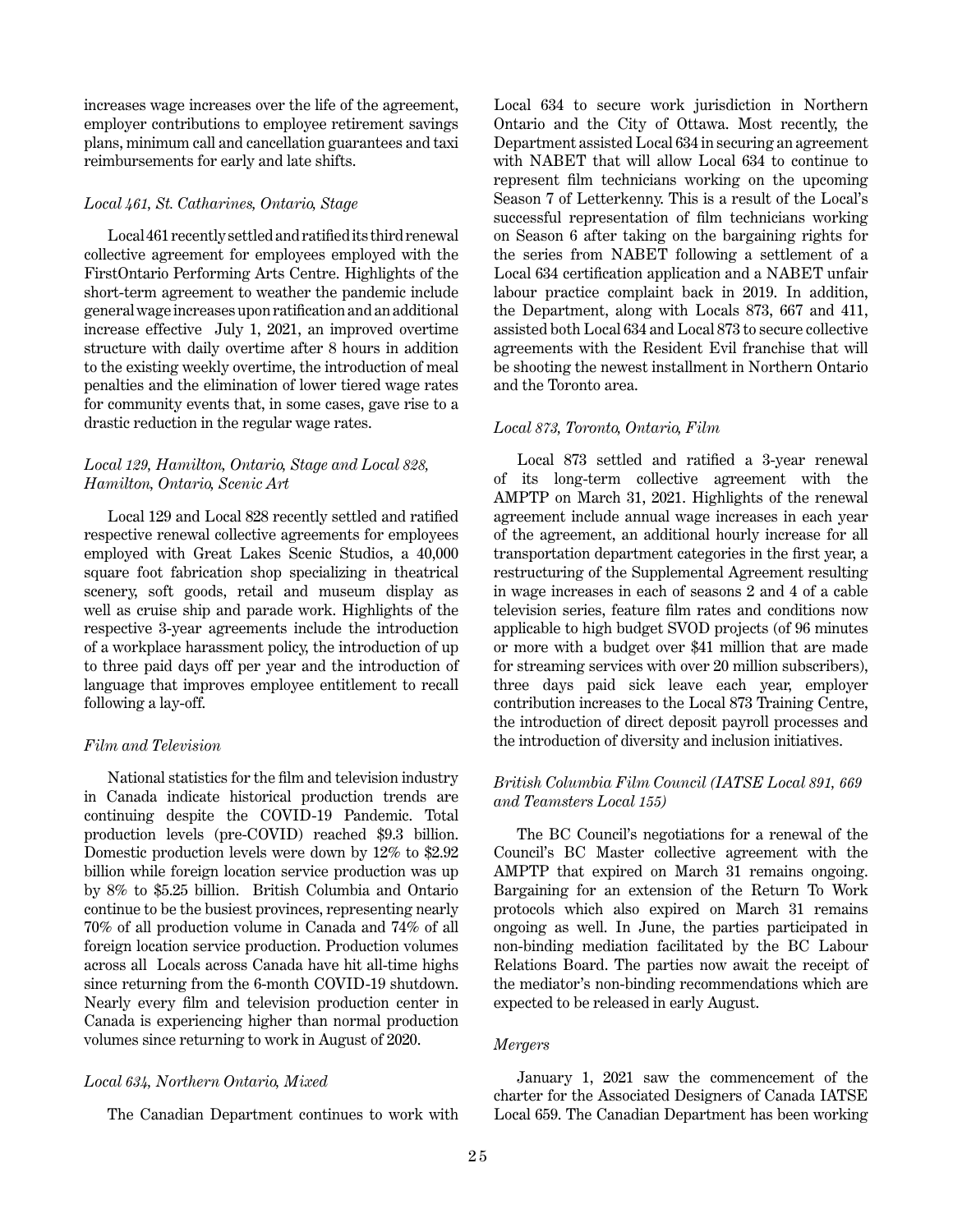with Local 659 to address any questions arising from the merger and to also introduce the Local to the IA's film Locals across the country and identify work opportunities for its members. The Department will be assisting ADC Local 659 in its upcoming negotiations for a renewal agreement with the Professional Association of Canadian Theatres.

The beginning of the year also saw the formal mergers of IATSE Locals 514, 667 and AQTIS into AQTIS Local 514 IATSE in the Province of Quebec. The Canadian Department continues to work with the leadership of the new Local 514 to assist in the merging of the organizations' respective political and administrative functions.

#### *Canadian National Health Plan*

The IATSE Canadian National Health Plan was renewed on July 1, 2021. The Plan covers nineteen Locals, two staff plans and one non-IATSE group. There are 27,727 covered members and their families with an estimated annual cost of \$45.5 million for the coming year. Highlights of the Plan renewal include an overall 1% reduction in the annual premium, a 0% increase for all stage Locals in light of the challenges arising from the COVID-19 pandemic, decreased expense costs for Refund Life, Short Term Disability, health and dental benefits, as well as decreased costs for ASO STD, and health and dental benefits for taxable Long Term Disability plans.

#### *Canadian Entertainment Industry Retirement Plan (CEIRP)*

The CEIRP continues to grow with plan assets approaching \$900 million and enrollment of 28,000 people. Starting in July 2021, CEIRP began offering the Registered Education Savings Plan (RESP) to all members. This is an additional voluntary investment option provided by Canada Life. The RESP is a "tax-advantaged" savings program designed to help Canadians save for a child's (or grandchild's) postsecondary education. In addition to tax advantages, the other big advantage of opening an RESP is additional contributions from the federal government. The government matches 20% of any RESP contributions up to \$2,500 per account per year.

#### *Canadian Labour Congress Convention*

The IATSE took a particularly active role in this year's CLC Convention in order to support IATSE CLC Delegate Siobhan Vipond's candidacy for one of the Executive Vice President positions. Vipond was part of Team Unite, which included Beatrice Bruske from the UFCW running for President and Lily Chang from CUPE running for Secretary-Treasurer. Due to COVID-19, the CLC Convention was delayed for more than a year but was eventually held virtually in June 2021. President Loeb appointed Representative Jeremy Salter to act as Vipond's campaign manager. Many of the major unions officially endorsed Team Unite, including Steel, CWA, Machinists, ATU, IBEW, ACTRA and PSAC. The IATSE had its largest number of delegates attending, with 54 delegates from local unions across the country participating in the Convention. The members of Team Unite won their respective elections with an overwhelming majority of support of the Convention delegates. Vipond's election marks the first time an IATSE member from either country has ever held a fulltime officer position in a national labour body.

#### **Diversity and Inclusion Efforts**

The IATSE's commitment to and support of diversity and inclusion initiatives is taking shape at the Local level as the following examples illustrate.

#### *Local 873, Toronto, Ontario, Film*

Local 873 partnered with the City of Toronto and CEE, a community engagement organization to recruit Black/African Canadian candidates between the ages of 18 to 30. CEE screens and selects thirty candidates each year and provides soft skills training and support to those candidates while Local 873 provides all craft specific training, including: Set Dec, Props, Grip, Electric, Film Industry Orientation, Propane, working at heights and aerial platforms. After the training, each person will be placed on a Local 873 signatory production for 5 to 6 weeks working under the terms and conditions of a Local 873 collective agreement as a permit worker. The completion of training and days worked will be considered towards Union membership requirements for all candidates who successfully complete the program.

#### *Local 212, Calgary, Alberta, Stage*

Local 212 is currently investigating the prospect of forming a partnership with Creatives Empowered to help recruit and train Albertans from BIPOC communities. Creatives Empowered's mission is to create a more equitable cultural sector that accurately reflects the world we live in through the elimination of systemic racism within arts and culture, and the exploration and encouragement of new and diverse ways of creating works that are inherently non-colonial.

In addition, Local 212 partnered with a local Blackowned hair salon to have their stylists teach an online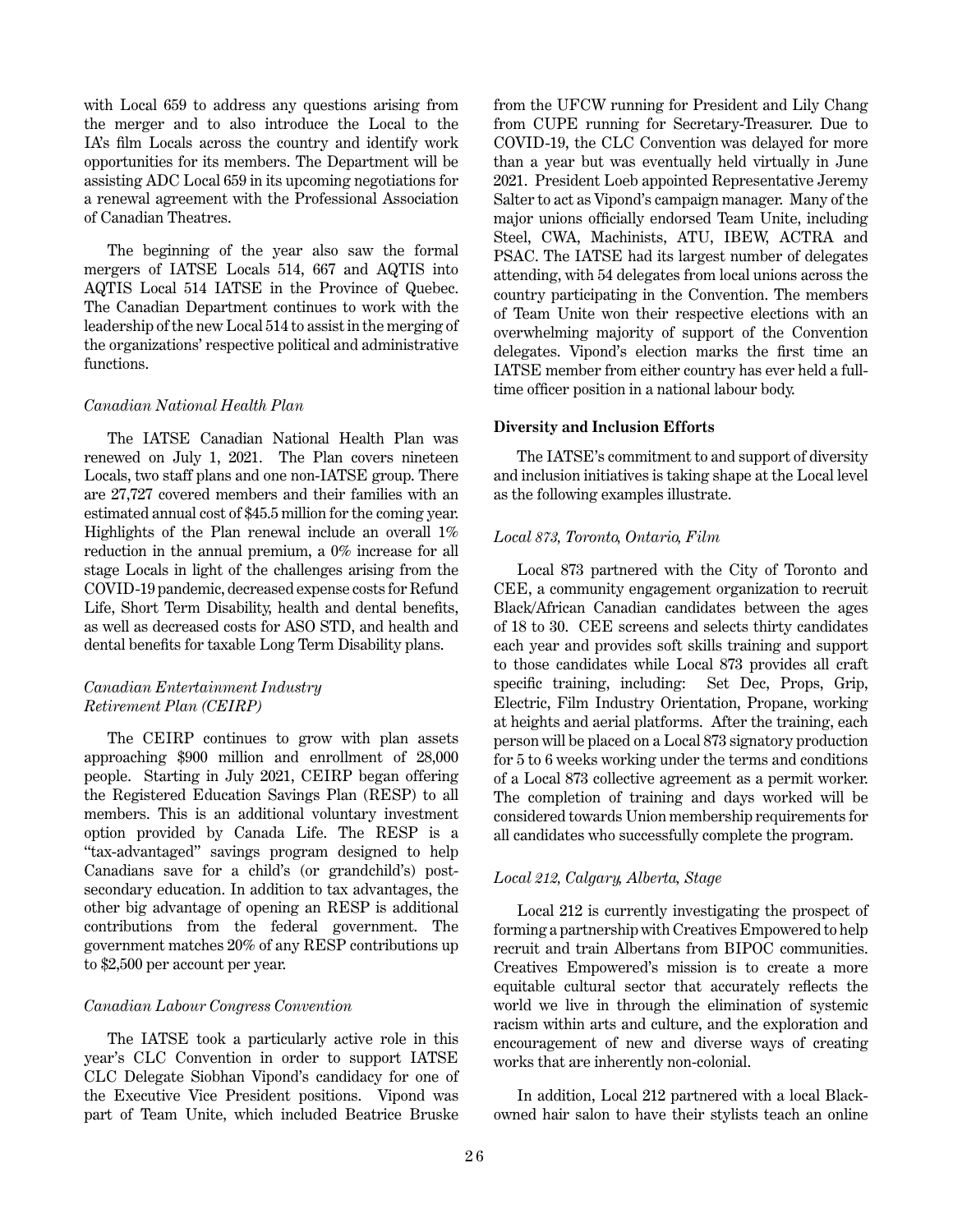"textured hair fundamentals" course. The response from members was so positive that a second, more advanced course taught on the hair salon premises took place.

#### *Local 822, Toronto, Ontario – Wardrobe, Hair and Make-up*

Local 822 took the downtime that COVID-19 presented to offer a socially-distanced, in-person training course on textured hair styling to multiple cohorts of members. It was taught by Erica Croft, a Black member of Local 357 with extensive textured hair experience.

#### *Truth and Reconciliation*

Bill C-5, a federal act amending various federal acts including the Canada Labour Code, created a new holiday for employees working in federally regulated workplaces beginning in 2021 and continuing every September 30 thereafter. The new holiday is to be called National Day for Truth and Reconciliation. The choice of September 30 builds on the grassroots momentum of Orange Shirt Day, which is already observed by millions of Canadians as a day to remember the legacy of residential schools and move forward with reconciliation. The National Day for Truth and Reconciliation was introduced as one of the 94 recommendations of the Truth and Reconciliation Commission and is intended to honour survivors of residential schools and their families and communities, and to ensure that public commemoration of the history and legacy of residential schools remains a vital component of the reconciliation process. On September 30, Canadians are meant to reflect and educate themselves about the issues still facing Indigenous communities, and how so many of these issues are directly related to the residential school system.

Following a recommendation from Local 828 President Nina Hartt, the Canadian Office was able to identify a course offered by Reconciliation Education that is available in English and French and that was created through a partnership involving the First Nations University of Canada, Indigenous Education: The National Centre for Collaboration, and the Aboriginal Healing Foundation. The course features ten interactive modules that provide anti-racist training on the basic foundations of reconciliation. It will initially be made available through funding approved by the General Executive Board to one hundred IATSE members, with the possibility of additional funding being made available as required.

President Loeb thanked Vice President Lewis and the Canadian Department members for all of their hard work.

#### **LEGAL AFFAIRS**

On behalf of the Legal Department, General Counsel Samantha Dulaney updated the General Executive Board on recent developments in legal matters and affairs.

#### *National Labor Relations Board*

General Counsel Dulaney began by updating the General Executive Board on developments at the National Labor Relations Board (NLRB) since the last General Executive Board meeting.

President Biden has nominated two union-side labor attorneys to serve on the Board: Gwynne Wilcox, a partner at the Levy Ratner firm in New York City, and Dave Prouty, who currently serves as general counsel to SEIU Local 32BJ, also in New York City. Wilcox would fill a vacant seat on the Board, while Prouty would replace Republican appointee William Emanuel, when his term expires in August. Both nominees received Senate committee confirmation hearings last week and today the committee voted to advance their nominations. If confirmed by the full Senate, Wilcox and Prouty would give the Democrats a 3-2 majority on the NLRB for the first time since 2017.

On February 17, 2021, President Biden nominated Jennifer Abruzzo as the General Counsel of the NLRB. The NLRB General Counsel has wide-latitude in determining the types of cases pursued by the agency. Abruzzo previously served as NLRB Deputy General Counsel during the Obama Administration. Republicans, upset over President Biden's termination of Trump NLRB General Counsel Peter Robb, strongly opposed Abruzzo's nomination. However, General Counsel Dulaney was pleased to report that on July 23, 2021, the full US Senate approved Abruzzo's nomination on a party-line vote, with Vice President Kamala Harris breaking a 50-50 tie. Abruzzo becomes the first woman to serve as NLRB General Counsel.

Abruzzo will replace Acting NLRB General Counsel Peter Sung Ohr. Ohr rescinded a number of General Counsel Memoranda issued by former NLRB General Counsel Peter Robb, a Trump appointee. These Memoranda directed the NLRB's Regions to seek out certain types of cases in order to make new law that was more favorable to employers.

The still Republican-controlled NLRB has issued several noteworthy decisions since the last Board meeting. In SW Design School, LLC, 370 NLRB No. 77 (2021), the NLRB concluded that an employer acted unlawfully when it terminated an employee for violating its policy prohibiting employees from discussing their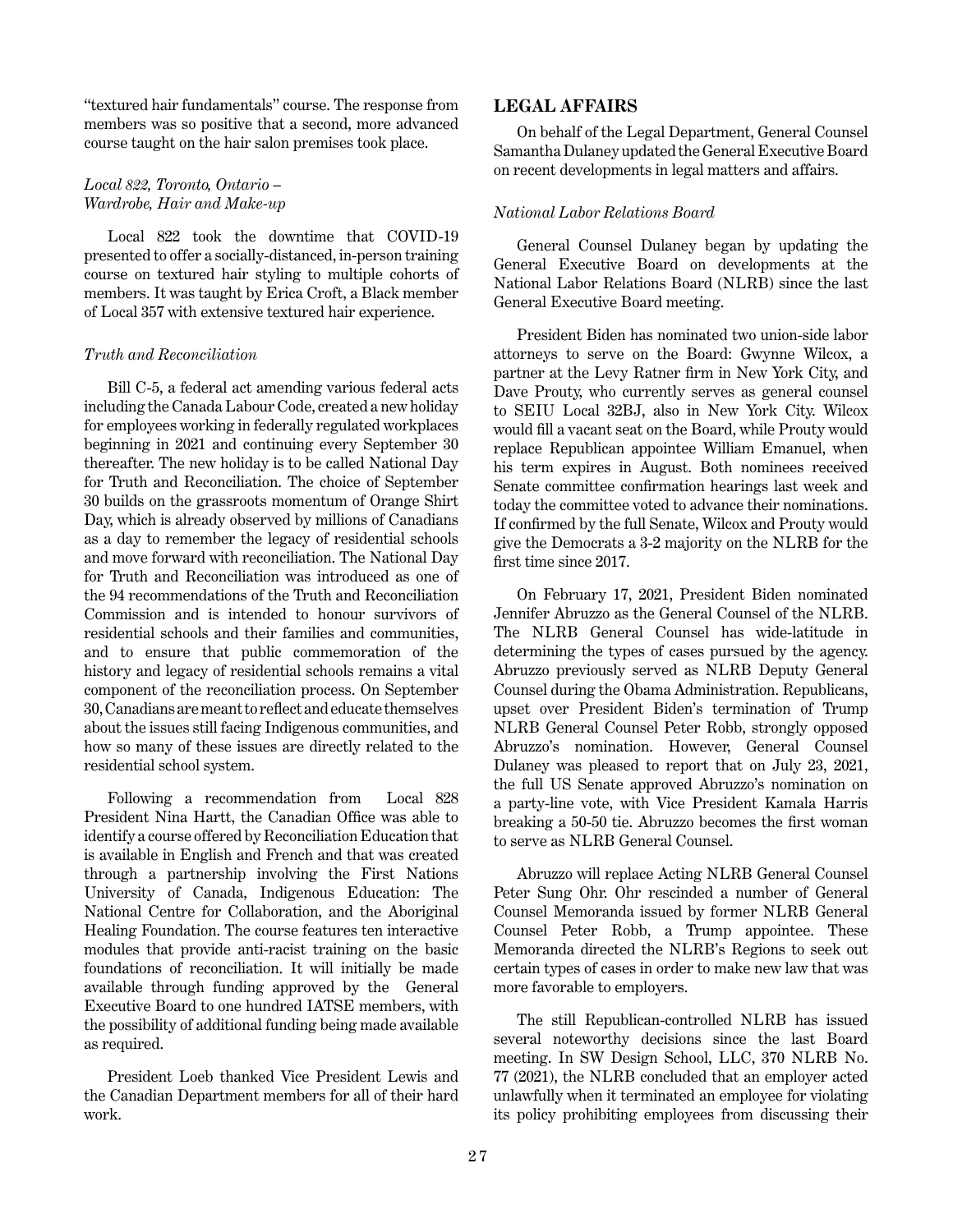wages with each other. The Board observed that the "right of employees to discuss their wages and terms and conditions of employment with each other is a core substantive right protected by the [National Labor Relations] Act."

In Asociacion de Empleados del Estado Libre Asociado de Puerto Rico, 370 NLRB No. 71 (2021), the union's collective bargaining agreement included annual formulas for calculating a Christmas bonus that was larger than the amount required by Puerto Rican law. After the contract expired, the employer paid out only the minimum bonus amount required by the law. The NLRB found that the contract modified the bonus only for the specific years set forth in the contract and the employer was therefore permitted to provide only the minimum amount once the contract expired. In her dissent, Chairman McFerran stated that the NLRB's "Scrooge-like outcome cannot possibly be reconciled with the Employer's statutory duty to preserve the status quo (much less the Christmas spirit)." Local Unions should be mindful of tying contractual rights and benefits to specific calendar years, as those benefits may not survive contract expiration.

In Castro Valley Animal Hospital, Inc., 370 NLRB No. 80 (2021), an employer demanded that employees sign a statement indicating that they had always received proper meal breaks. One employee refused to sign the statement and then demanded copies of her employment records. In response, the employer fired the employee and filed two false police reports accusing the employee of theft. The NLRB found that the employer violated federal labor law by discharging the employee and falsely reporting her to the police in retaliation for engaging in activities that are protected by the National Labor Relations Act.

In FDRLST Media, LLC, 370 NLRB No. 49 (2021), an executive with the conservative publication "The Federalist" tweeted the following: "FYI @fdrlst first one of you tries to unionize I swear I'll send you back to the salt mine." The NLRB found the tweet unlawful because a reasonable employee would view the tweet as expressing an intent to take adverse action against any employee that tried to unionize the publication. The NLRB rejected the employer's argument that the tweet was satire and merely an expression of a personal viewpoint.

Finally, in United Pulse Trading, 370 NLRB No. 134 (2021), a union filed a petition to represent a group of workers at a food processing facility. In response, the employer informed its employees that it was suspending annual performance reviews and that it would not be giving merit pay increases until after the union election because the raises could be misconstrued as "bribes".

When faced with a union organizing drive, employers must maintain the "status quo" until the question of union representation has been determined. The union alleged that the employer violated the status quo by refusing to grant the annual merit pay increases after the union filed its petition. The NLRB disagreed, finding that the employer did not have a clearly defined and fixed pattern for granting the increases. In other words, the merit pay increases were not part of the "status quo" that the employer was required to maintain.

#### *United States Supreme Court*

Next, General Counsel Dulaney updated the GEB on developments at the United States Supreme Court.

In a 6-3 decision issued on June 23, 2021, the United States Supreme Court dealt another blow to the rights of working Americans. In Cedar Point Nursery v. Hassid, the Court was asked to rule on the constitutionality of a California law that permits union organizers to have brief access to agricultural workers at their worksite during non-work time. Agricultural workers in California have been, and continue to be, subject to terrible exploitation at the hands of farm owners. Importantly, agricultural workers are specifically excluded from the protections of federal labor laws. In 1975, California passed the California Labor Relations Act (CLRA) which gives these workers the right to organize into unions.

The Court found that portion of the CLRA that permits brief union access during non-work time to be unconstitutional based on something called the "Takings Clause" in the constitution. Essentially the Court found that these brief appearances by union organizers on the farms robs the property owner of their right to use their land and the landowner must therefore be compensated in some way for that loss.

The potential implications of this ruling are chilling. The enforcement of workplace safety laws depends on the government having brief access to private property to ensure that employers are in compliance with those laws. Further, the National Labor Relations Board has determined that union organizers are permitted to distribute literature and engage in other speech activities on private property under certain circumstances. The Court's decision today could cast doubt on the legality of those activities, and we will therefore closely monitor any reverberations from this decision.

President Loeb thanked General Counsel Dulaney for her report. He noted that the changing situation at the NLRB aptly illustrates the importance of the Alliance's political activities. Flipping control of the NLRB from Republican to Democratic control will have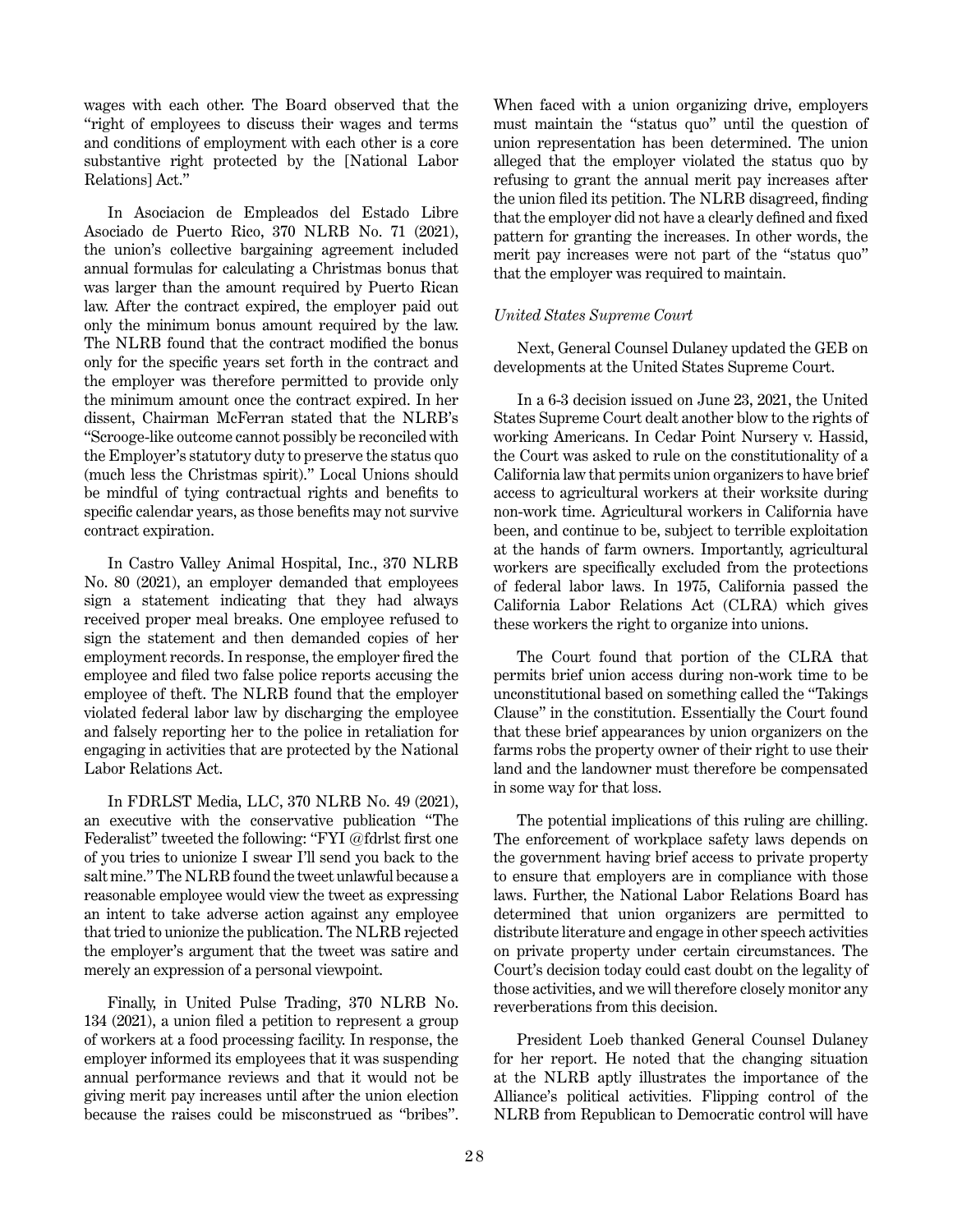important positive implications for IATSE members and their families. Sadly, the Supreme Court will remain in Republican control for the foreseeable future and the labor movement will continue to deal with adverse and anti-worker decisions. President Loeb concluded by thanking the Department for its work over the past six months and specifically thanked General Counsel Dulaney for coordinating those efforts.

#### **IATSE POLITICAL AND LEGISLATIVE AFFAIRS DEPARTMENT**

Political/Legislative Department Director Tyler McIntosh reported on IATSE's 2021 legislative achievements and progress on policy priorities, provided an update on engagement with the Biden administration, and reviewed new advocacy resources for the IATSE political program.

#### *Introduction*

The start of the 117th Congress brought the longawaited legislative relief that IATSE fought nearly a year to win. Thanks to the collective political and legislative activism of IATSE members, and help from allies in Congress, IATSE's most urgent priorities for subsequent COVID-19 relief legislation was achieved.

That relief came on March 11, 2021 – exactly 50 days after President Biden was sworn into office – when the American Rescue Plan Act was signed into law and vital support was provided for IATSE members across the country. Shortly after the bill was signed into law President Loeb said, "the IATSE membership — like so many across this country — have endured far too much over the last year. The American Rescue Plan Act will reduce suffering for those most impacted and put our members closer to getting back to the careers they love."

#### *Legislative Update*

Director McIntosh began the legislative update with an overview of the American Rescue Plan Act. The bill included every one of IATSE's stated priorities for subsequent COVID-19 relief legislation.

 It extends the \$300 federal weekly unemployment supplement and pandemic unemployment programs through September 6; and makes the first \$10,200 of unemployment benefits non-taxable income for households with an adjusted gross income under \$150,000. It provides a 100% subsidy of COBRA premiums through the end of September and fully subsidizes Affordable Care Act coverage for those on Unemployment Insurance not eligible for COBRA.

It makes 501(c)(5) labor unions eligible for Paycheck Protection Program (PPP) forgivable loans. It protects the IA's healthy pension plans and delivered generational relief for the multiemployer pension system. It provided \$1,400 direct payments to individuals making less than \$75,000 and married couples making under \$150,000, as well as dependents; and partial payments for those making under \$80,000 and couples under \$160,000. It appropriates a total of \$445 million for the National Endowment for the Arts, National Endowment for the Humanities, and Corporation for Public Broadcasting; and an additional \$1.25 billion for the Shuttered Venue Operators Grant Program established by the Save Our Stages bill.

IATSE was instrumental in advocating for these provisions and was one of the driving forces behind increasing the COBRA subsidy from a proposed 85% to a full 100% and getting PPP access for labor unions. In recent years, the Department has been reporting on efforts to combat cuts and reforms to the multiemployer pension system that have been proposed and would have impacted the IATSE's healthy pension plans. The generational relief in this bill is \$86 billion in financial assistance provided to struggling multiemployer pension plans, to cover all benefits due through 2051, with no cuts. This law has guaranteed the retirement security promised to workers for the long-term and eliminated the immediate threats to IATSE members' retirement security.

IATSE released a statement upon the bill's passage applauding every member of Congress who voted to get IA members the relief they need to endure the remainder of the pandemic. President Loeb remarked, "we said from the beginning that the severity of this health crisis demands decisive action from our federal government. Saying this shouldn't be a partisan statement and yet, every Republican member of Congress chose to vote against the American Rescue Plan and tried to stand between us and meaningful COVID-19 relief." This relief was only made possible because IATSE members turned out in November and elected a pro-worker trifecta, winning the Presidency and both chambers of Congress.

To educate the IATSE membership on the importance of this legislation and how it was made possible, President Loeb and Director McIntosh recorded a video explaining key provisions and the impact on IATSE members.

Director McIntosh asserted there has never been a clearer example of why political and legislative activism is critical to the union and its members, or starker evidence of which major political party supports workers.

Following the successful passage of the American Rescue Plan Act, the Department turned its attention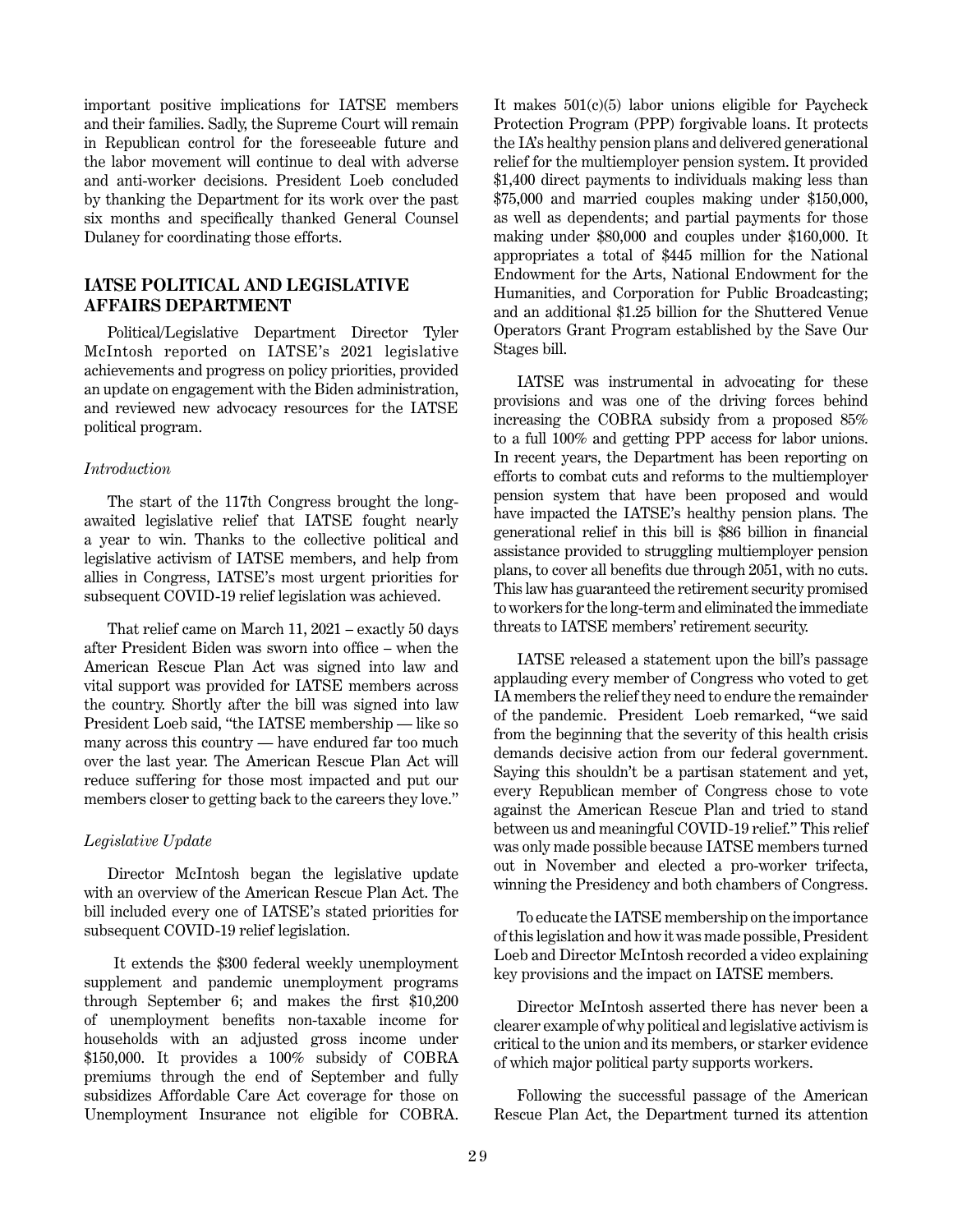to an extension of the PPP. The program was slated to expire on March 31st. IATSE advocated in support of the Paycheck Protection Program Extension Act of 2021 which passed on March 25th. This bill extended the PPP loan application deadline to May 31st and gave the Small Business Administration an additional month to complete processing loans through June 30, 2021. The extension provided dozens of IATSE Locals the opportunity to successfully apply for vital forgivable loans.

The Department released the 2021 IATSE Federal Issue Agenda in early February to communicate to Congress IATSE's full complement of federal legislative priorities for the year. The agenda continues to be a useful guide for Locals and members to engage their federal elected officials and advance policy that benefits entertainment workers.

Director McIntosh gave an overview of progress on additional legislative priorities, beginning with the Protecting the Right to Organize (PRO) Act. President Biden has called for Congress to pass the PRO Act and send it to his desk to be signed into law. House Democratic leadership prioritized the bill and on March 9th, the House of Representatives passed the PRO Act. The bill passed largely along party-lines with all but one House Democrat voting in favor but garnered bipartisan support with five House Republicans approving the measure. The bill has been sent to the Senate, but an uphill battle remains due to the current 60-vote threshold needed for passage into law barring a change in Senate rules. At the time of writing, the bill has fortyseven Senate cosponsors – forty-five Democrats and two Independents – with three remaining holdouts in the Democratic Caucus. IATSE continues to pressure Democratic Senators Mark Warner (VA), Kyrsten Sinema (AZ), and Mark Kelly (AZ) along with the entire Senate Republican Conference to support the PRO Act.

From April 26 – May 1, the labor movement engaged in a national week of action to pass the PRO Act. The AFL-CIO, its state federations and central labor councils, affiliated unions, and allies organized over eight hundred actions across the country to increase public awareness of the PRO Act and call on Senators to deliver this critical legislation. IATSE members from coast to coast joined rallies, made calls, and wrote letters to their Senators urging support of the bill.

On April 29th, the Political/Legislative Department and Education & Training Department partnered to present an informational webinar on the PRO Act in coordination with the AFL-CIO week of action. Director McIntosh recognized Patricia White, Director, IATSE Education & Training Department, Jacob White, IATSE West Coast Associate Counsel, and Robyn

Cavanagh, Assistant Director IATSE Education & Training Department for their participation in the webinar. The webinar concluded with a call to action for participants in which IATSE facilitated calls and letters to Congress. The webinar was recorded and is available for viewing at https://attendee.gotowebinar. com/recording/6710230818522303757. Members can visit the AFL-CIO PRO Act Toolkit for resources and information: go.aflcio.org/PROAct.

On May 28th, President Biden released his FY2022 budget proposal. The budget includes \$201 million in funding for the National Endowment for the Arts (NEA). This proposed increase of \$33.5 million would be a record-high for the agency if enacted by Congress. The International released a statement commending President Biden for recognizing the economic and cultural importance of investing in the arts. President Biden has set the stage for the agency's annual funding level to quickly reach \$331 million, or one dollar per capita, which adjusted for inflation is the historical high-water mark for NEA funding that the IATSE and allied unions have advocated for. IATSE has partnered with Actors' Equity on a Congressional letter writing campaign to support President Biden's proposed FY 2022 budget of \$201 million for the NEA, which has already garnered over 4,700 letters to Congress.

A significant component of the IATSE issue agenda is advancing equity, diversity, and inclusion in the arts and entertainment industries. Linked within IATSE's issue agenda is "A Policy Agenda for Advancing Diversity, Equity, and Inclusion (DEI) in the Arts, Entertainment, and Media Industries." This agenda was developed by the Department for Professional Employees, AFL-CIO (Department of Professional Employees) and its affiliated unions in the Arts, Entertainment, and Media Industries (AEMI) – including the IATSE – and the IA has taken a leadership role in its implementation. On February 11th, DPE hosted a press call to roll out the agenda and Liz Pecos, Co-Chair of the IATSE Diversity, Equity and Inclusion Committee spoke on behalf of IATSE along with President Loeb. A strong commitment to racial equity and justice is seen throughout the Biden administration's FY2022 budget, including several AEMI policy agenda items.

On February 25th, the House passed the Equality Act, a comprehensive piece of LGBTQIA+ civil rights legislation and longtime legislative priority of the IATSE. The IATSE Pride Committee drafted a statement in support of the Equality Act following House passage imploring the U.S. Senate to pass the bill. The bill has forty-eight Democratic cosponsors in the Senate. It will need to garner bipartisan support to obtain the sixty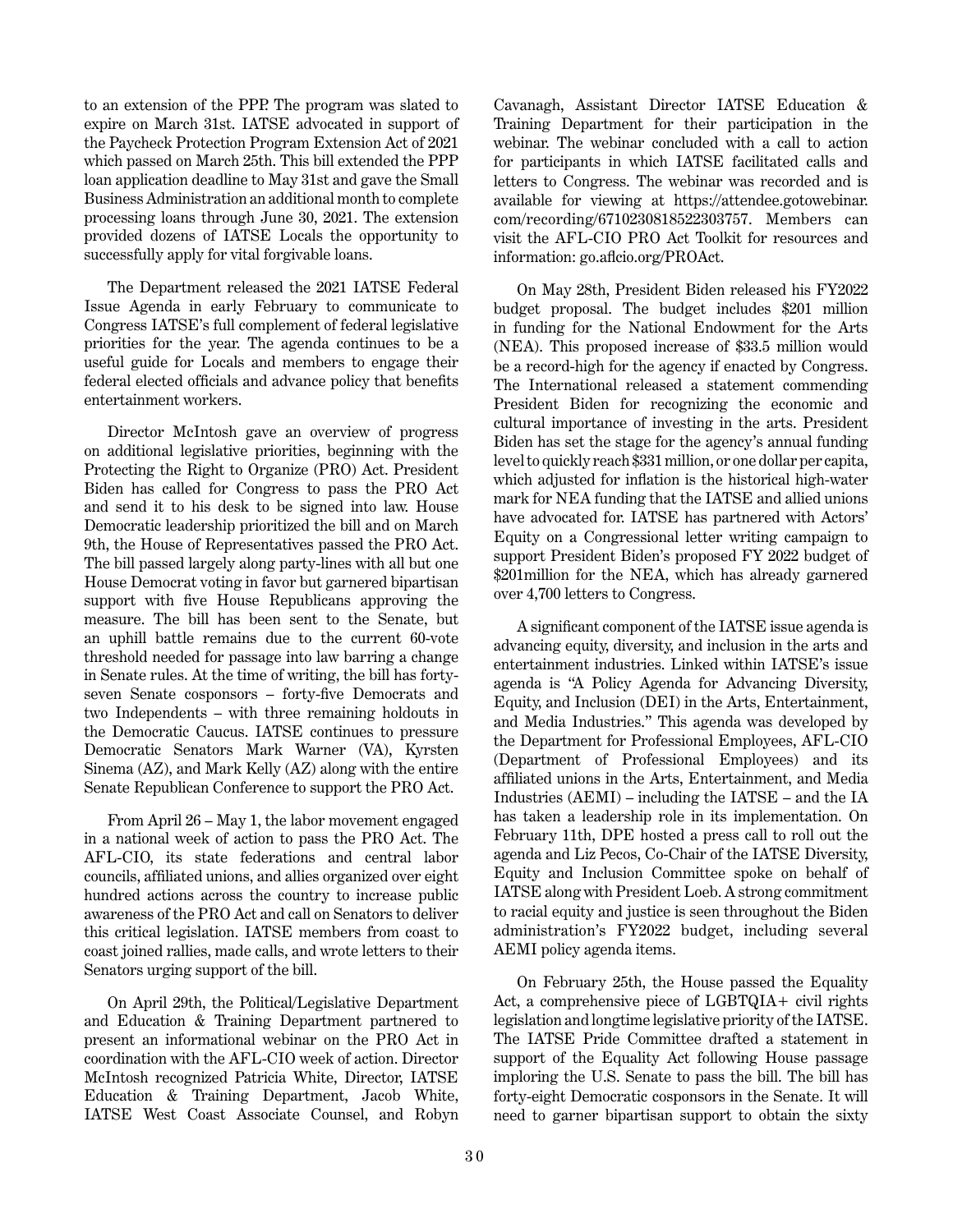votes necessary to pass. Senator Schumer has pledged to bring it to the floor during this Congressional session.

The Department continues to pursue tax fairness for union creative professionals. Last Congress IATSE worked with Ways and Means Members Representatives Judy Chu (D-CA) and Vern Buchanan (R-FL) to introduce the bipartisan Performing Artist Tax Parity Act (PATPA). Ms. Chu and Mr. Buchanan agreed to reintroduce the legislation in this Congress and Senator Mark Warner (D-VA) agreed to lead the Senate companion bill. Director McIntosh thanked President Loeb, General Secretary-Treasurer Wood, and the General Executive Board for approving the IATSE to join SAG-AFTRA and Actors' Equity in contracting a firm to produce a revenue estimate for the Performing Artist Tax Parity Act. Securing an outside revenue estimate for the bill will greatly enhance the likelihood of passing PATPA this year.

President Biden has unveiled the American Jobs Plan and the American Families Plan. The American Jobs Plan is focused on hard infrastructure and the American Families Plan is focused on the nation's care infrastructure. The American Families Plan would create the US' first national paid family and medical leave program. The plan also calls for a comprehensive reform of the federal unemployment insurance system, including enacting uniform national standards to address benefit adequacy, benefit duration, and expanded eligibility. IATSE strongly supports both proposals and have been advocating in favor of their inclusion.

Twenty-six states, all but one with Republican governors, have chosen to end enhanced federal COVID-19 unemployment benefits early. All twenty-six states have chosen to cease the \$300 federal supplement, and most are ending all enhanced unemployment programs early, including the Pandemic Unemployment Assistance (PUA) program. The International put out a statement condemning these decisions. The ability of twenty-six governors to unilaterally shut down the programs that were created to counteract the inadequacies of state unemployment insurance (UI) programs should serve as powerful impetus to enact comprehensive UI reform at the federal level this year.

The Department has worked closely with IATSE Districts and Locals in affected states to facilitate contact with their governors in opposition to these decisions and helped coordinate additional actions through AFL-CIO State Federations. Director McIntosh recognized Local 101 Secretary Mark Chizmar, District 8 Secretary Mike Lehane, Local 631 President Paul Cox, and District 6 Political Coordinators Taneia Lednicky and Jon Lowe for their activism on the issue.

IATSE is lobbying in favor of extending the federal pandemic unemployment insurance programs past their proposed September 6 expiration date and supporting the comprehensive UI reforms proposed in President Biden's American Families Plan on the next legislative vehicle that moves. IATSE is advocating for a bold infrastructure package that includes both the American Jobs Plan and the American Families Plan.

#### *Biden Administration Engagement*

On April 26th, President Biden issued an executive order to create the Task Force on Worker Organizing and Empowerment. The AFL-CIO initiated a process to provide information to, and engage with, the Task Force. AFL-CIO President Trumka asked every affiliate to name a senior staff member to the AFL-CIO Worker Organizing and Empowerment Task Force Working Group. At President Loeb's request, Director McIntosh serves as IATSE's representative on the working group. Any recommendations made must be things that can be achieved through executive action to help increase union density. The White House held separate meetings with unions from specified industries – including a meeting specific to the entertainment industry.

Director McIntosh coordinated with the DPE AEMI unions to draft proposed executive actions for increasing worker organizing and empowerment in the arts, entertainment, and media industries. The AEMI unions presented the following proposed actions to the Task Force: apply existing statutory prevailing wage requirements to all federal arts grants; nominate a worker advocate to serve on the Corporation for Public Broadcasting's Board of Directors; leverage the federal government's procurement process to promote high road standards in live events and audiovisual productions; provide real time information on federal arts, entertainment, and media grants; broaden union eligibility for federal arts funding. The Department is optimistic that the recommendations will be included in the Task Force's report due to President Biden by the end of October.

The Department worked with President Loeb and the Stagecraft and Communications Departments to formally offer the White House COVID Response Team and FEMA the IA's infrastructure and labor in the effort to build or convert vaccination sites across the country. The collaboration yielded multiple meetings and conversations with the FEMA COVID-19 Task Force. The Stagecraft Department provided FEMA with a list of hundreds of viable venues and information regarding Stagecraft local unions which led to instances of work for members across the country.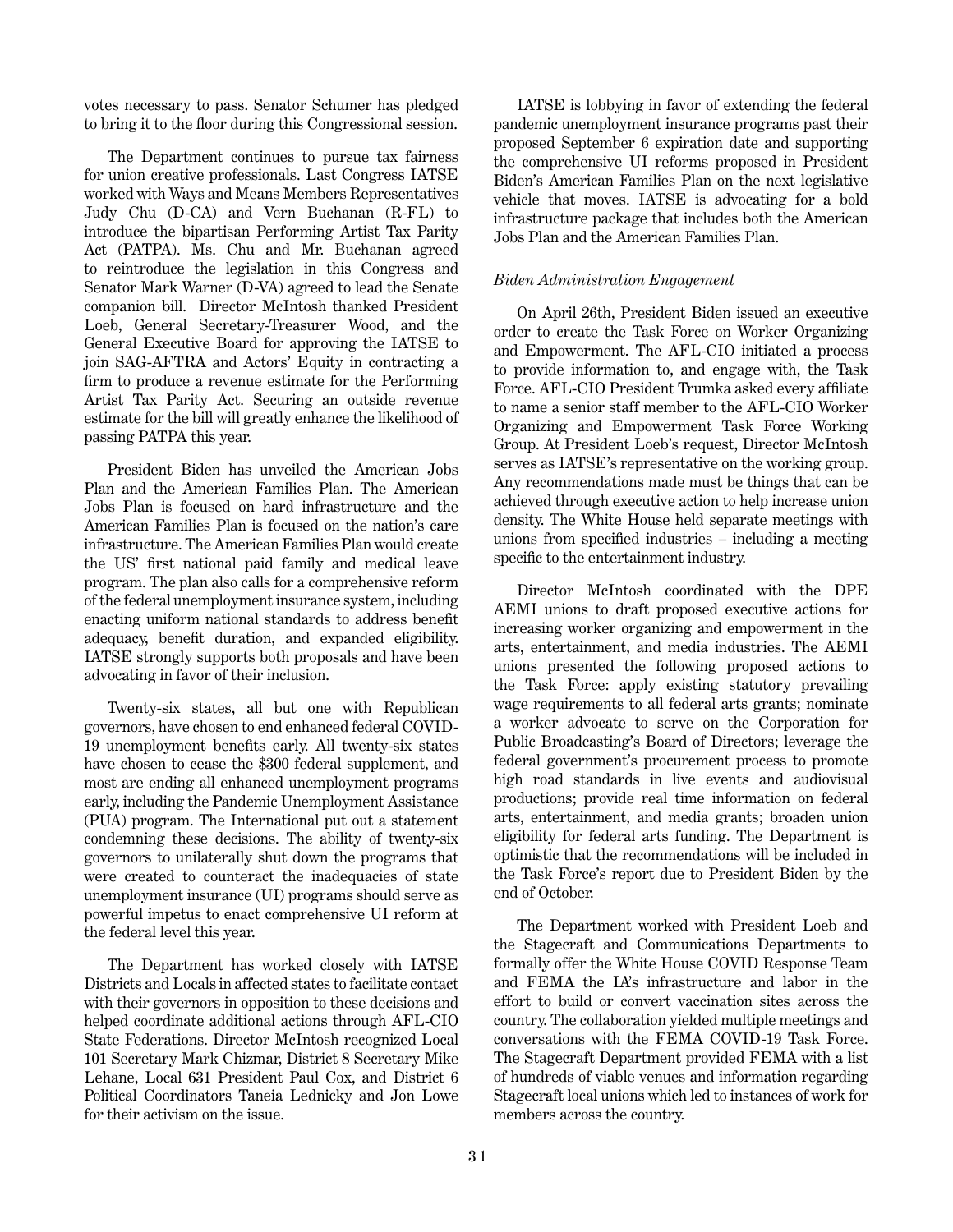#### *Political Update*

The Department conducted a survey of local union political coordinators on the 2020 IATSE political program. The goal of the survey was to learn more about each individual Local's 2020 political program, determine what information/resources from the Department they found useful, and determine what could be helpful in future election cycles.

The Department received ninety-seven total submissions to the survey, representing seventy-four distinct local unions. Seventy-five percent of respondents reported engaging in three or more distinct "political actions" over the course of the election. Political mobilization via email dominated the most common actions. Over half of respondents noted participating in their AFL-CIO State Federation or regional labor council political programs and more than a third reported making an appeal to their members to support IATSE PAC. Eleven Locals reported ten or more distinct political actions.

Most local unions' efforts centered around educating their membership and getting out the vote. The most common challenges Political Coordinators faced in executing their political programs were apathy towards politics/voting, having a right-leaning membership or leadership, and the pandemic preventing face-to-face interactions.

The top 5 most utilized resources from the International were the State-by-State Election Information one-pagers, Federal Issue Agenda, Election Year Timeline for Political Activism, Framing the 2020 Elections messaging document, and the Local Union Voter Registration Phone Banking Guide.

Utilizing feedback from the survey, the Department identified three new deliverables to pursue this year: a series of webinars providing training for Political Coordinators which will begin this fall; a sharable presentation on the significance of IATSE PAC; and a resource with guidance on how to create a local union endorsement process for pro-worker candidates.

The How to Establish a Local Union Candidate Endorsement Process resource was developed by the Department and rolled out to Political Coordinators in early-May. In addition to step-by-step guidance, it includes a sample questionnaire geared toward federal candidates that can be used as a template and edited by Locals for their own questionnaires.

In collaboration with the craft departments of the International, the Department developed IATSE – The Union Behind Entertainment & Political Campaigns, that

educates political candidates on the crafts of the IATSE and how to ensure their political campaigns utilize union labor in every aspect if they intend to run as a pro-labor candidate. The resource includes a general overview of what work is typically done on political campaigns within IATSE jurisdiction, the importance of using a represented workforce, how to avoid anti-union behavior, common challenges and misconceptions, and IATSE's ask that if campaigns hire outside vendors to produce political commercials and/or large staged events that they commit to using labor under a union contract. The Department welcomes future utilization of the resource by Locals engaging with political campaigns and plan to provide it to candidates for elected office when they request our support. Director McIntosh, with vital support from Special Representative Chris O'Donnell, has met with senior staff at key political campaign committees in Washington, DC – including the DCCC, DSCC, and DNC – to request they incorporate the information into candidate training programs and ensure their content and events are always under a union contract.

Director McIntosh recognized and thanked the Motion Picture & Television, Stagecraft, Tradeshow, and Broadcast Departments – specifically Assistant Director Daniel Mahoney, Local 481 Business Agent Chris O'Donnell, Vice President Michael Barnes, Co-Director D. Joseph Hartnett, Vice President Joanne Sanders, and Co-Director Fran O'Hern – for their considerable expertise and input on this project.

The Census Bureau released data for congressional apportionment in late-April. The states gaining a seat are CO, FL, MT, NC, OR, and TX which is gaining two seats. The states losing a seat are CA, IL, MI, NY, OH, PA, WV. The maps will not be redrawn until later this year, at the earliest. The months-late release of the apportionment and redistricting data has wrought havoc on individual states' mapmaking processes. The Department will be watching this closely and expect it to have a significant impact on the 2022 midterms in the House of Representatives.

#### *IATSE PAC*

For the period of January 1, 2021 to June 30, 2021, the IATSE PAC received \$107,971.33 in contributions and made disbursements of \$107,390.64. The available balance as of June 30, 2021 was \$138,755.98. There were 1,099 monthly credit card and payroll contributors during this period and contributions were made by members of one-hundred eighteen different local unions. The disbursements of \$107,390.64 from the IATSE PAC were contributed to thirty-three different campaigns and committees.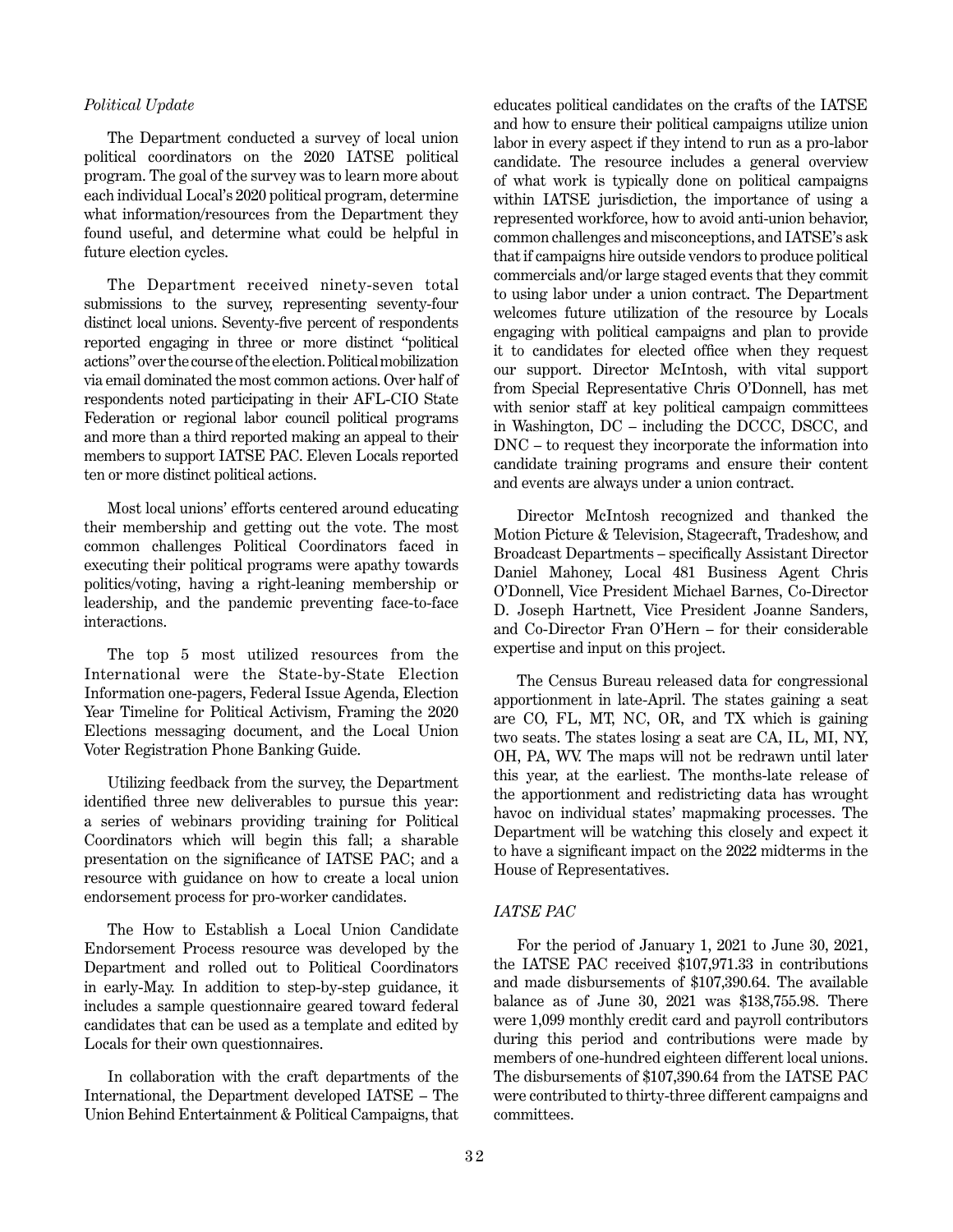The virtual IATSE PAC fundraising reception following the Mid-Winter General Executive Board meeting in January, with special guest Senator Ben Ray Lujan, raised \$8,405 in contributions through both onetime and new recurring contributions for the remainder of the year.

A deliverable from the Department's post-election survey was an IATSE PAC presentation for local unions which has been drafted and will be released in the coming weeks. This will be a resource for Locals to use to pitch IATSE PAC support to their membership. It lays out what IATSE PAC is and how it helps IATSE achieve political and legislative goals. It makes the case why growing collective investment in the PAC across the U.S. membership is crucial.

Director McIntosh concluded the report with a reminder about the virtual IATSE PAC fundraising reception during the 69th Quadrennial Convention program with special guest, Senate Majority Leader Chuck Schumer of New York.

President Loeb thanked Director McIntosh for his comprehensive report and his work since the last GEB meeting. The Department continues to engage in more political activity than ever before. The electoral victories last November, followed by numerous legislative victories over the past six months, aptly demonstrate the importance of political activism by the Alliance and its members. President Loeb concluded his remarks by urging everyone to contribute to the IATSE PAC.

#### **IATSE DISASTER RESPONSE COMMITTEE**

On behalf of the Disaster Response Committee, International Trustee Andrew Oyaas reported on activities and events since the Committee's last report in January 2021.

Fortunately, the past six months have been mercifully quiet in terms of the Committee's needing to respond to an event, so the focus of the report was preparation.

During the last period, the Committee has taken time to speak with representatives of Local 494 in Puerto Rico and Local 665 in Hawaii about their respective experiences with the Committee. The Committee also spoke with Vice President Michael Barnes about the IA's response to Hurricane Maria, specifically in getting aid to Puerto Rico after that devastating storm. Trustee Oyaas described the Committee's plan regarding responding to events in remote locations of the IA's jurisdiction when driving aid is not an option—such as the aforementioned Puerto Rico and Hawaii as well as Alaska and the far Canadian north. He explained that these calls were a

continuation of the debriefing sessions after the wildfires in the Pacific Northwest last year.

#### *February Texas Winter Storm*

In early February, Central and Northern Texas were hit with back-to-back winter storms that caused major damage and for which support was asked of the Walsh/ Di Tolla/Spivak Foundation. Neither event called for evacuations, nevertheless, many lost power and heat for several days. The majority of the damage reported by members was due to frozen pipes. The Committee acted quickly to offer assistance to these affected members.

#### *May Gulf Coast Flooding*

Just prior to hurricane season, the Gulf Coast region was hit by a series of slow-moving thunderstorms that left flooding in areas already hard hit and trying to recover from the previous years' hurricane strikes. Lake Charles, Louisiana experienced 12-plus inches of rain across their extraordinarily waterlogged region in one day. Thus, this type of situation creates a dilemma for those involved. If life is at risk from flooding, evacuation to higher ground is necessary. However, because of the flooding, roads may become impassable. Having an evacuation plan is essential. It only takes about a foot of water for the average car to become a boat, and two feet can float an SUV. Once floating, one has no control over where the vehicle is going. NEVER drive though a flooded area. The Walsh/Di Tolla/Spivak Foundation was asked to assist members in this region and the DRC assisted as requested.

#### *Colonial Pipeline Shutdown*

Trustee Oyaas reminded the Board that a disaster does not have to be naturally caused. He cited the Colonial Pipeline shutdown in May as an example. Because of a breach of Colonial's cyber security, the ransomware, attached to a seemingly innocent email, caused the company to halt the flow of oil and gas in their pipelines because they could not control the safety valves. Before the pipeline was brought back online, the resulting disruption to the flow of gas and oil from the Gulf Coast through the mid-Atlantic region caused a severe reduction in those supplies and panic buying—both hallmarks of a disaster event. Those who have taken James Heinzman's classes know that he discusses cyber security as part of the duties of a Secretary-Treasurer. Trustee Oyaas then posed the following questions to local union officers: does your Local have anti-virus software installed on your office computers and networks? Is it up to date? Is your network firewall updated and secure from outside attacks? Are back-ups of data being made? How often?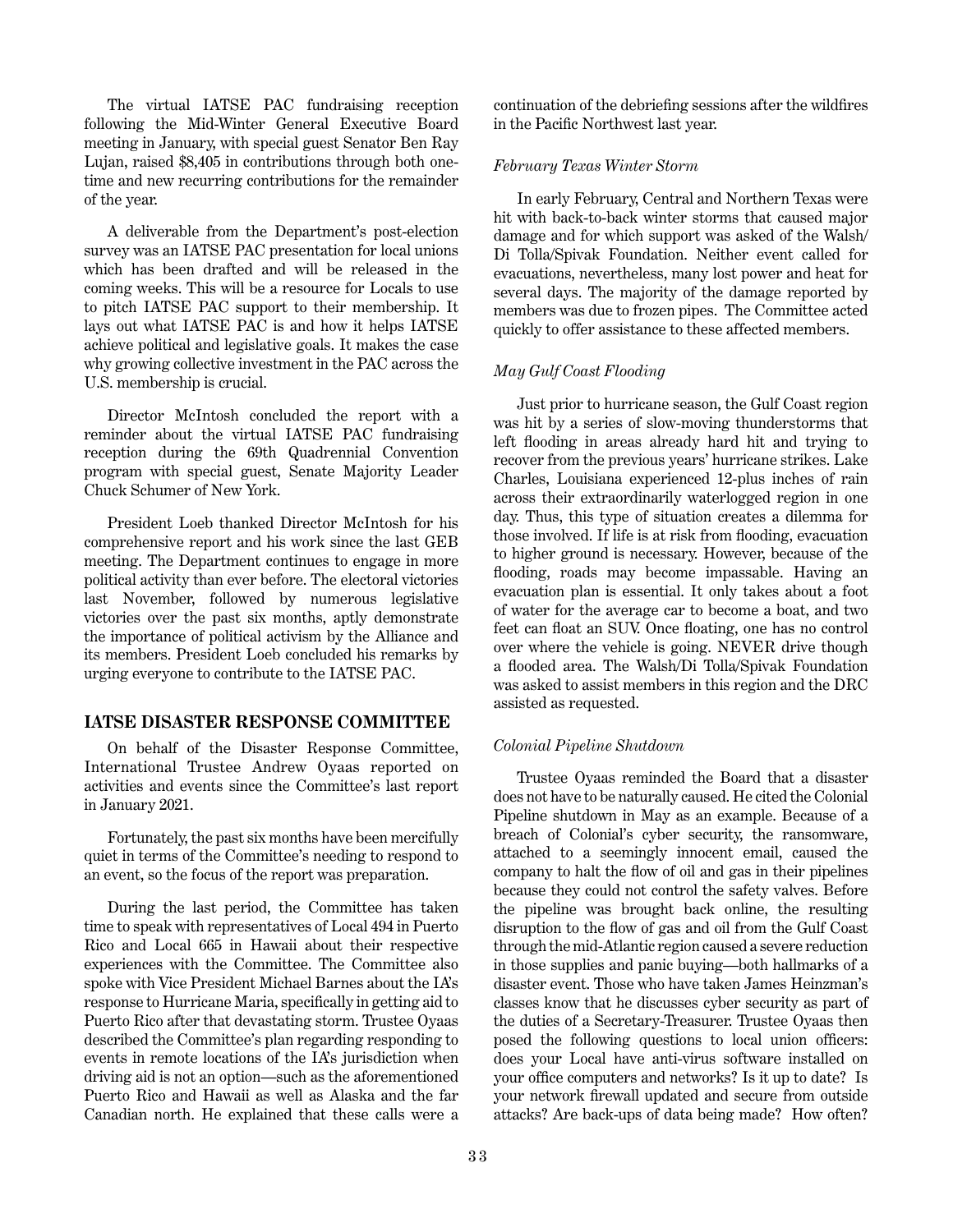Are they tested? If the answer is "yes" to these questions, still be mindful that there are no absolute guarantees from an attack. He advised officers to remind members and staff about not opening attachments in emails which is the biggest cause of computer virus infections.

#### **CURRENT EVENTS**

#### *Hurricane Season*

June 1st was the "official" beginning of the hurricane season in the Atlantic. Last year's season had a record number of named storms (thirty) of which twelve made landfall in the US. Every county of the US that touches either the Gulf of Mexico or the Atlantic Ocean except two were under a Hurricane Watch or Warning at some point during last season. Inland, the effects of these storms were felt from the bottom tip of Texas through to the top of Maine and from the Great Plains to the east. This means a majority of members in the US were affected by these storms in some way—mostly by flooding.

The good news is that the National Oceanographic and Atmospheric Administration (NOAA) is not predicting the same level of activity this season as the last. They are however predicting between six and ten hurricanestrength storms with three to five being major events with winds over 111 miles per hour. So far in the first month of the season, Tropical Storm Claudette made landfall along the already storm-weary Louisiana Gulf Coast and took soaking rains inland, creating flooding events from New Orleans through the Outer Banks of North Carolina; and Tropical Strom Elsa come inland on the Florida Gulf Coast and traveled inland up the Atlantic Coast.

Trustee Oyaas posed the following preparedness questions to local union officers: Are you prepared for wind and flooding events? Do you have a plan? Do you have a photo or video inventory of your home, office and/ or storage units? The Response Committee has put links to resources on the iatsecares.org website. He reminded officers to reach out to members to remind them to be prepared for "just in case".

#### *Heat, Drought and Wildfires*

Trustee Oyaas observed that the effects of climate change are undeniable, causing the severe heat and drought in the American and Canadian west with devastating changes to the Jet Stream. While it used to be that the Canadian sisters, brothers and kin could enjoy "seasonable" weather for their latitude, the increasingly large loops of the Jet Stream have brought the scorching heat from the American Southwest north to their country. On June 28, 2021, the all-time high temperature in Canada eclipsed in Lytton British Columbia when the temp reached 49.6 degrees Celsius or 121.3 Fahrenheit hotter than Las Vegas or Death Valley! This heat wave has ignited dozens of wildfires across western Canada. Because of fires in the area, Lytton in the coastal mountains was completely destroyed. In the US, the Pacific Northwest is experiencing the same devastating heat wave and threat of fire as western Canada.

Further south, Lake Meade, behind Hoover Dam, is 143 feet below full pool—the lowest it has ever been since it began filling in 1935. In both countries, the lack of rainfall/snowfall is fueling wildfires. The snowpack in the mountain ranges has not developed as it has in the past, so its rapid melting is not recharging Lake Meade nor is it keeping vegetation moist downhill. This is causing a dramatic increase in the fuel load (dry plant material) that only needs a small ignition source to start a major fire.

Trustee Oyaas advised that in all cases where the possibility exists for the need to evacuate because of wildfire, hurricane, etc., everyone should keep track of the weather or fires nearby and listen to instructions from local authorities. Trustee Oyaas posed the following questions: do you know the local radio and tv stations that broadcast emergency instructions? He advised members to be prepared with the necessary items -- the 5 'P's – (prescriptions, pets, papers, phone, photos) and the "go-kit" and have a route and an alternate planned. He further cautioned that there might not be an "official" notice to evacuate but always leave if you feel you are in danger, even if no evacuation order has been issued. He further inquired of officers that if an evacuation is necessary, in addition to the 5 'P's ready, is there an evacuation route; are emergency contacts accessible; if shelter in place is required is there sufficient food, water and other supplies on hand to survive a week unassisted? Are the Local's computers and networks protected to the highest level; is there a communication plan to keep Local members informed; is there a communication plan for families? Trustee Oyaas noted that when faced with an unusual situation, the commonsense preparedness steps may not be so common, and officers and members should have a checklist just in case.

#### *Covid And IATSE Cares*

Trustee Oyaas observed that as for June 28th, the pandemic numbers are sobering:

Over 191 million cases worldwide

 Over 34 million cases in the US and 1.4 million cases in Canada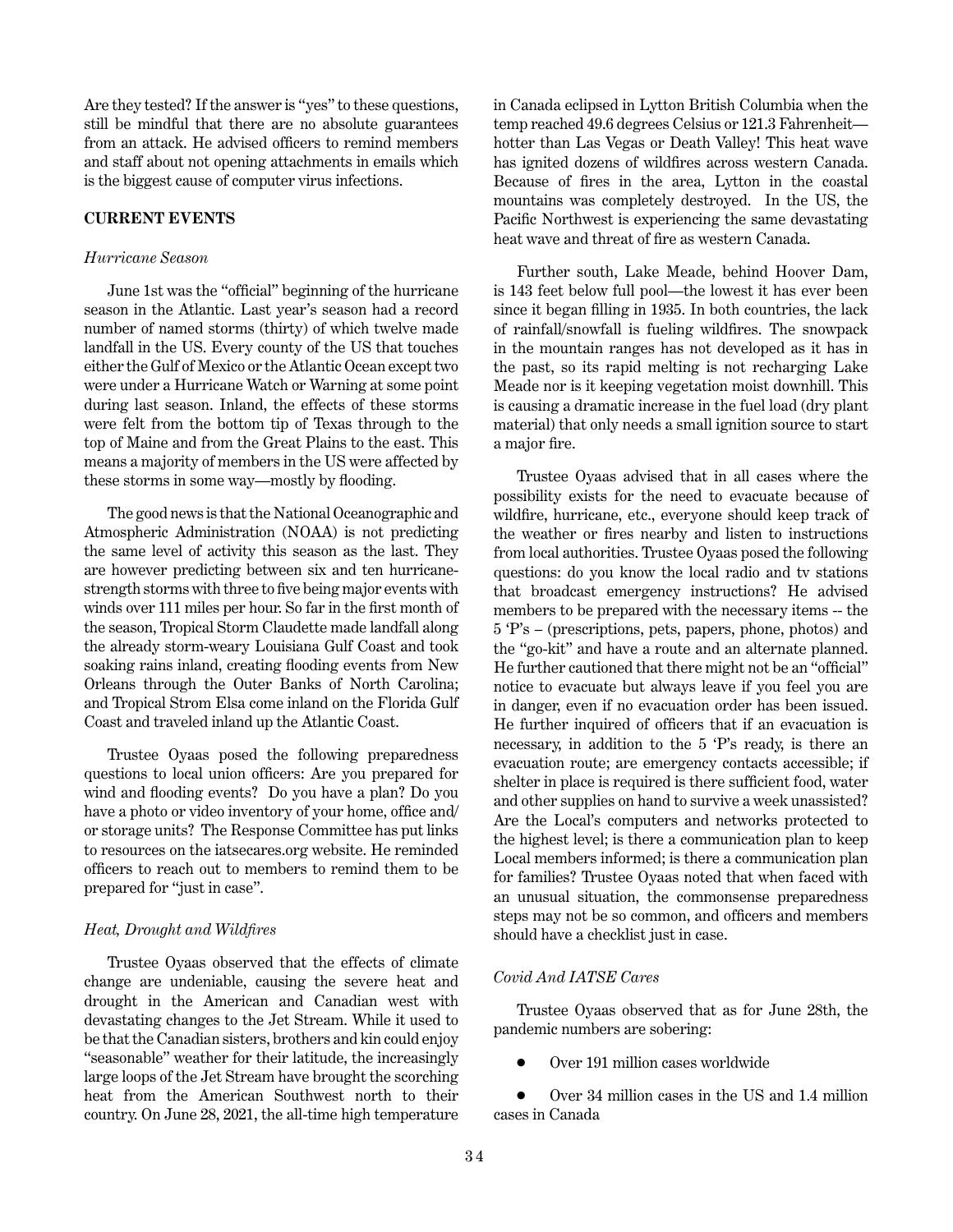607,289 deaths in the United States and 26,512 in Canada

Trustee Oyaas mentioned these numbers because COVID-19 is the largest disaster the Committee has responded to since it was formed in 2019. Unfortunately, the most sobering number is one that cannot be reported because it is not known—the number of sisters, brothers, and kin who succumbed to the direct effects of COVID, or its indirect effects, such as depression caused by death, sickness, or the loss of work. Trustee Oyaas cautioned that mental health is a lagging indicator of what it means to return to "normal". He reminded members of the resources available through The Actors' Funds of America and Canada, Behind the Scenes Foundation, and the Motion Picture & Television Fund are available to assist members in need.

Now that the COVID-19 pandemic appears to be under control and subsiding in North America, and life is returning to as normal as is possible, IATSE CARES is winding down its operations. The Communications Department will be incorporating some aspects of the current CARES website into the new IATSE website, while the remaining parts will be on stand-by, should they need to be reactivated for the next "disaster".

Trustee Oyaas reported that over the course of the program, 147 "Buddy System" / "Check in Call" connections and 76 delivery connections were made. It was widely reported that many of these members remained in touch long after the initial connections were made. About 2,700 IATSE sisters, brothers and kin signed up to volunteer, and the list of these willing volunteers means the Disaster Response Committee now has a substantial base of membership to call upon to assist in future mutual aid efforts in disaster situations across North America.

#### *Wrap Up*

Trustee Oyaas emphasized the universal Scout motto to "Be Prepared" and reassuring members the DRC will assist if needed.

President Loeb expressed his appreciation for the DRC's readiness to assist local unions and members when impacted by traumatic events. He implored all members to redouble their efforts to beat back climate change, which is wreaking havoc to weather patterns, intensifying natural disasters. He remarked that when he established the DRC, he did not have a pandemic in mind, but this rapid-response team with its excellent problemsolving skills mobilized quickly to provide assistance to members during the COVID-19 pandemic. President Loeb observed that this Committee provides tangible, critical help to members when they are most in need.

#### **IATSE DIVERSITY, EQUITY AND INCLUSION COMMITTEE**

Diversity, Equity, and Inclusion Co-Chairs Liz Pecos and Kimberly Butler-Gilkenson updated the Board on the activities of the Committee since the last General Executive Board meeting. They noted their appreciation to present to an organization that demands equity in every workplace it represents, specially knowing that the IA leadership recognizes diversity, equity, and inclusion are more than workplace causes and are fully committed to transformative change in our society.

At the Mid-Winter General Executive Board the Diversity, Equity, and Inclusion Committee proposed a three-category plan for changing the culture in the Arts and Entertainment Industry; "Leadership & Training," "Learning & Development," and "Who We Are." The unanimous approval of the Committee's pledge emboldened the effort to create an equitable organization, in both thought and practice.

To fulfill the promises, four working groups were created to divide the tasks, including:

 Communications under the direction of Megan Greene, IATSE Communications Department

 Education & Leadership under the direction of Bryant Preston, Local No. 7 and the leadership support of Education and Training Department Director, International Trustee Patricia White

 Survey, working alongside Right Size Media, under the direction of Jonquil Garrick Reynolds, Local No. 471. Derek St. Pierre, Local No. 489 also assisted early on; and

 Governance under the direction of Edward Hohman, Local No. 487, with the support of IATSE General Counsel Samantha Dulaney

In the limited time since the proposals were approved these working groups have made substantial progress in three categories. The Communications working group has been instrumental in creating an outreach system for Locals to communicate, and interact, with the Committee. DEI has received requests for support from member Locals throughout our countries. It was paramount to create a network that gave pointed access to IA membership and leadership. DEI worked with the IATSE Communications Department to create a robust social media presence, including Twitter, Facebook, Instagram, and TikTok. The Committee is currently developing a webpage that will be included in the new IATSE website. This working group also conceived a DEI logo that represents the Committee's vision,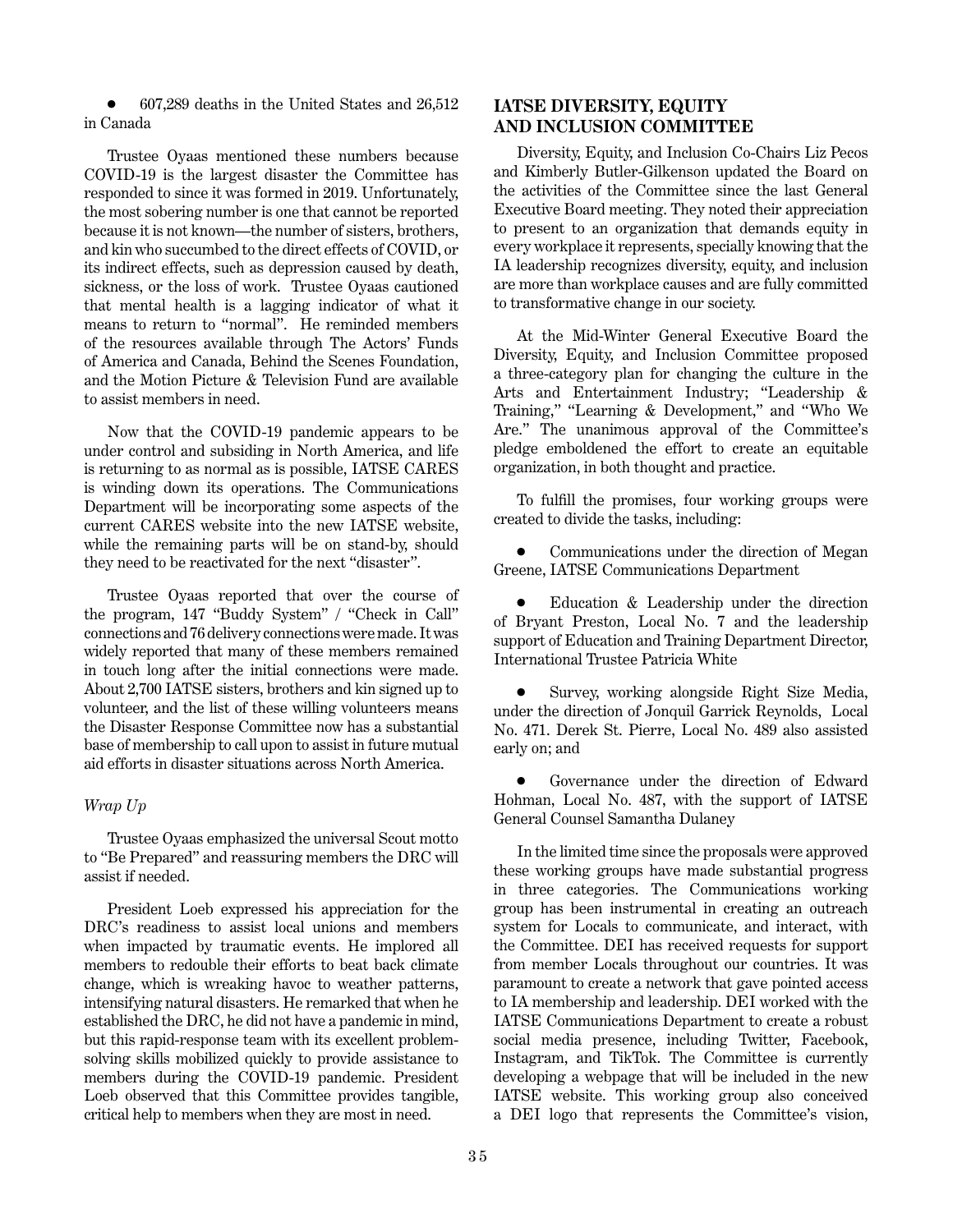and the Committee is very proud to present to the IATSE membership. This incorporates a special interthread design that promotes the IATSE commitment to inclusivity. Communications working group is also responsible for distributing the messages important to the Committee's goals. The Committee proudly promotes diverse holidays and monthly celebrations. It also recognizes injustices and seeks to make everyone aware. This monthly commitment to representation is a hallmark of Diversity, Equity, and Inclusion. Much of this work can be found under various IATSE posts. Prior to the launch of the DEI Facebook page in MAY 2021, the Committee regularly posted on the IATSE Facebook page and IATSE Cares. It also posts under #IATSEDiversity and #VisibilityMatters.

The Education working group has spent a considerable amount of time working on the three-category proposal. Outreach has been the main priority including creating a comprehensive list of currently offered trainings in each district; facilitating a mentorship program that focuses on intersectionality. "Visibility Matters" and the Committee wants to put every effort into upholding this message. This delegation has also started to work on pathways to membership, and leadership outreach, for Black, Indigenous, People Of Color and LGBTQIA+ individuals. This includes diversity workshops for prospective members and those current members looking to be more active in their Locals. This working group also began collaborating with the Education and Training Department on bias training for IATSE officers and staff. The Committee extended a special thank you to the Education and Training Department for inviting DEI Committee to work with them on creating an updated IA Roadshow that expanded on the significant role minority groups have played in the labor movement.

The Survey working group, in a conjoined effort with Right Size Media, has been developing a census to better understand the demographics of Union leadership and membership. Three census goals have been identified including assessing workplace/union culture, collecting membership/leadership demographic data, and soliciting feedback and ideas regarding: inclusion, bias, and discrimination within the workplace.

The Governance working group was assigned to redrafting the IATSE Equality statement. This was focused, hard work and the proof is in the result. The goal was to set the tone for the organization the Committee aims to be. During this process, the Committee realized that an Equality statement only told half the story and the need to identify the differences between equality and equity were necessary. The Committee knew that equal opportunity did not recognize those starting from

a disadvantage, which required the creation of an Equity Statement that strengthened itself in the message, "Together We Rise." The Governance delegation also developed a mission statement that clearly stated the Committee's intention. This is a clear message of "Who We Are", which also addressed in the incorporation of a Land Acknowledgment into each meeting. This brief statement recognizes the history of our lands, and the legacy of colonialism in the US and Canada. A special thank you to President Loeb for inviting DEI Executive Member, Tuia'ana Scanlon, Local No. 665 Hawai'i, to present the 69th Quadrennial Convention acknowledgment.

Developing relationships to assist the Committee in accomplishing its goal of inclusivity has been a consistent effort from every member of this Committee. The Committee has set out to gain buy-in from employers and communities to reframe the industry to better represent all IATSE members, and society. The Committee has remained active in programs throughout both countries in 2021.

#### *Arts Entertainment and Media Industries (AEMI) Digital Press Conference*

Working alongside 11 arts, entertainment, and media unions affiliated with the Department of Professional Employees, AFL-CIO (DPE), IATSE developed a policy agenda to advance diversity, equity, and inclusion within our industry. A special thank you to President Loeb for inviting Co-Chair Liz Pecos to attend the February 11, 2021, digital press conference to announce this policy. The Committee recognized the important work from Tyler McIntosh and the Political Department for their efforts in developing more inclusive policies for all working people in IATSE.

#### *ARRAY Film Crew Database*

Earlier this year, the Committee was contacted by the Education Director at Array Crew for the possibility of developing a partnership. This Ava Duvernay project describes themselves as an equal opportunity platform, with a mission to support professionals in the film and television industry from underrepresented populations. In April, Co-Chairs Kimberly Butler-Gilkeson & Liz Pecos, alongside General Counsel Samantha Dulaney, attended a website demonstration.

#### *SAG-AFTRA/IATSE Diversity Initiative*

Co-Chairs Kimberly Butler-Gilkeson and Liz Pecos, along with Carla Joi Farmer, Local 706 attended a special caucus with SAG-AFTRA emphasizing the lack of diversity in the Hair and Make-Up crafts. The discussions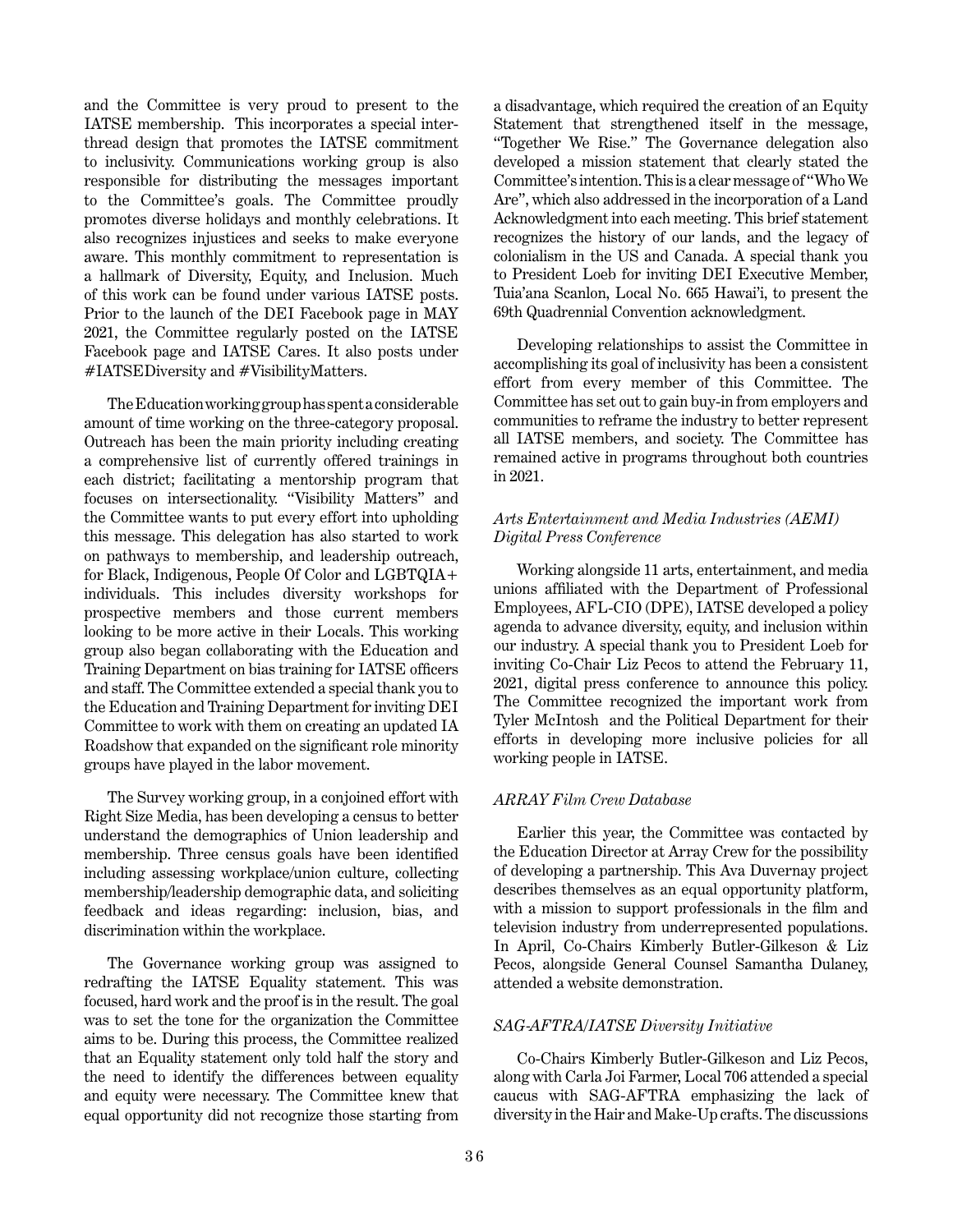centered on BIPOC actors having limited access to IATSE members with experience in textured hair and varied skin color. The Committee has begun efforts to identify specific trainings that increase the capacity for our members to do the work as well as organizing unrepresented artists. A diverse crew supporting a diverse production is one of the Committee's goals.

#### *Disney Creative Talent Development & Inclusion*

In March, DEI Executive Committee, and Assistant Department Director, Motion Picture and Television Production Vanessa Holtgrewe, met with Disney CTDI to discuss a partnership that would allow Disney to create a crew profile for IATSE members. Members would sign up and work with Disney to build their profile. Once they have a profile, Disney will invite them to events that connect them with productions looking to hire in their specific craft. This is an effort to provide greater access to all members and increase diversity in Disney's hiring. The Committee is currently working on launching this program through Studio Mechanics Locals. The Co-Chairs extended appreciation to DEI Executive Member Dejon Ellis Jr. for his continued work on this project.

#### *Associated Designers of Canada, Local 659 (ADC Local 659)*

In May, the Committee was contacted by the ADC Local 659 requesting support of their upcoming programming, which will include color theory for diverse performing artists, and in person "design labs" to experiment within a creative environment outside of public presentations. This collaboration between the Committee and ADC Local 659 is committed to creating a safe and inclusive workspace. Thank you to Executive Committee Member Jonquil Garrick-Reynolds for your continued efforts with promoting these equitable programs.

Learning and Development has been the most common theme in all of these collaborative efforts. Exposing IA members to diversity and inclusion will open more eyes to the problems we seek to fix. Creating and supporting ideas that build up our BIPOC, and LGBTQIA+ members and leaders will spread these values even faster. Developing craft courses and safety skills specific to marginalized people interested in membership will not only benefit these groups but also hopefully change the attitudes that have slowed our progress as an inclusive organization.

Last year IATSE resolved to move ahead and reshape the Union to live up to the ideals in the Preamble. The Co-Chairs then presented to the Board and read to

attendees the Equity Statement (referenced above). The Equity Statement provides:

The International Alliance of Theatrical Stage Employees, Moving Picture Technicians, Artists and Allied Crafts of the United States, its Territories and Canada (IATSE) acknowledges that while we all face barriers to our success, there are those among us who face barriers that are more substantial and entrenched than others. We call upon all to identify, minimize, or erase obstacles that are within our control to make a more equitable pathway to unionism, leadership, and equality.

Diverse organization cannot be established unless current systems of access are enhanced. We must build structures to create equitable access for all, and to truly celebrate diversity. This growth will ensure a stronger union, and together, we will rise!

Upon motion duly made and seconded, the General Executive Board unanimously adopted the Equity Statement.

 This is just the beginning for the Diversity, Equity, and Inclusion Committee. The work to transform the industry may be daunting but the Committee's dedication is unwavering. Together We Rise!

The Co-Chairs expressed their sincere appreciation to President Loeb for continued guidance and advocacy in the Committee's efforts. They highlighted the International President's commitment to advance antiracist, diverse, and just policies that intentionally strengthen marginalized people. They especially thanked President Loeb for his encouraging and empowering leadership, who "in a most difficult time pushed the Union forward with positive change and answered the calls to do more for diversity, equity, and inclusion. Thank you for your encouraging and empowering leadership.

President Loeb extended his appreciation to the DEI Committee and its Co-Chairs Pecos and Butler-Gilkenson who answered the call to lead this Committee that is focused on racial, gender and social justice issues. He noted that the ability to attract the best diverse skilled workers for IATSE membership will ensure the Union's success. Finally, President Loeb commended the Committee for an excellent beginning.

#### **IATSE PRIDE COMMITTEE**

IATSE Canadian Office Operations Manager and IATSE Pride Committee Chair Nate Richmond provided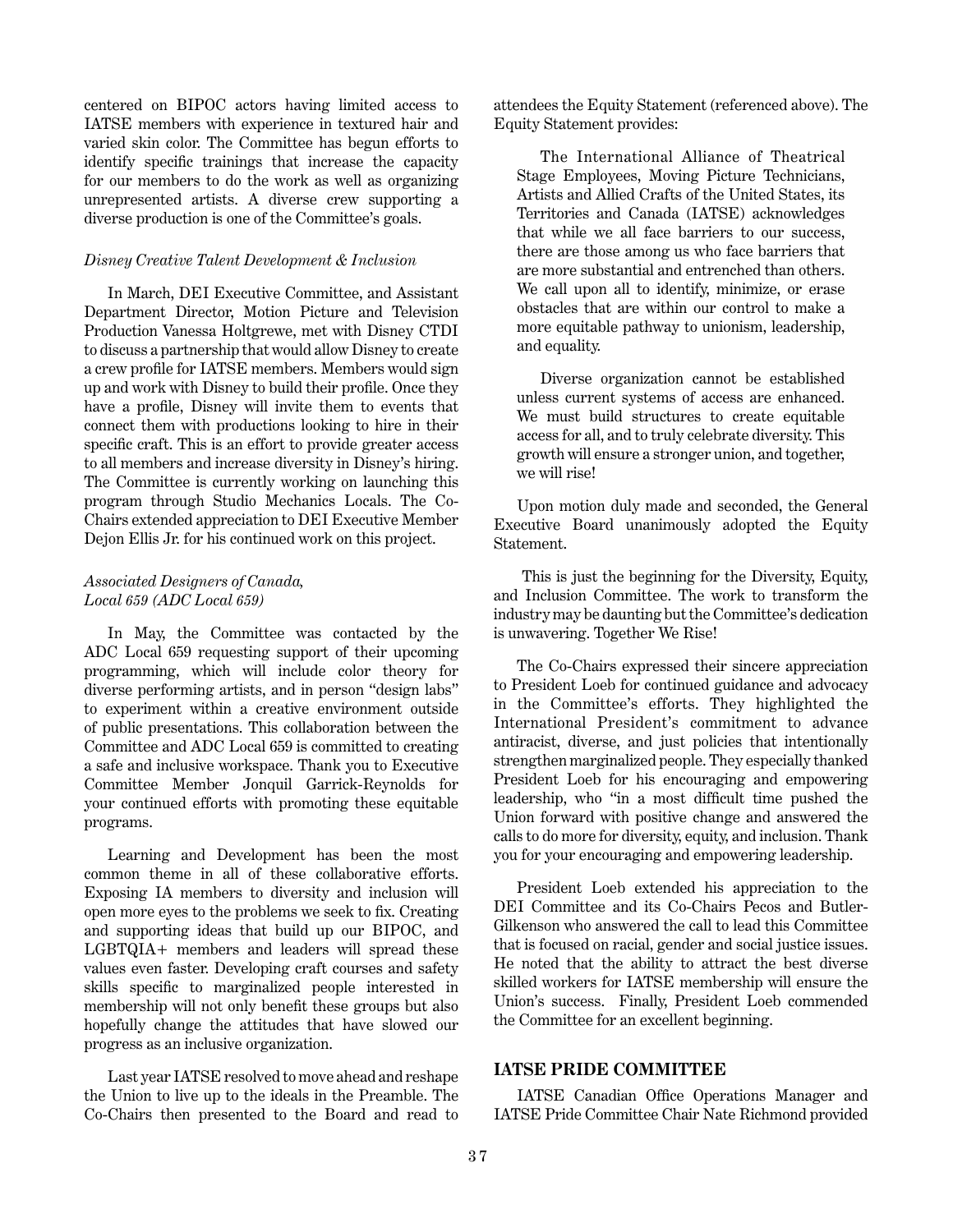the General Executive Board with an update on the IATSE Pride Committee's activities since its last report at the 2021 Mid-Winter General Executive Board meetings.

In June 2021, to coincide with Pride Month, the Committee went live with a more user friendly and stream-lined version of its website. The Committee's updated website continues to provide a variety of Pride related resources for members including guides and videos while also continuing to serve as a platform that facilitates networking opportunities for the IATSE's Local level Pride committees.

In June 2021, the Committee also hosted its first official education session in collaboration with the IATSE Education Department's Patricia White and Jennifer Halpern entitled "Straight Talk About Gay Pride: Questions You Have But Are Too Hesitant to Ask". The session served as a LGBTQ+ 101 focusing on, among other things, the history of the Pride movement and the differences between gender and sexuality. The initial session was so well received that it was re-broadcast a second time in June along with a follow-up live question and answer period.

The Committee also focused on maintaining a sustained daily presence on social media throughout Pride Month as well. With the assistance of International Representative and Pride Committee member Rachel McLendon, the Committee posted on a graphic on Facebook that featured a definition of a Pride related term, a link to one of the Committee's educational videos, and/or a prominent queer history icon on each of the thirty days of Pride Month.

In anticipation of the IATSE's 69th Quadrennial Convention, the Committee collaborated with the General Secretary-Treasurer Wood with a view to ensuring the language used in Convention materials and in certain ceremonial aspects of the Convention was inclusive. Pride Committee Chair Richmond also continued to make collaboration with the IATSE's Diversity, Equity, and Inclusion Committee a priority, as well attending the biweekly meetings of the DEI Committee.

On the political front, the Committee has been particularly focused on the multitude of various US state legislative bills which reflect an anti-trans agenda. In 2021, over 115 bills have been introduced in various US states that contemplate, among other things, limitations on the ability of medical practitioners to provide gender-affirming treatments, the ability of trans kids to play organized sports, the gender identification options available on government issued documentation, and the ability of trans persons to use washrooms consistent with their gender identity. In an effort to take a stand, the Committee used Action

Network to initiate a letter-writing campaign which allows participating members to email their governor and/or state legislative representative to confirm their opposition to all such bills and to also urge their elected official to vote against them. Members wishing to participate in this letter-writing campaign can do so by accessing the links on the Pride Committee's website home page which can be found on the web page's image carousel and/or in the "News" section of the web page.

Committee Chair Richmond concluded his report by underscoring the importance of political engagement and continued vigilance in supporting elected officials who advance political and legislative agendas that foster understanding and inclusivity as well as equal rights for members of the LGBTQ+ community. President Loeb thanked Committee Chair Richmond for his report. Under Chair Richmond's leadership the Committee offered valuable benefits and support to the IATSE's LGTBQ+ members. The IATSE is dedicated to supporting all members and ensuring that all members are treated with dignity and respect.

#### **IATSE WOMEN'S COMMITTEE**

Since the Winter GEB, the Women's Committee Executive Council and the thirteen District Coordinators have continued to meet weekly online. On March 10, 2021, the group hosted a Women's Committee Event via Zoom with over one hundred women participating from around the US and Canada. The event began with an introduction to the Myers Briggs Indicator which set the stage for Words Matter/Activate Confidence, a presentation developed by Lucia Aloi, 10th District Coordinator. As the Committee's mission is to empower women to become activists in their Locals, the Words Matter/Activate Confidence presentation provided information on language and perceptions that work to diminish confidence and reduce potential.

To illustrate how this plays out in representation, the group went on to review the results of the of the 2020 elections. The numbers show a real disconnect between women's potential and their accomplishments. By most accounts, women make up 51.1% of the US population. As of the 2020 Elections, women hold only 24 seats in the US Senate (24%) and 110 in the House (25.2%). In state legislatures, they hold a total of 28%. Nevada reigns high at 58% with West Virginia at the low end of 11%. As a follow up, the Committee is researching She Should Run, a national program that provides training and development to encourage women to get involved politically at the local, state, and federal levels. Other topics covered in the meeting included the wage gap and its impact on female poverty in retirement.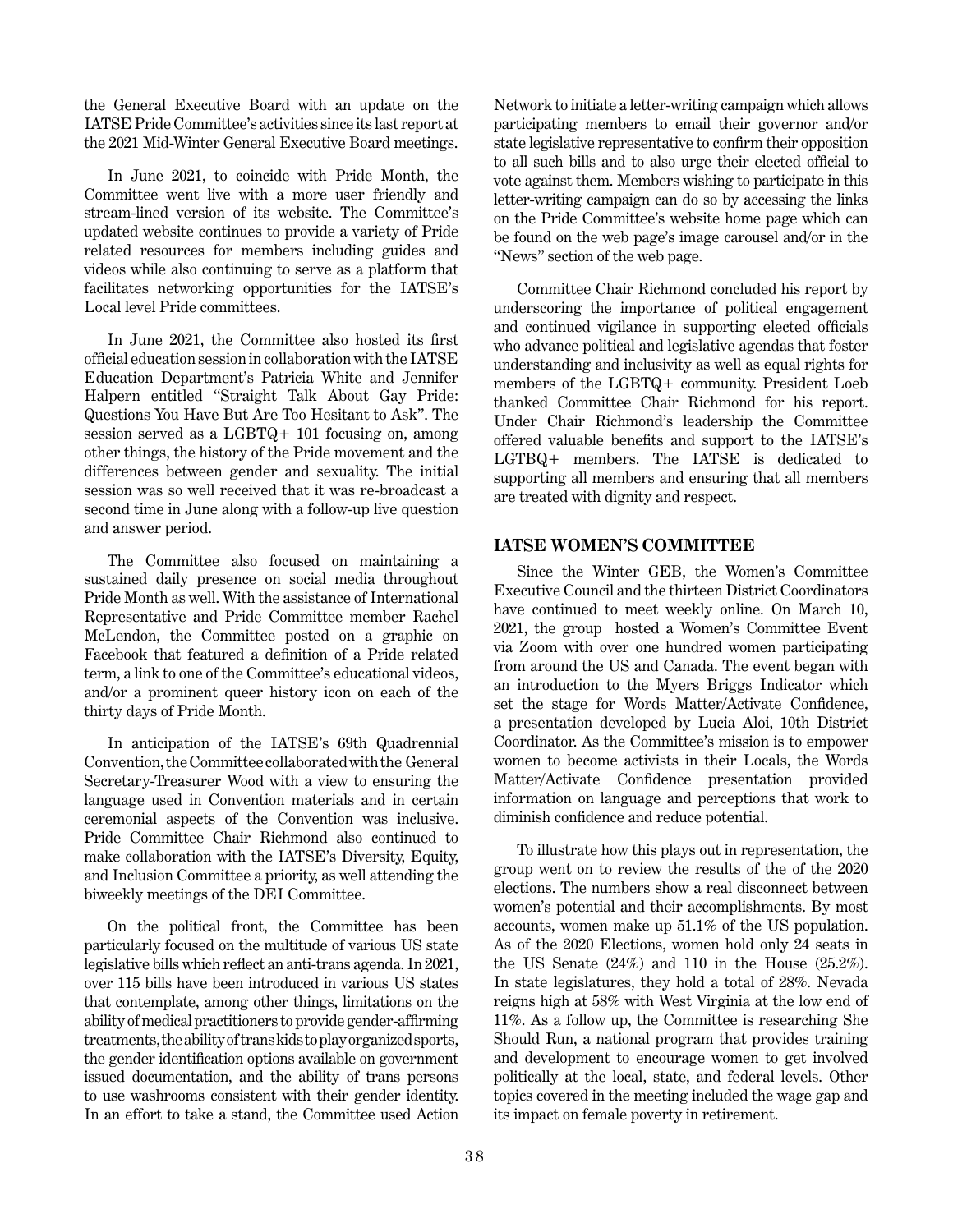After the event, the Committee provided all participants an electronic packet of handouts summarizing the topics covered. An outgrowth of this meeting has been a request by Districts and Locals to host the Words Matter/Activate Confidence presentation. To date, Sister Aloi has literally Zoomed around the country engaging Districts 2, 7, 9, 10 and Locals 28 and 122. Others will follow in the fall.

On April 25th, District Coordinators Shirley Berling and Lucia Aloi, held a first ever Dual District Women's Committee Meeting. The meeting was well attended by women from both Districts 9 and 10. The Coordinators hosted "break-out rooms" for the discussion of three main topics; Educating Women, Women vs. Women, and the Generational Shift/Rift between older and younger workers. The discussions were very spirited and the Coordinators shared the concerns of the attendees at the following weekly online meeting. The other District Coordinators were encouraged to adopt the Dual District approach for future meetings.

The Committee is continuing to grow the number of Locals with Local Women's Committees. To date, there are fifty-six with a number in the works. Throughout the Pandemic, the Local committees built on their programs which include: establishing child-care onsite for meetings; researching and developing Paid Family Leave; and sponsoring food drives for their members and/or the homeless.

For the last few months, the Committee has been engaged in organizing its event at the Quadrennial Convention. It will include an address from Liz Shuler, Secretary-Treasurer of the AFL-CIO, an invitation for greetings from Dolores Huerta, long time labor activist and co-founder of the United Farm Workers of America, and a panel discussion on achieving pay equity in local unions. The District Coordinators have also been organizing events in conjunction with the District Conventions.

The Women's Committee is proud of the work accomplished in the Districts and Locals over the last four years. Measurable changes have been happening in the International over the last decade. The Women's Committee intends to collaborate with the Pride Committee and the Diversity, Equity, and Inclusion Committee to maintain that momentum. The Committee #TogetherWeRise

President Loeb remarked that this report demonstrates the high-functioning level of this Committee. The quality programming and the dedication of Committee members are evident. He lauded the success of the Women's Committee observing that he looks forward to seeing Committee members join the ranks of representatives in the Canadian and US governments. He congratulated the Committee on an excellent job.

#### **IATSE YOUNG WORKERS COMMITTEE**

Communications Director Jonas Loeb and Communications Coordinator Megan Greene reported on the significant activities and developments of the Young Workers Committee (YWC) during the first half of the year.

The Hollywood IA Young Worker Coordinating Committee has continued to meet regularly. This Committee coordinated participation of several Locals in the LA River Clean Up. The Co-chairs of Local 600's Young Workers Committee organized attendance at the Behind-The-Scenes Mental Health First Aid training. Local 729's YWC hosted a swag design competition. The committee hopes to coordinate "Get Out The Vote" postcards for the second consecutive year to retired members from Los Angeles area Locals.

The IATSE's YWC remains a conduit for solidarity and collaboration with other unions. Two Canadian Young Workers attended the Canadian Labour Congress (CLC) Conference, where they campaigned for the International's CLC Delegate's Team Unite, elected a new Young Worker Equity chair, and discussed present and future goals with young workers from CLC affiliate Locals and labour councils. Creating these connections encourages solidarity, action, and understanding; serves to amplify the IATSE's voice among the greater labour movement, and defines a united future for Canada's Young Workers.

Additionally, Director Loeb, Communications Coordinator Greene, and Local 168 Young Worker Anna-Lena Steiner attended the UNI Youth Forum, which was held on a virtual platform. The Forum was attended by hundreds of unionists from around the world. Coordinator Greene said of the event, "Attending the 2021 UNI Youth World Online Forum was a great experience. Listening and virtually uniting with hundreds of young people fired up about the importance of youth voices and representation in unions was very inspiring. It's important that labor unions understand taking the time to ensure young activists have the proper training and opportunity to implement structural change, is ultimately an invaluable investment in the future of the labor movement."

The 2022 Young Workers Committee Conference will be held in Minneapolis, Minnesota. Local officers are advised to look for emails containing information regarding the registration process. Additionally, it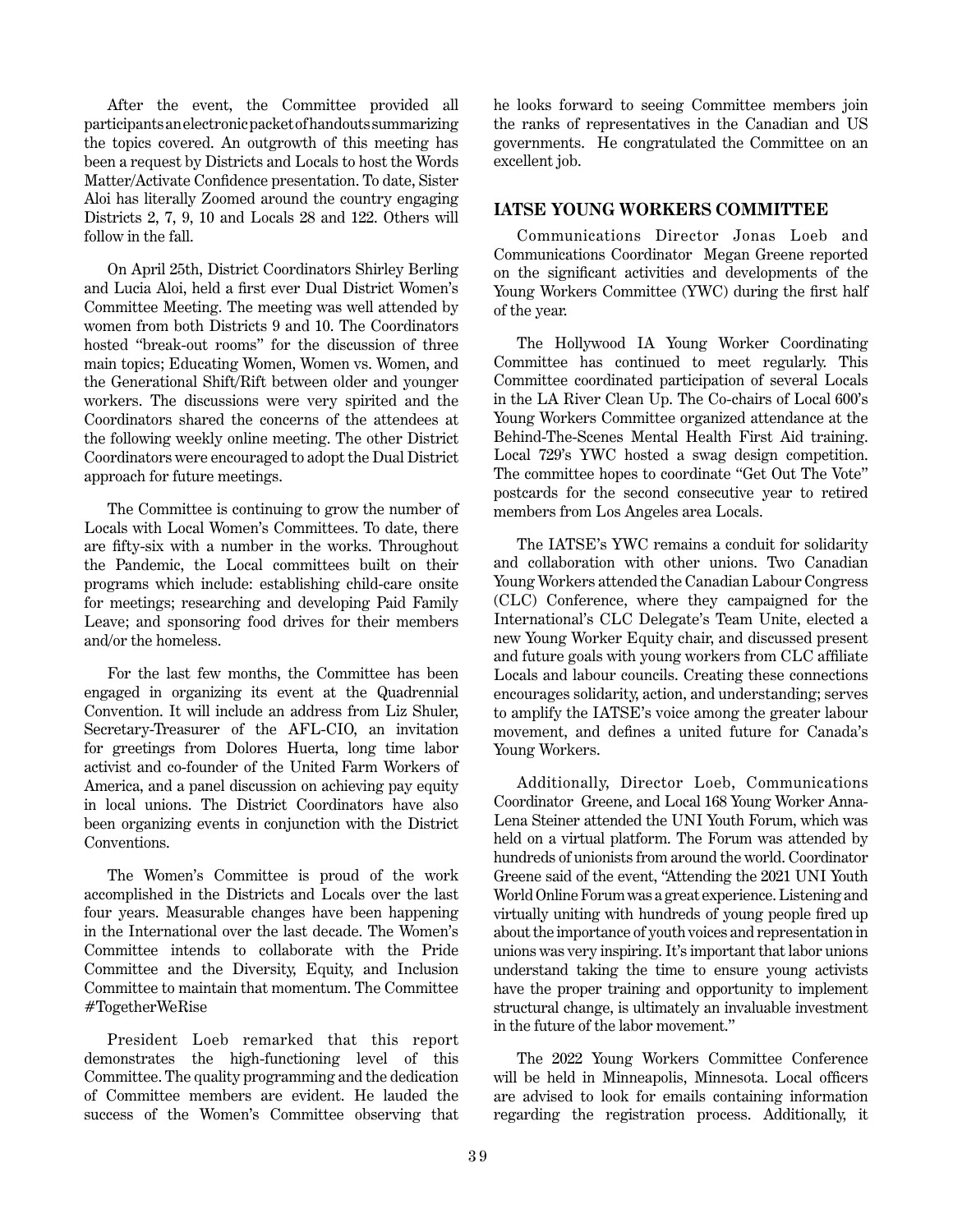should be noted that the YWC has rebranded the biennial conferences to the Young Workers Committee Conference, or YWCC to reduce confusion around the "Young Workers Committee" and the "Young Workers Conference" both using the same acronym "YWC".

In May 2021, President Loeb approved a proposal to re-structure the International's YWC to involve more young worker leaders from local unions. To that end, the YWC will create working groups that correspond with certain Young Worker related programs such as streaming events, TikTok, conference planning, Canadian Young Workers, etc. This proposal brings the International Young Workers Committee more in line with the structure of other International Committees, such as the IA Diversity, Equity and Inclusion Committee, as well as the IA Women's Committee.

President Loeb applauded the YWC's thoughtful restructuring. He remarked that the YWC will celebrate its 10th year anniversary in 2022 and these structural changes demonstrate the Committee's growth and development. He noted his approval of the YWC's involvement in communities and international levels, which will broaden and enhance the International's profile in young worker circles.

#### **MOTION PICTURE INDUSTRY PENSION AND HEALTH PLANS**

International Vice President Michael F. Miller, Jr. reported to the General Executive Board regarding the status of the Motion Picture Industry Pension and Health Plans (MPIPHP).

When the pandemic hit the Motion Picture and Television industry in March of 2020, the Labor Directors of the Motion Picture plans chaired by International Vice President Thom Davis, recognized that there was going to be significant risk of IA members losing their healthcare due to the lack of work opportunities. The Directors acted quickly to ensure that MPI eligibility would be granted to members/participants who fell short of the necessary 400 hours of work to qualify for continued health coverage. This eligibility extension was negotiated each month until the Federal Government stepped in with the COBRA reimbursement provisions. Thousands of IA members and their families were granted assistance by the MPI prior to the involvement of the Biden Administration. To assist members with the economic impact, the Directors also waived premium payments for participants through the end of 2020. Other plan changes that have been previously reported were also implemented to guide MPI participants through this crisis. As the financial impact of the pandemic is still

being determined, tens of millions of dollars have been spent by the plans to address the impacts of the COVID-19 pandemic.

Reported hours contributed into MPIPHP for 2019 were 108.5 million. The hours for 2020 came in at 79.4 million or about 73 % of the prior year. Through May of 2021 the hours are up about 18% when compared to 2019 and over 30% when compared to the first five months of 2020. Residuals into the plans for 2020 increased to \$496 million (from 2019). As of June 2021, residuals had outpaced 2020's record year by \$28 million. It had been previously reported that the plan professionals expected a negative impact on residuals in 2020 and 2021 due to the delayed theatrical release of films that were originally slated to be exhibited in theaters in 2020. It now seems that even though residuals from theatrical releases was impacted, the method by which they have been released has generated positive residual returns for the Plans.

The MPIPHP had 17 months of reserves at the end of May in the Active plan and over one year in the Retiree Health Plan. These reserves act as a safety net to the plan participants.

The minimum reserve level was met in the fall to provide for 13th and 14th checks to pre-2009 retirees and it was also met at the end of the first quarter of 2021; therefore, the actuaries certified those reserves in excess of the amount necessary to trigger the 10% pension increase to be applied retroactively to 2017.

The economic health of the MPIPHP and its ability to not only weather this crisis is a testament to the governance of the Board of Directors, the competent administration, and the effective negotiations of the bargaining parties, which put the plans on such firm economic footing.

The Active Health Plans plan had 55,916 participants as of May 31, 2021. This is 1,110 people MORE than December 31, 2020. The increase in active participants was caused by individuals becoming eligible due to increased work opportunities that began as the industry returned to work at the end of 2020. Just as importantly, the Directors were able to keep thousands of participants covered in the health plan through the pandemic. Health care today is one of the most important benefits—as shown during the pandemic—and ensuring that IATSE members can maintain theirs has been a priority for the Labor Directors of the MPIPHP. Vice President Miller specifically acknowledged Vice President Davis for his efforts as Labor Chair of the MPIPHP and Local 695 Business Representative Scott Bernard, who serves as the Labor Chair of the Benefits Committee, for their efforts to address issues caused by the pandemic.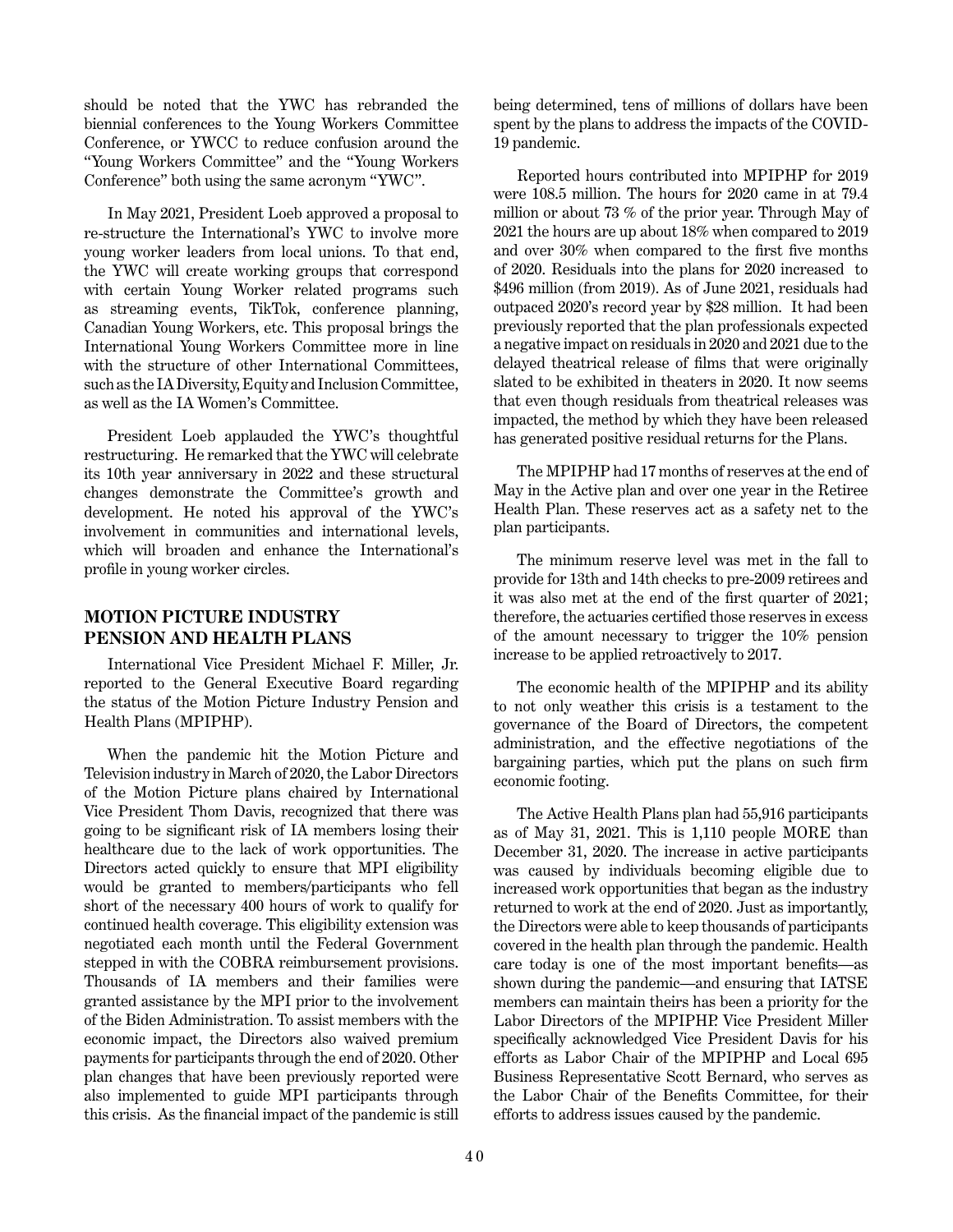As the Industry and the Motion Picture Pension and Health Plans emerge from the pandemic, many challenges will continue to confront the Alliance. Health care in the US remains a crisis. A crisis that has been magnified by the effects of the pandemic. As health costs continue to skyrocket, much work will need to be done to ensure the high-quality healthcare that the members deserve is preserved.

President Loeb thanked Vice President Miller for his report and noted that the protection of the pensions and healthcare for IA members and their families is the highest priority for the affected Locals' leadership and the IATSE Directors that serve on the MPIPHP. The commitment of these Directors and the strength shown at the bargaining table will provide these benefits for our members now, and well into the future.

#### **I.A.T.S.E. NATIONAL BENEFIT FUNDS**

General Secretary-Treasurer James B. Wood, International Vice Presidents Michael F. Miller, Jr., Daniel Di Tolla, Joanne Sanders and International Trustee Patricia White presented to the Board a report on the IATSE National Benefit Funds.

Contribution receipts through the first six months of 2021 were almost \$196 million which represents a 37.5% increase over the same period in 2020. The National Funds saw the beginning of recovery beginning in September 2020 led by the motion picture production segment of contributing employers. This segment continued its robust contribution levels throughout the first six months of 2021 accounting for 90% of total receipts received during that period. June 2021 was the second largest contribution receipt month ever for the Funds coming in at \$45 million.

Net assets of the Funds have reached \$2.4 billion as of June 30, 2021. Compared to total net assets of approximately \$1.5 billion as of December 31, 2016, asset levels have increased by 64.5%. Comparing year end 2020 through June 30, 2021 the net assets of the Funds have increased by 5.53%.

As of July 1, 2021, the IATSE National Health & Welfare Fund provides health coverage to 47,000 lives in one of its eight different Plan options.

The IATSE Annuity Fund continues to hold balances for close to 80,0000 participants. The Principal Group transitioned as the new record keeper from Wells Fargo in late May 2021. The migration to The Principal went seamlessly and there was little disruption to participants.

The IATSE National Pension Fund continues to

provide monthly retirement benefits to approximately 2,600 pensioners and beneficiaries from Plans B & C (and the former Plan A). There are approximately 15,000 active workers and 4,700 inactive participants who are vested in the Plan and will be eligible at retirement, age 65, for a benefit from the Fund.

In other news, the Funds are looking to redesign the website and deliver a new look with additional features. This project will take approximately one year to complete.

The Fund Office is continuing to work with CPAS, a benefits administration software vendor, to switch its current systems by mid-2023. Development and design work is in progress. One of the biggest anticipated capabilities will be electronic employer reporting through a secure server as well as online reporting for smaller organizations through the Funds secure website.

Staff has been returning to the office and if participants wish to visit the Fund Office, they are required to complete a quick questionnaire and wear a mask unless they provide proof of vaccination.

All channels of communication continue to remain open and the fastest way to reach the staff continues to be through email and through the website at www.iatsenbf. org. The Fund Office continues to send important email blasts to everyone registered on their website and to local union offices. Please continue to encourage members to register and visit the site often.

The Federal COBRA subsidy allowance put into law in April 2021 helped close to 5,000 participants without cost.

And finally, over the next few weeks the Joint Board of Trustees of the Health and Welfare Fund will be reviewing the Fund's ability to continue subsidies for the October Plan C coverage quarter and for Plan A coverage beginning in October. Thus far, over \$75 million in relief has been granted to participants during the pandemic.

President Loeb thanked General Secretary-Treasurer James B. Wood, International Vice Presidents Miller, Di Tolla and Sanders and International Trustee White. Due to their hard work and effort, the plans were able to weather the COVID-19 shutdowns. The Funds continue to grow and provide coverage for members and participants.

#### **ADJOURNMENT**

Having completed all business properly brought before it, the Board meeting was adjourned at 11:32 a.m. on July 23, 2021.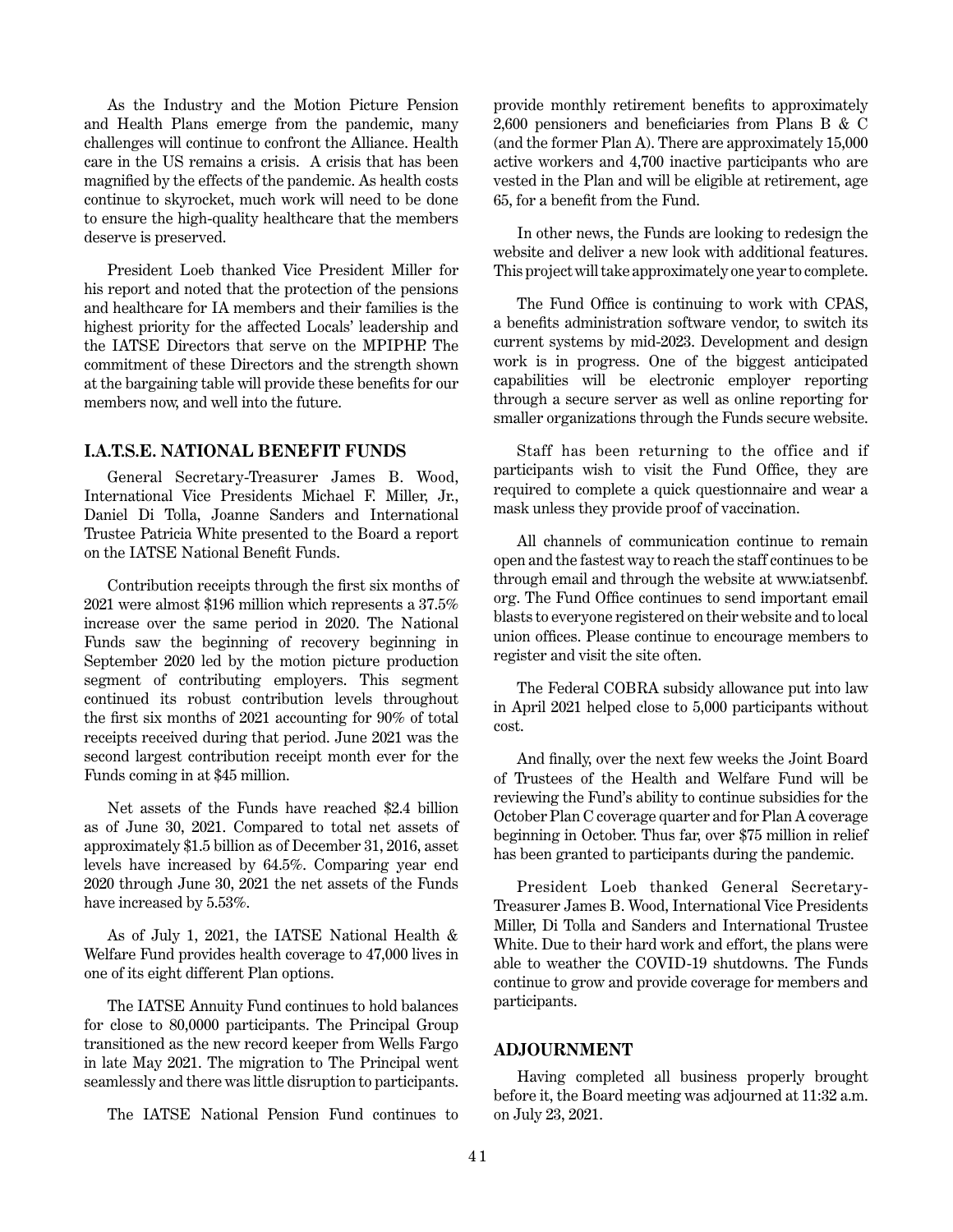## **REPORT OF THE I.A.T.S.E. DEFENSE FUND COMMITTEE**

#### **WESTIN JERSEY CITY NEWPORT, JERSEY CITY, NEW JERSEY JULY 20, 2021**

Since the last meeting of the Defense Fund Committee in New York, NY on January 26, 2021 the following local unions requested and received approval to seek assistance from the Defense Fund, pursuant to Article Fourteen, Section 8 of the International Constitution, and invoices that have been paid are reflected below:

| Local No. 1, New York, NY, Article Fourteen,<br>Section 8(a), 8(b) & (d) - Legal/Strike |
|-----------------------------------------------------------------------------------------|
| Local No. 3, Pittsburgh, PA,<br>Article Fourteen, Section 8(d) - Legal  50.00           |
| Local No. 7, Denver, CO, Article Fourteen,                                              |
| Local No. 11, Boston, MA, Article Fourteen,                                             |
| Local No. 13, Minneapolis, MN,<br>Article Fourteen, Section 8(d) - Legal  125.00        |
| Local No. 15, Seattle, WA, Article Fourteen,                                            |
| Local No. 18, Milwaukee, WI,<br>Article Fourteen, Section 8(d) - Legal  1,671.09        |
| Local No. 22, Washington, DC,<br>Article Fourteen, Section 8(d) - Legal 23,339.25       |
| Local No. 28, Portland, OR, Article Fourteen,                                           |
| Local No. 74, New Haven, CT,<br>Article Fourteen, Section 8(d) - Legal  6,375.00        |
| Local No. 118, Vancouver, BC,<br>Article Fourteen, Section 8(d) - Legal 11,477.14       |
| Local No. 122, San Diego, CA,<br>Article Fourteen, Section 8(d) - Legal  4,125.00       |
| Local No. 205, Austin, TX, Article Fourteen,                                            |
| Local No. 504, Anaheim, CA, Article Fourteen,                                           |
| Local No. 611, Sta. Cruz, CA,<br>Article Fourteen, Section 8(d) - Legal  13,049.25      |
| Local No. 675, Eugene, OR, Article Fourteen,                                            |

| Local No. 756, Cleveland, OH,<br>Article Fourteen, Section 8(d) – Legal 6,522.53    |
|-------------------------------------------------------------------------------------|
| Local No. 798, New York, NY,<br>Article Fourteen, Section 8(d) – Legal 10,472.50    |
| Local No. 828, Hamilton, ON.<br>Article Fourteen, Section 8(d) – Legal 17,269.46    |
| Local No. 868, Washington, DC,<br>Article Fourteen, Section 8(d) - Legal 40,520.05  |
| Local No. B-778, Vancouver, BC,<br>Article Fourteen, Section 8(d) – Legal  7,899.07 |
|                                                                                     |

#### **INTERNATIONAL**

| $IATSE - Article Fourteen, Section 8(c) and (d) -$ |  |  |
|----------------------------------------------------|--|--|
| Legal - Animators Union/Jam-Filled, Chemanius      |  |  |
| Theatre, NHRA, Organizing-Titmouse, Maraudage,     |  |  |
|                                                    |  |  |
| IATSE – Article Fourteen, Section 8(d) –           |  |  |
|                                                    |  |  |
| IATSE – Article Fourteen, Section 8(c) –           |  |  |
|                                                    |  |  |
| IATSE – Article Fourteen, Section 8(c) – Legal –   |  |  |
|                                                    |  |  |
|                                                    |  |  |

#### **LOBBYING AND CONSULTING**

| Article Fourteen, Section 8(c) -           |  |
|--------------------------------------------|--|
| Thorsen & French Advocacy, Inc.  65,000.00 |  |
| Article Fourteen, Section 8(c) -           |  |

#### **EDUCATION**

| Article Fourteen, Section 8(f) - LEAP            |  |
|--------------------------------------------------|--|
| Reimbursements to Locals/Officers27,892.19       |  |
| Article Fourteen, Section 8(f) – Misc. Training/ |  |
|                                                  |  |
|                                                  |  |
|                                                  |  |
| Respectfully submitted by:                       |  |
|                                                  |  |

s/Matthew D. Loeb s/Colleen A. Glynn s/James J. Claffey, Jr. s/John M. Lewis s/Daniel Di Tolla